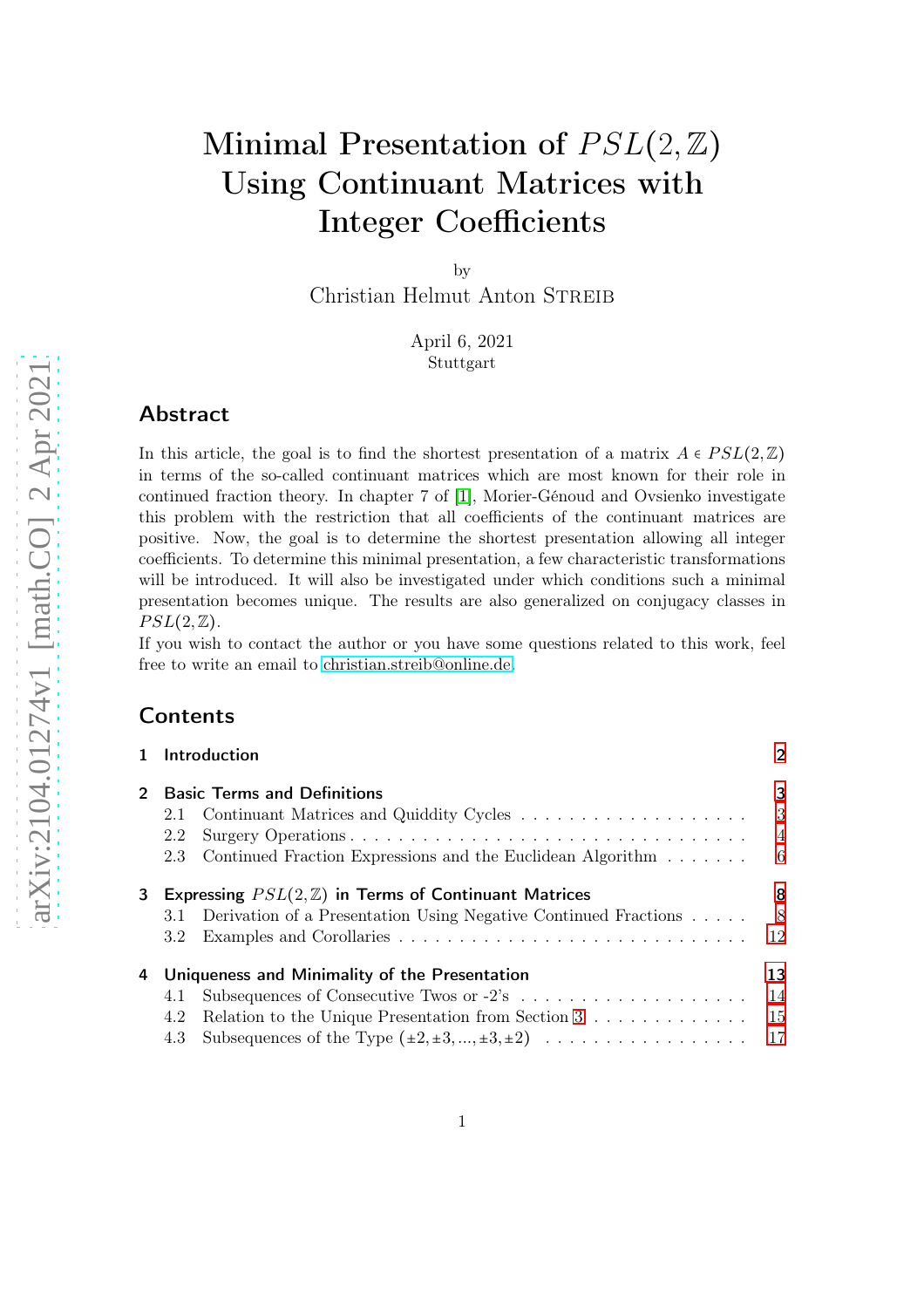|                     | 4.4 Criteria for Minimality and Uniqueness of the Presentation and Proof of | -18 |  |  |
|---------------------|-----------------------------------------------------------------------------|-----|--|--|
|                     | 5 Minimal Presentation of Conjugacy Classes                                 | 26  |  |  |
|                     | 5.1 Proper and Pure Sequences and Matrices                                  | -27 |  |  |
|                     | 5.2 Conjugation as a Cyclic Permutation of the Sequence $\dots \dots \dots$ | 28  |  |  |
| 5.3                 | Finding Matrices with Shorter Presentations in the same Conjugacy Class     | 28  |  |  |
|                     | 5.4 Minimality of Proper Presentations for their Whole Conjugacy Class      | 33  |  |  |
|                     |                                                                             |     |  |  |
| <b>Bibliography</b> |                                                                             |     |  |  |

# <span id="page-1-0"></span>1 Introduction

The idea of this article is to determine the minimal presentation of a matrix  $A \in$  $PSL(2,\mathbb{Z})$  as a product of single continuant matrices, i.e. matrices of the form  $\begin{pmatrix} c & -1 \\ 1 & 0 \end{pmatrix}$  $\begin{pmatrix} 1 & 0 \end{pmatrix}$ where c can take any integer values. Concretely, the goal is to write  $A = M(c_1, ..., c_n)$  :=  $M(c_1) \cdot ... \cdot M(c_n)$ . In general, for a matrix in  $PSL(2,\mathbb{Z})$ , there are many different possibilities to express it in such a way. Now, for a given  $A \in PSL(2,\mathbb{Z})$ , the shortest sequence  $(c_1, ..., c_n)$  such that this condition is fulfilled is searched, i.e. the number n shall be minimized. The crucial parts of this work are the transformations in lemma [2.7,](#page-4-0) their inverse operations (lemma [2.8\)](#page-5-1), the transformations introduced under numeral [4.4](#page-14-1) and in lemma [4.7](#page-16-1) and theorem [3.2](#page-8-0) which allows in combination with theorem [4.5](#page-14-2) to deduce that the transformations mentioned above are sufficient to obtain the minimal presentation.

The whole topic is also closely related to quiddity cycles, i.e. sequences  $(c_1, ..., c_n)$  such that  $M(c_1, ..., c_n) = Id$  in  $PSL(2, \mathbb{Z})$ . For more details concerning them, see also [\[2\]](#page-38-2) and [\[3\]](#page-38-3). Quiddity cycles are especially closely related to conjugation in  $PSL(2,\mathbb{Z})$ . Using some elementary properties of quiddity cycles, the results about minimality and uniqueness of a presentation of a matrix in  $PSL(2, \mathbb{Z})$  will also be extended on conjugacy classes.

In section [2,](#page-2-0) some basic terms for this article such as continuant matrices and quiddity cycles are defined. Furthermore, a few identities and transformations introduced in chapters 4 and 6 of [\[4\]](#page-38-4) are recalled. The principles of continued fraction expressions and negative continued fraction expressions of rationals are explained and a modification of the euclidean algorithm to obtain the negative continued fraction expression of a rational is introduced.

In section [3,](#page-7-0) the central statement is theorem [3.2](#page-8-0) stating that for each matrix in  $PSL(2,\mathbb{Z})$ . there is a unique presentation with continuant matrices involving the negative continued fraction expression of the ratio of the matrix's two left entries. The presentation obtained there is very similar to the one given in [\[1\]](#page-38-0), in some cases even identical (see corollary 3.6). However, allowing negative coefficients as well, there may still be a shorter presentation.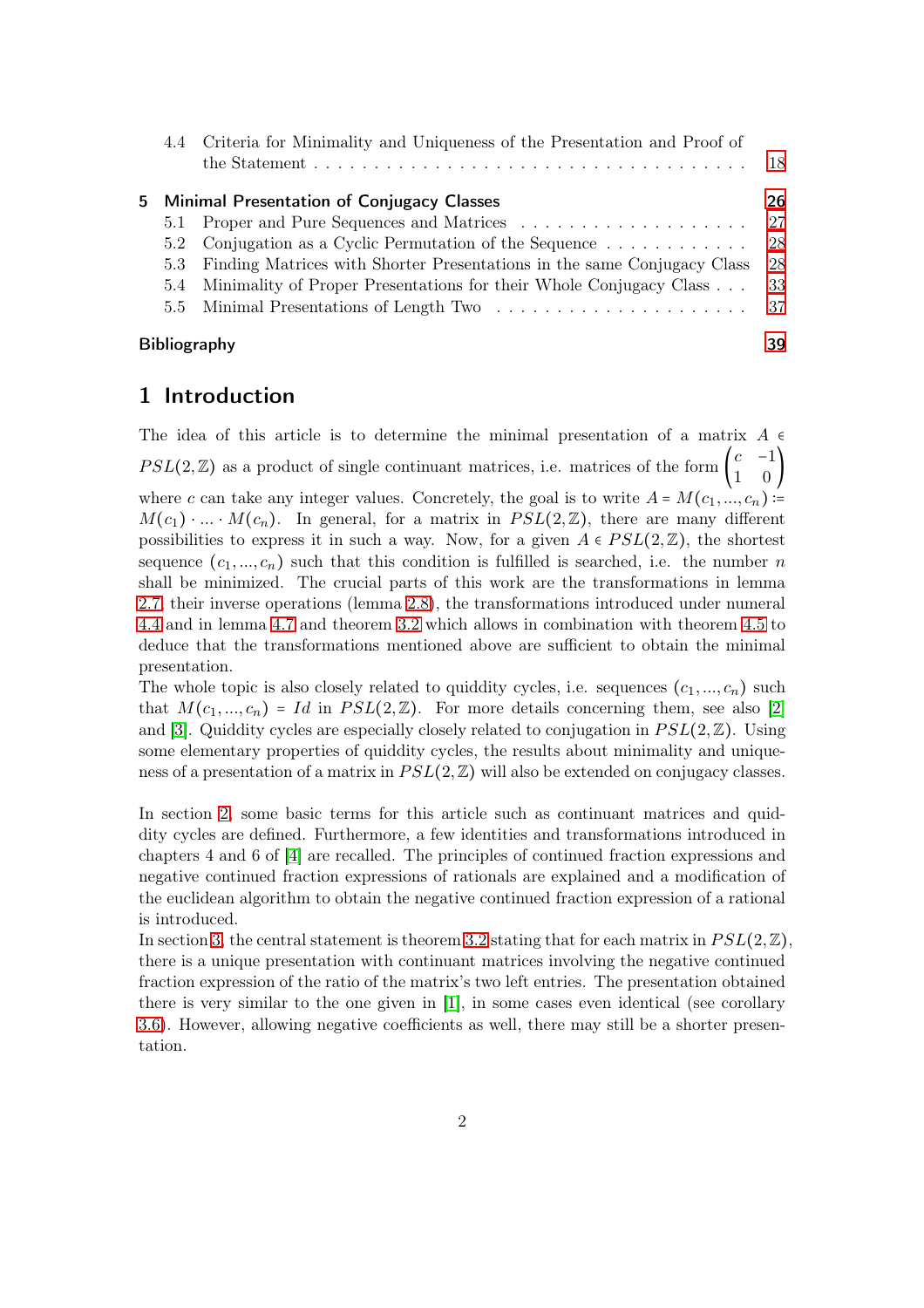To find this shortest presentation is the main goal in section [4.](#page-12-0) To do so, more identities for continuant matrices and corresponding transformations of sequences are introduced. Using the fact that the presentation from the previous section (see theorem [3.2\)](#page-8-0) is unique, it can be shown that together with the transformations of [\[4\]](#page-38-4), these transformations suffice to obtain the minimal presentation of a given matrix in  $PSL(2,\mathbb{Z})$ . Furthermore, it turns out that this minimal presentation becomes unique if the value -2 is forbidden as a coefficient except for the first or for the last entry.

In section [5,](#page-25-0) these results are generalized on conjugacy classes. The central finding of this section is that basically all rules that allow to determine whether a presentation is minimal for a single matrix also hold for conjugacy classes, but, for single matrices, all these rules have exceptions for the first and the last coefficient of the sequence, and these exceptions fall away in the case of conjugacy classes.

# <span id="page-2-1"></span><span id="page-2-0"></span>2 Basic Terms and Definitions

## 2.1 Continuant Matrices and Quiddity Cycles

In this section, the basic terms of continuant matrices and quiddity cycles will be defined and explained. Furthermore, a few identities for continuant matrices are introduced as well as the so-called surgery operations related to them which are needed in section [4.](#page-12-0) In the first subsection, the central terms of continuant matrices and quiddity cycles are introduced. The topic of the second subsection are so-called surgery operations. In the third subsection, the concept of continued fraction expressions and negative continued fraction expressions is recalled. Furthermore, a variant of the euclidean algorithm to find the negative continued fraction expression of a given ratio is introduced.

For background information about the quiddity cycles and surgery operations, see also [\[4\]](#page-38-4) and [\[1\]](#page-38-0). For details about continued fraction theory in general, see chapter 10 in [\[5\]](#page-38-5). More concrete explanations about negative continued fraction expressions and their relation to regular continued fraction expressions and triangulations, can be found in chapter 2 of [\[1\]](#page-38-0).

**2.1 Definition.** For any given  $c \in \mathbb{C}$ , consider the matrix

<span id="page-2-2"></span>
$$
M(c) \coloneqq \begin{pmatrix} c & -1 \\ 1 & 0 \end{pmatrix} . \tag{2.1}
$$

The continuant matrix or matrix of continued fractions as it is called in [\[1\]](#page-38-0)  $M(c_1, ..., c_n)$ is then defined as the product of the matrices  $M(c_1),...,M(c_n)$ , that is

$$
M(c_1, ..., c_n) \coloneqq M(c_1) \cdot ... \cdot M(c_n). \tag{2.2}
$$

**2.2 Example.** The continuant matrix  $M(3, 5, -2)$  is defined as  $M(3) \cdot M(5) \cdot M(-2)$ , and explicitly, one gets

$$
A = \begin{pmatrix} 3 & -1 \\ 1 & 0 \end{pmatrix} \begin{pmatrix} 5 & -1 \\ 1 & 0 \end{pmatrix} \begin{pmatrix} -2 & -1 \\ 1 & 0 \end{pmatrix} = \begin{pmatrix} 14 & -3 \\ 5 & -1 \end{pmatrix} \begin{pmatrix} -2 & -1 \\ 1 & 0 \end{pmatrix} = \begin{pmatrix} -31 & -14 \\ -11 & -5 \end{pmatrix}.
$$
 (2.3)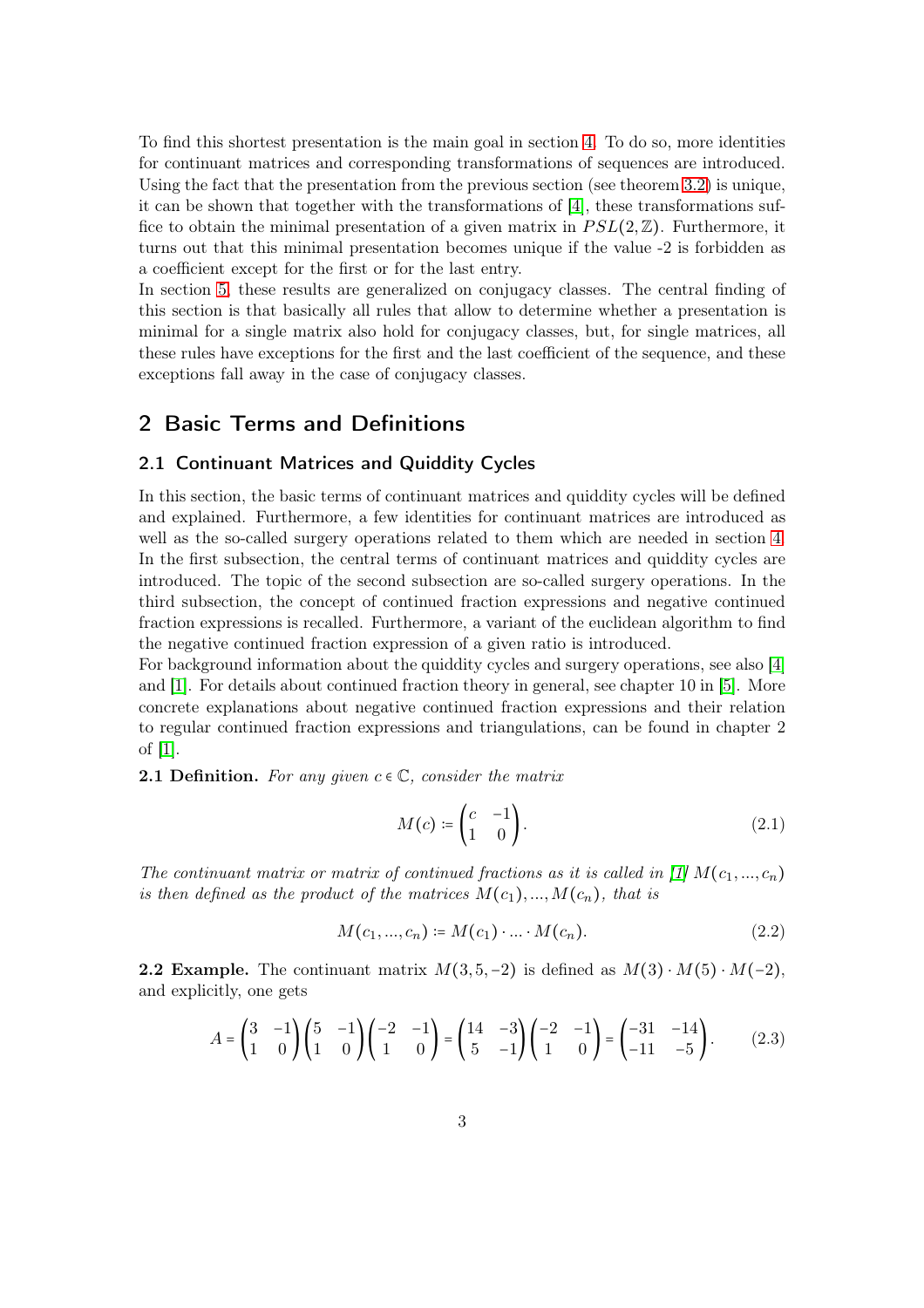In the following, continuant matrices are used to define quiddity cycles, objects that play a crucial role in so-called Frieze patterns invented by Coxeter and Conway [\[6\]](#page-38-6). However, here the quiddity cycles are merely used as a tool to simplify the argumentation to construct a unique minimal presentation for matrices in  $PSL(2,\mathbb{Z})$  and their conjugacy classes. The surgery operations introduced in lemma [2.7](#page-4-0) which can be applied on quiddity cycles and their inverse transformations out of lemma [2.8](#page-5-1) play a crucial role for nearly all of the following chapters.

**2.3 Definition.** If there is an  $\varepsilon \in \{\pm 1\}$  such that the equation

<span id="page-3-3"></span><span id="page-3-2"></span>
$$
M(c_1, ..., c_n) = \varepsilon Id \tag{2.4}
$$

is fulfilled, a sequence  $(c_1,..., c_n) \in \mathbb{Z}$  is called a quiddity cycle. The term cycle is used because of the fact that every cyclic permutation of a quiddity cycle is also a quiddity cycle.  $\varepsilon$  will be called the sign of the quiddity cycle. n is called the length of the quiddity cycle.

**2.4 Example.** One can calculate that  $M(1, 3, 1, 2, 2) = M(1)M(3)M(1)M(2)M(2) =$  $-Id$ . Hence,  $(1, 3, 1, 2, 2)$  is a quiddity cycle of sign  $-1$ .

**2.5 Lemma.** Let  $R \subset \mathbb{C}$  be a ring and  $a, b, u \in R$ . Then, the following three equations hold:

$$
M(a)M(b) = M(a+1)M(1)M(b+1)
$$
\n(2.5)

<span id="page-3-1"></span>
$$
M(a)M(b) = -M(a-1)M(-1)M(b-1)
$$
\n(2.6)

$$
M(a)M(0)M(b) = M(a+u)M(0)M(b-u) = -M(a+b)
$$
\n(2.7)

The proof of this lemma is straightforward calculation that is left to the reader.

**2.6 Lemma.** Let  $(c_1, ..., c_n)$  be a quiddity cycle, i.e.  $M(c_1, ..., c_n) = \pm Id$ . Then, any cyclic permutation of  $(c_1, ..., c_n)$  is also a quiddity cycle.

**Proof.** Since the identity matrix commutes with every other matrix in  $SL(2,\mathbb{C})$ , for  $1 < k \leq n$ , it is

$$
M(c_k, ..., c_n, c_1, ..., c_{k-1})
$$
  
=  $M^{-1}(c_{k-1}) \cdot ... \cdot M^{-1}(c_1) \cdot M(c_1, ..., c_n) \cdot M(c_1) \cdot ... \cdot M(c_{k-1})$   
=  $M^{-1}(c_{k-1}) \cdot ... \cdot M^{-1}(c_1) \cdot (\pm Id) \cdot M(c_1) \cdot ... \cdot M(c_{k-1})$   
=  $\pm Id$  (2.8)

Thus, for a sequence  $(c_1, ..., c_n)$ , the property of solving the equation  $M(c_1, ..., c_n) = \pm Id$ is invariant under cyclic permutations of its entries.  $\Box$ 

#### <span id="page-3-0"></span>2.2 Surgery Operations

2.7 Lemma: Surgery Operations. Any quiddity cycle of length at least three containing  $c_i \in \{0, \pm 1\}$  can be reduced by one of the following three operations, and the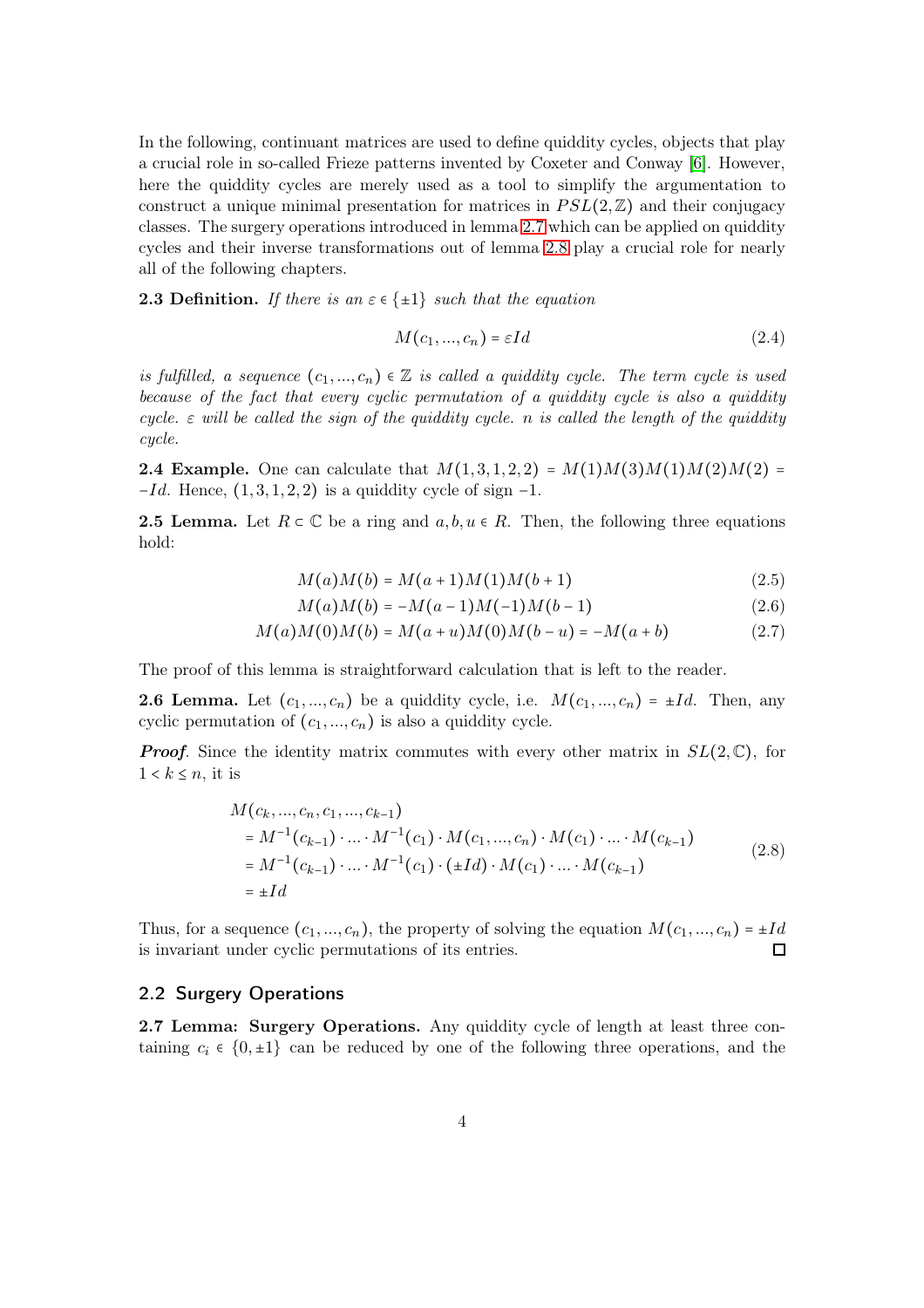result is another shorter quiddity cycle. To keep the notation consistent with [\[1\]](#page-38-0), those operations are called surgery operations in what follows. (a) Case  $c_i = 1$ :

<span id="page-4-2"></span>
$$
(c_1, ..., c_{i-1}, 1, c_{i+1}, ..., c_n) \rightarrow (c_1, ..., c_{i-1} - 1, c_{i+1} - 1, ..., c_n)
$$
\n
$$
(2.9)
$$

(b) Case  $c_i = -1$ :

$$
(c_1, ..., c_{i-1}, -1, c_{i+1}, ..., c_n) \rightarrow (c_1, ..., c_{i-1} + 1, c_{i+1} + 1, ..., c_n)
$$
\n(2.10)

(c) Case  $c_i = 0$ :

<span id="page-4-1"></span>
$$
(c_1, ..., c_{i-1}, 0, c_{i+1}, ..., c_n) \rightarrow (c_1, ..., c_{i-1} + c_{i+1}, ..., c_n)
$$
\n
$$
(2.11)
$$

Obviously, in the first two cases, the newly obtained shorter quiddity cycle is of length  $n-1$ , and in case (c), it is of length  $n-2$ . Furthermore, in case (a), the sign of the two quiddity cycles is the same, whilst in cases  $(b)$  and  $(c)$ , the reduced one has the opposite sign compared to the initial one. Also note that these reductions still work if  $i = 1$  or  $i = n$ . If  $i = 1$ , the entry  $c_n$  then takes the role of  $c_{i-1}$  with respect to the modifications, and if  $i = n$ , the entry  $c_1$  takes the role of  $c_{i+1}$  analogously. However, in these cases, the represented matrix  $M(c_1, ..., c_n)$  might change in general; for more details, see section [5.](#page-25-0)

**Proof.** If  $(c_1, ..., c_n)$  is a quiddity cycle, one of the equations

<span id="page-4-0"></span>
$$
M(c_1, ..., c_n) = \pm Id
$$
 (2.12)

holds. Applying equation  $(2.2)$  and lemma [2.5,](#page-3-1) one can see that the reduced expressions still solve one of the equations above. Hence, they are also quiddity cycles. The different sign of the reduced quiddity cycles in the cases (b) and (c) comes from the minus sign in the equations [\(2.6\)](#page-3-2) and [\(2.7\)](#page-3-1). In the cases  $i = 1$  and  $i = n$ , rotate the cycle in such a way that the entry  $c_i$  is now an inner entry by applying the previous lemma for a suitable value of k. Then perform the reduction and revert the rotation to obtain the same result. The statement about the length of the reduced cycles is obvious.  $\Box$ 

2.8 Inverse Surgery Operations. To make notations in the following chapters more understandable, here, the operations inverse to those of lemma [2.7](#page-4-0) are presented: (a) Inserting a one and increasing the two neighbouring entries by one:

$$
(c_1, ..., c_i, c_{i+1}, ..., c_n) \rightarrow (c_1, ..., c_i + 1, 1, c_{i+1} + 1, ..., c_n)
$$
\n
$$
(2.13)
$$

(b) Inserting a -1 and decreasing the two neighbouring entries by one:

$$
(c_1, ..., c_i, c_{i+1}, ..., c_n) \rightarrow (c_1, ..., c_i - 1, -1, c_{i+1} - 1, ..., c_n)
$$
\n
$$
(2.14)
$$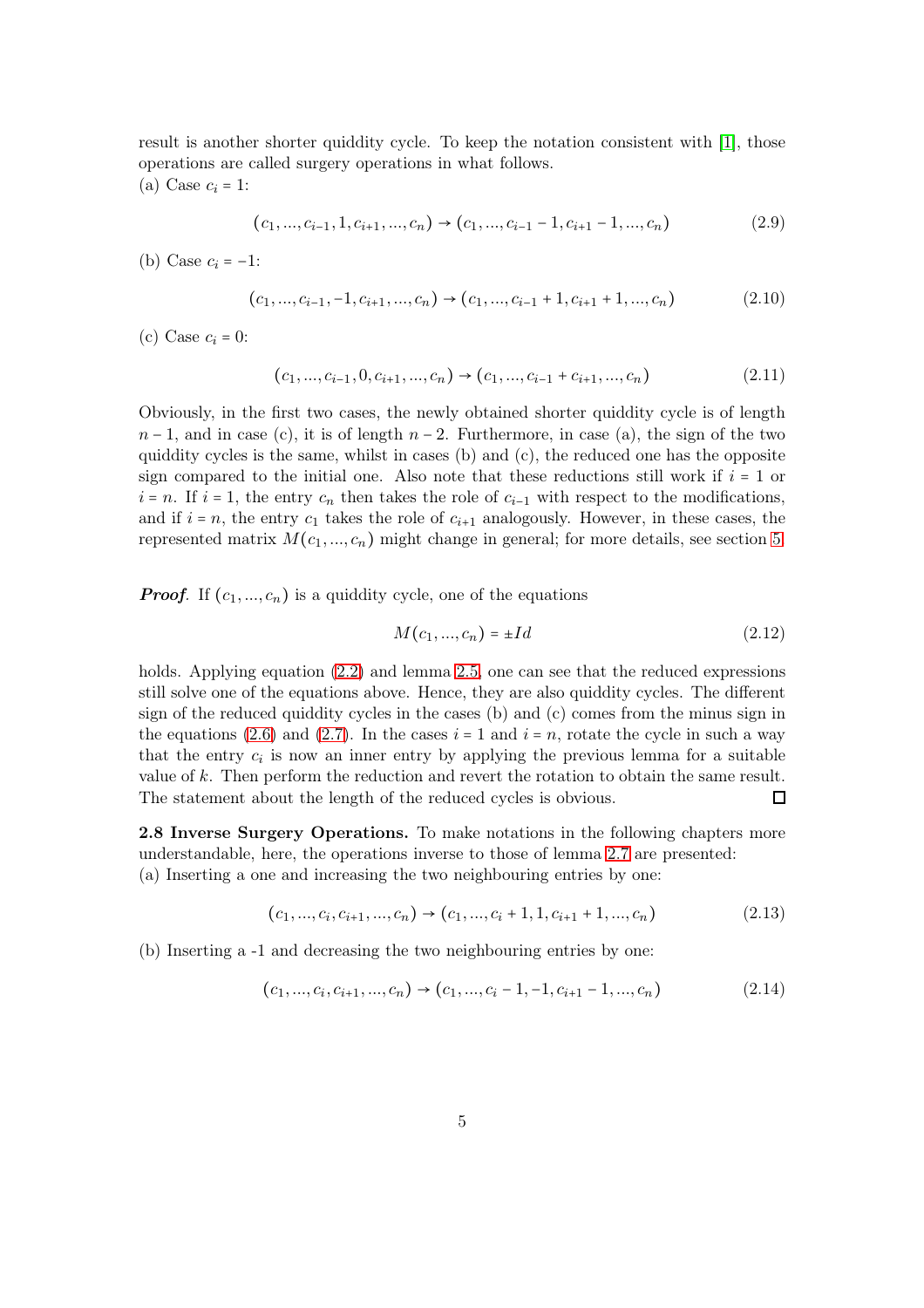(c) Splitting one entry and inserting a zero in between:

<span id="page-5-2"></span>
$$
(c_1, ..., c_i, ..., c_n) \rightarrow (c_1, ..., c_i - z, 0, z, ..., c_n)
$$
\n
$$
(2.15)
$$

or

<span id="page-5-1"></span>
$$
(c_1, ..., c_i, ..., c_n) \rightarrow (c_1, ..., z, 0, c_i - z, ..., c_n)
$$
\n
$$
(2.16)
$$

Note that in the third case, there are different inverses to the initial surgery operation since the expansion operation contains a parameter z. Since  $c_i - z + z = c_i$  for any given z, the operation is indeed inverse to adding the two entries and removing the zero in between as in [\(2.11\)](#page-4-0). Note also that strictly speaking, one of the equations [\(2.15\)](#page-5-2) and [\(2.16\)](#page-5-1) is redundant since replacing z by  $c_i - z$  in the lower one, one obtains again the upper one. However, it is easier to establish the relation between quiddity cycles and triangulations of polygons in the next chapter working with both equations.

#### <span id="page-5-0"></span>2.3 Continued Fraction Expressions and the Euclidean Algorithm

2.9 Theorem. There exists a bijection between the set of rationals and the set of sequences of the form  $(a_1, ..., a_{2m})$  with  $m \in \mathbb{N}$  where  $a_1 \in \mathbb{Z}$  and  $a_i \in \mathbb{N}$  for all  $i \in \{2, ..., n\}$ . A classical theorem (see for example section 2.1 in [\[7\]](#page-38-7)) states that for any rational  $q$ , there is a unique way to write  $q$  in the form

$$
q = a_1 + \frac{1}{a_2 + \frac{1}{a_3 + \frac{1}{\dots + \frac{1}{a_n}}}} =: [a_1, ..., a_n].
$$
 (2.17)

More concretely, there are exactly two ways to express a rational as above, and exactly one of these expressions contains an even number of coefficients. This notation is called a continued fraction.

Furthermore, it is easy to show that  $q \in (a_1, a_1 + 1]$ . Obviously, it is  $q > a_1$ . It is an easy exercise to show inductively starting with  $a_n = a_{2m}$  that each denominator is larger than or equal to one, and hence  $q \le a_1 + 1$ . Thus,  $a_1 = |q|$  can take any integer values while all other coefficients are only allowed to take positive values. The claimed bijection is

$$
(a_1, ..., a_{2m}) \mapsto [a_1, ..., a_{2m}].
$$
\n(2.18)

**2.10 Theorem.** Any rational  $q$  can be written uniquely in the form

$$
q = d_1 - \frac{1}{d_2 - \frac{1}{d_3 - \frac{1}{\dots - \frac{1}{d_k}}}} =: [[d_1, ..., d_k]],
$$
\n(2.19)

where  $d_1 \in \mathbb{Z}$  and  $d_i \geq 2$  for all  $i \in \{2, ..., n\}$ , and if  $[a_1, ..., a_{2m}] = [[d_1, ..., d_k]],$  the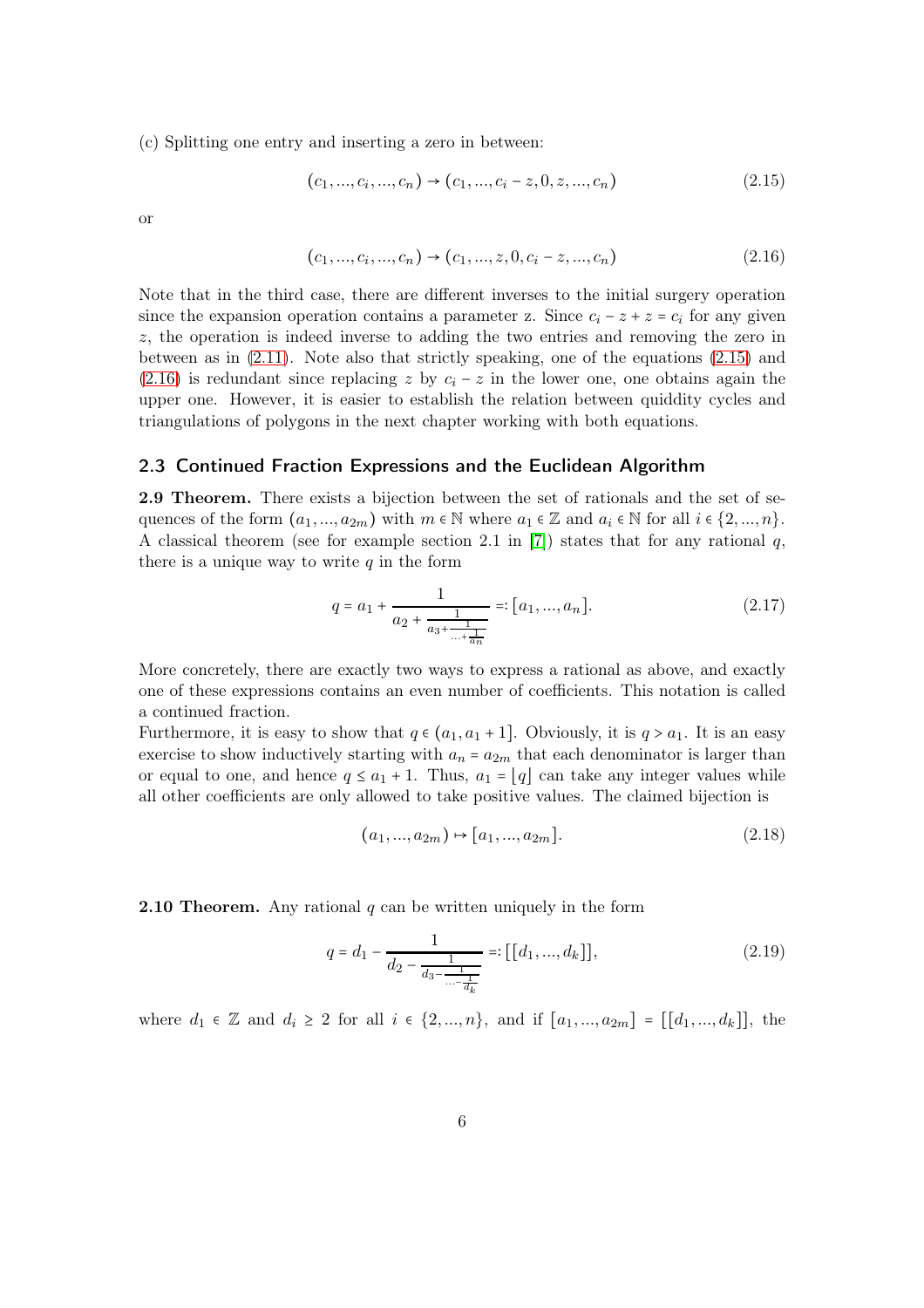coefficients  $d_i$  can be obtained via the equation

<span id="page-6-0"></span>
$$
(d_1, ..., d_k) = (a_1 + 1, \underbrace{2, ..., 2}_{a_2 - 1 \text{ times}}, a_3 + 2, \underbrace{2, ..., 2}_{a_4 - 1 \text{ times}}, ..., a_{2m-1} + 2, \underbrace{2, ..., 2}_{a_{2m} - 1 \text{ times}}).
$$
(2.20)

This form of writing a rational is called a negative continued fraction.

This theorem is adopted from chapter 2 in [\[1\]](#page-38-0) as well as the following definition. For the origin of the formula  $(2.20)$ , see [\[8\]](#page-39-0), p.241 and [\[9\]](#page-39-1), eqns.  $(22)$  and  $(23)$ . The uniqueness of the negative continued fraction follows by the uniqueness of the standard continued fraction.

2.11 Lemma: Negative Euclidean Algorithm. For two given coprime integers a and  $c \neq 0$ , there exist unique integers  $q_1, ..., q_k, r_1, ..., r_{k-1}$  with  $q_2, ..., q_k \geq 2$  and  $0 < r_i < r_{i-1}$ for all  $i \in \{1, ..., k-1\}$  when setting  $r_0 = c$  such that the following equations are fulfilled.

<span id="page-6-1"></span>
$$
a = q_1c - r_1
$$
  
\n
$$
c = q_2r_1 - r_2
$$
  
\n
$$
r_1 = q_3r_2 - r_3
$$
  
\n...  
\n
$$
r_{k-3} = q_{k-1}r_{k-2} - r_{k-1}
$$
  
\n
$$
r_{k-2} = q_kr_{k-1} - 0.
$$
  
\n(2.21)

For the fraction of  $a$  and  $c$ , it holds

$$
\frac{a}{c} = [[q_1, ..., q_k]]. \tag{2.22}
$$

**Proof.** Divide the first equation of  $(2.21)$  by c and obtain

$$
\frac{a}{c} = q_1 - \frac{r_1}{c} = q_1 - \frac{1}{c/r_1},\tag{2.23}
$$

where the last step is done to obtain a form where the second equation of  $(2.21)$  can be inserted the same way after being divided by  $r_1$ :

$$
\frac{a}{c} = q_1 - \frac{1}{c/r_1}, \quad\nq q_1 - \frac{1}{q_2 - \frac{r_2}{r_1}} = q_1 - \frac{1}{q_2 - \frac{1}{r_1/r_2}}.\n\tag{2.24}
$$

Iterating this process making successively use of all the equations of [\(2.21\)](#page-6-1), one finally obtains

$$
\frac{a}{c} = [[q_1, ..., q_k]]. \tag{2.25}
$$

The conditions  $0 < r_i < r_{i-1}$  for all  $i \in \{1, ..., k-1\}$  allow to deduce successively  $q_1 = \left[\frac{a}{c}\right]$  $\frac{a}{c}$ ,  $q_2 = \left\lfloor \frac{c}{r_1} \right\rfloor$  $\left\lfloor \frac{c}{r_1} \right\rfloor$  and  $q_i = \left\lfloor \frac{r_{i-2}}{r_{i-1}} \right\rfloor$  $\frac{r_{i-2}}{r_{i-1}}$  for  $i > 2$ . Hence, the coefficients  $q_i$  are uniquely defined, and since  $0 < r_i < r_{i-1}$ , it is  $q_i \ge 2$  for all  $i \ge 2$ . If  $r_i = 0$ , it follows  $i = k$ ,  $q_k = \left\lceil \frac{r_{k-2}}{r_{k-1}} \right\rceil$  $\left[\frac{r_{k-2}}{r_{k-1}}\right] = \frac{r_{k-2}}{r_{k-1}}$  $\frac{r_{k-2}}{r_{k-1}},$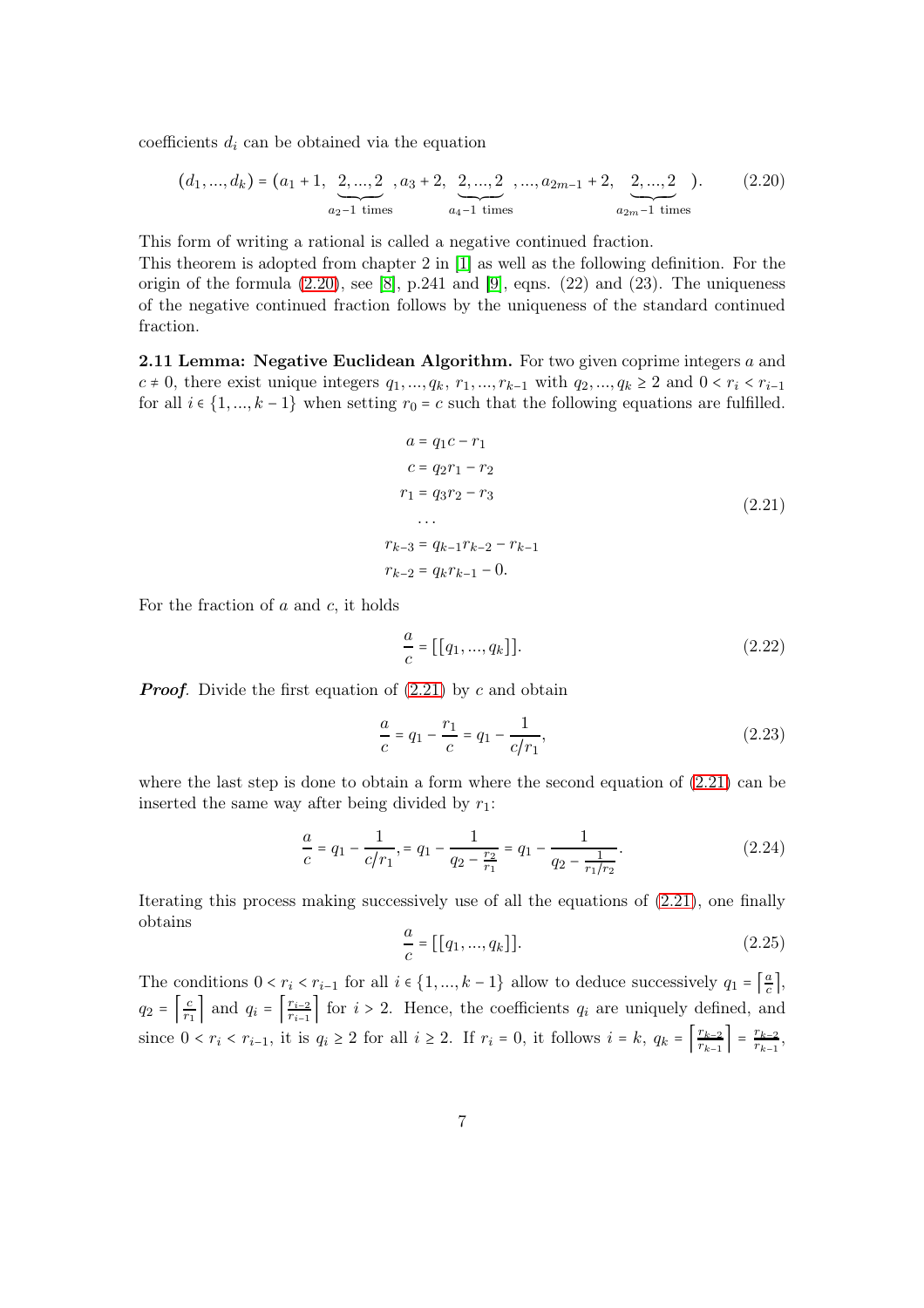and the algorithm comes to an end. The uniqueness of the coefficients  $q_i$  also induces uniqueness for the coefficients  $r_i$ .  $\Box$ 

# <span id="page-7-0"></span>3 Expressing  $PSL(2, \mathbb{Z})$  in Terms of Continuant Matrices

In chapter 7 of [\[1\]](#page-38-0), Morier-Génoud and Ovsienko developped a method to obtain a presentation for matrices in  $PSL(2,\mathbb{Z})$  in terms of continuant matrices with only positive integers as coefficients and imposed conditions for this presentation to be minimal in terms of its length. Concretely, they found out that a matrix  $M(1)$  can only occur at the first two or at the last two spots in the presentation.

Now, the goal is to investigate what happens if negative (and zero) coefficients are also allowed. It turns out that all entries with absolute value smaller than three play a crucial role for this purpose.

Developping this general minimal presentation of  $PSL(2,\mathbb{Z})$  in terms of continuant matrices with integer coefficients needs some preparation. It turns out to be useful for a given matrix  $A \in PSL(2,\mathbb{Z})$  to take a small detour via a presentation with continuant matrices that is longer than the minimal one in general, but obtainable with the help of the negative continued fraction expansion of the ratio of the two left entries of the matrix. The process to develop this presentation is described in this section.

For simplification of notation, in the rest of this section, a matrix A stands for its equivalence class  $[A]$  in  $PSL(2,\mathbb{Z})$  unless indicated otherwise.

The first subsection is dedicated to the formulation and proof of theorem [3.2](#page-8-0) which is the central theorem of this section. An idea developed in [\[10\]](#page-39-2) to find a well-defined presentation for each  $A \in PSL(2,\mathbb{Z})$  similar to the presentation given in chapter 7 of [\[1\]](#page-38-0) is used for the proof. In the second subsection, some examples for and consequences of this theorem are given.

#### <span id="page-7-1"></span>3.1 Derivation of a Presentation Using Negative Continued Fractions

<span id="page-7-3"></span>**3.1 Lemma.** Let  $A = \begin{pmatrix} a & b \\ c & d \end{pmatrix} \in SL(2, \mathbb{Z})$  with  $|a| > 1$ ,  $c \neq 0$ , and let a and c have the same sign. Then  $\left\lceil \frac{b}{a} \right\rceil$  $\left\lfloor \frac{b}{a} \right\rfloor = \left\lceil \frac{d}{c} \right\rceil$  $\frac{d}{c}$ .

*Proof.* Assume  $\left[\frac{b}{a}\right]$  $\left[\frac{b}{a}\right] \neq \left[\frac{d}{c}\right]$  $\frac{d}{c}$ . It is  $\frac{b}{a} < \frac{d}{c}$  $\frac{d}{c}$  since otherwise  $\det(A)$  would be negative, and hence follows  $\left\lceil \frac{b}{a} \right\rceil$  $\left\lfloor \frac{b}{a} \right\rfloor < \left\lceil \frac{d}{c} \right\rceil$  $\frac{d}{c}$ . Then there is an integer *n* such that  $\frac{b}{a} \leq n < \frac{d}{c}$  $\frac{a}{c}$ . Multiplying by ac yields

<span id="page-7-2"></span>
$$
bc \leq nac < ad. \tag{3.1}
$$

All three terms in equation [\(3.1\)](#page-7-2) are integers. Furthermore  $1 = \det(A) = ad - bc$ , and the right inequality is strict. Therefore,  $bc = nac$  resp.  $b = na$ . So, a|b, and hence,  $a = \gcd(a, b)$ . But  $\gcd(a, b) | \det(A)$ , and therefore,  $a = \pm 1$ , a contradiction.  $\Box$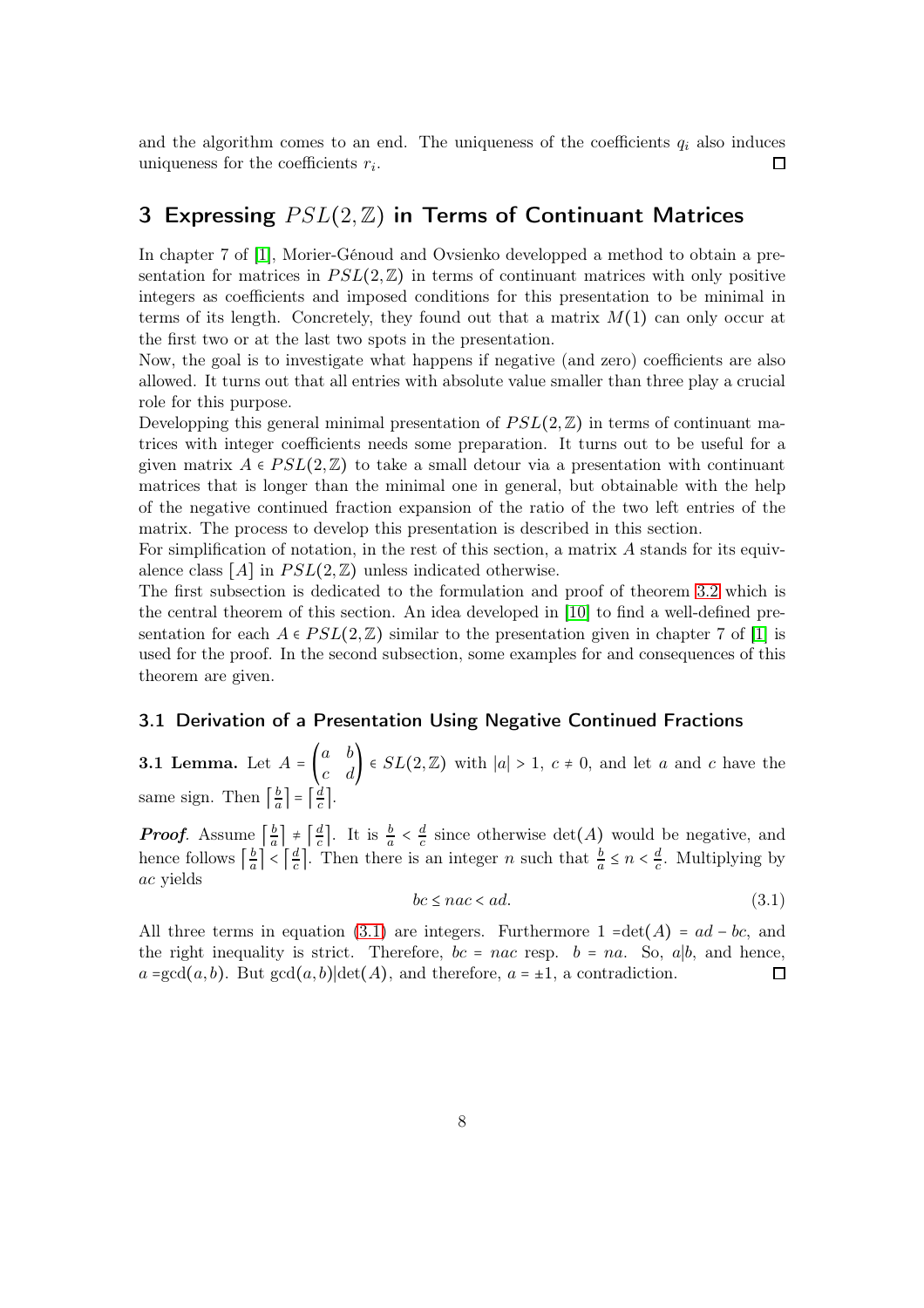**3.2 Theorem.** Let  $A = \begin{pmatrix} a & b \\ c & d \end{pmatrix} \in PSL(2, \mathbb{Z})$ . If  $c \neq 0$ , it is  $A = M(q_1, ..., q_k, m + 1, 1, 1) = M(q_1, ..., q_k, m, 0)$  (3.2)

with

<span id="page-8-1"></span><span id="page-8-0"></span>
$$
\frac{a}{c} = [[q_1, ..., q_k]] \text{ and } m = \left\lceil \frac{d}{c} \right\rceil. \tag{3.3}
$$

If  $c = 0$ , it is  $A = M(m + 1, 1, 1) = M(m, 0)$  with  $m = \frac{b}{a}$  $rac{b}{a} = \frac{b}{d}$  $\frac{b}{d}$ .

The presentation given in equation  $(3.2)$  is unique as a presentation of A ending on zero and fulfilling the condition  $q_2, ..., q_k \geq 2$ , i.e. that all entries except the first one and the two last ones have a value of at least two.

Regarding the first expression in equation [\(3.2\)](#page-8-1), note that  $q_1$  and  $m + 1$  are the only integers in the sequence that can take all integers as their value. Especially,  $q_1 \in \{0, 1\}$  if |a| < |c| or  $a = c = 1$  and  $q_1 \notin \{0, 1\}$  otherwise, and  $q_1 \geq 2$  if and only if a and c have the same sign and  $|a| > |c|$ .

Note also that in the first expression, all coefficients are positive if and only if  $\left[\frac{d}{c}\right]$  $\frac{a}{c}$  and  $\frac{a}{c}$  $\frac{a}{c}$  are positive, i.e. a, c and d (and hence also b if non-zero) all have the same sign, or, in the case  $c = 0$ ,  $a$ ,  $b$  and  $d$  have the same sign. In other words, all coefficients are positive if and only if all (non-zero) entries of A have the same sign.

**Proof.** (I) Existence: Let  $c \neq 0$  and S and T denote

$$
S = \begin{pmatrix} 0 & -1 \\ 1 & 0 \end{pmatrix}, \quad T = \begin{pmatrix} 1 & 1 \\ 0 & 1 \end{pmatrix}, \tag{3.4}
$$

and hence, for  $m \in \mathbb{Z}$ ,

<span id="page-8-2"></span>
$$
-M(m+1,1,1) = -M(m,0) = Tm = \begin{pmatrix} 1 & m \\ 0 & 1 \end{pmatrix}
$$
 (3.5)

and  $M(m) = T^mS$ . Since  $S^{-1} = -S$ , it is also  $M(m)^{-1} = -ST^{-m}$ . Since  $A \in PSL(2, \mathbb{Z})$ , assume  $c \ge 0$ , otherwise consider  $-A$ . The goal is now to prove equation [\(3.2\)](#page-8-1) by showing

<span id="page-8-3"></span>
$$
(M(q_1, ..., q_k, m, 0))^{-1}A = Id.
$$
\n(3.6)

To do so, set  $A_0 = A$  and

$$
A_{i+1} = \begin{pmatrix} a_{i+1} & b_{i+1} \\ c_{i+1} & d_{i+1} \end{pmatrix} := M(q_{i+1})^{-1} A_i = -ST^{-q_{i+1}} A_i = \begin{pmatrix} c_i & d_i \\ q_{i+1}c_i - a_i & q_{i+1}d_i - b_i \end{pmatrix}
$$
(3.7)

for  $i \in \{0, ..., k\}$ . Now, one investigates what happens when the matrix A is subsequently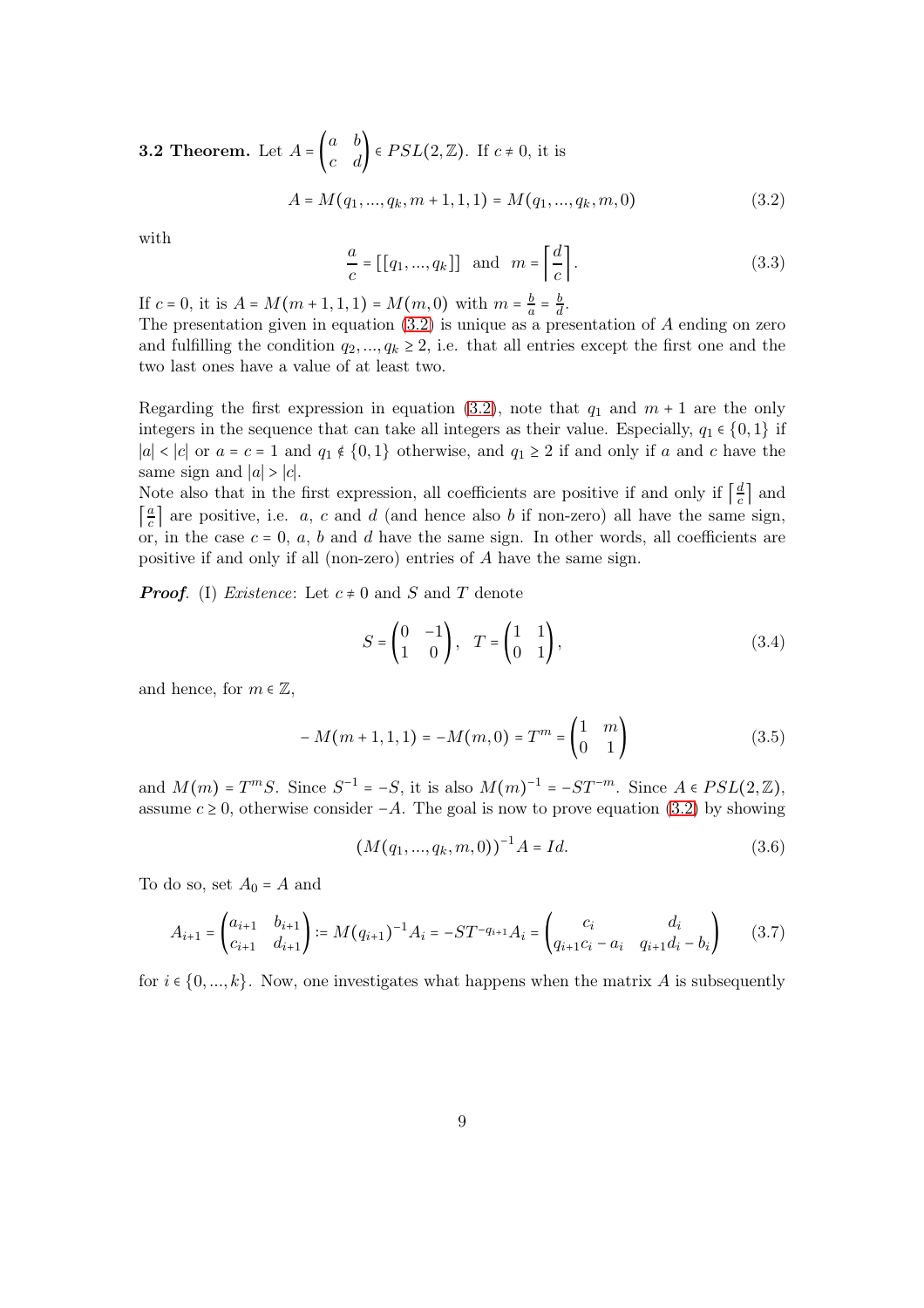multiplied on the left with these blocks of the form  $(M(q_i))^{-1} = -ST^{-q_i}$ . It is

$$
A_1 = -ST^{-q_1}A = \begin{pmatrix} c & d \\ q_1c - a & q_1d - b \end{pmatrix} = \begin{pmatrix} c & d \\ r_1 & q_1d - b \end{pmatrix}
$$
(3.8)

Applying  $ST^{-q_2}$  from the left then yields

$$
A_2 = (-ST^{-q_2})(-ST^{-q_1})A = \begin{pmatrix} r_1 & * \\ q_2r_1 - c & * \end{pmatrix} = \begin{pmatrix} r_1 & * \\ r_2 & * \end{pmatrix}
$$
(3.9)

where the second column of the matrix is now given by ( ∗ \*\} =  $(-ST^{-q_2})(-ST^{-q_1})\begin{pmatrix} b \\ d \end{pmatrix}$ . Iterating this procedure yields

$$
A_i = (-ST^{-q_i})\dots(-ST^{-q_1})A = \begin{pmatrix} r_{i-1} & * \\ r_i & * \end{pmatrix} \tag{3.10}
$$

and finally

<span id="page-9-0"></span>
$$
A_k = (-ST^{-q_k})...(-ST^{-q_1})A = \begin{pmatrix} r_{k-1} & * \\ 0 & * \end{pmatrix}.
$$
 (3.11)

Now, det( $A_k$ ) = 1 and gcd( $a_k$ ,  $c_k$ )|det( $A_k$ ) implies gcd( $a_k$ ,  $c_k$ ) = 1, and hence,  $r_{k-1}$  = 1. Since the lower left entry of the matrix in equation [\(3.11\)](#page-9-0) is zero and the upper left entry is 1, the lower left entry must also be 1 to ensure that the determinant is still 1. Conclude that for some  $m \in \mathbb{Z}$ , it is

<span id="page-9-1"></span>
$$
A_k = (-ST^{-q_k})...(-ST^{-q_1})A = \begin{pmatrix} r_{k-1} & * \\ 0 & * \end{pmatrix} = \begin{pmatrix} 1 & m \\ 0 & 1 \end{pmatrix} = T^m.
$$
 (3.12)

Thus, applying  $T^{-m} = (M(m, 0))^{-1}$  (in  $PSL(2, \mathbb{Z})$ , the minus sign in equation [\(3.5\)](#page-8-2) can be skipped) from the left yields the identity matrix, equation [\(3.6\)](#page-8-3) is indeed fulfilled, and equation [\(3.2\)](#page-8-1) holds for some  $m \in \mathbb{Z}$ . It remains to show that  $m = \left\lceil \frac{d}{c} \right\rceil$  $\frac{a}{c}$ .

In the case  $k = 1$ , it is

$$
A_k = A_1 = \begin{pmatrix} c & d \\ r_1 & q_1 d - b \end{pmatrix} = \begin{pmatrix} 1 & d \\ 0 & 1 \end{pmatrix}.
$$
 (3.13)

It follows  $m=d=\frac{d}{1}=\frac{d}{c}$  $\frac{d}{c} = \left[\frac{d}{c}\right]$  $\frac{a}{c}$ .

In the case  $k \ge 2$ , by construction, for  $1 \le i \le k - 1 = \max\{i|c_i > 0\}$ , it is  $a_i = r_{i-1} > r_i =$  $c_i > 0$ . Hence, for  $1 \le i \le k-1$ , the matrix  $A_i$  fulfils the conditions of lemma [3.1,](#page-7-3) and it is

$$
\left\lceil \frac{b_{i+1}}{a_{i+1}} \right\rceil = \left\lceil \frac{d_i}{c_i} \right\rceil = \left\lceil \frac{b_i}{a_i} \right\rceil. \tag{3.14}
$$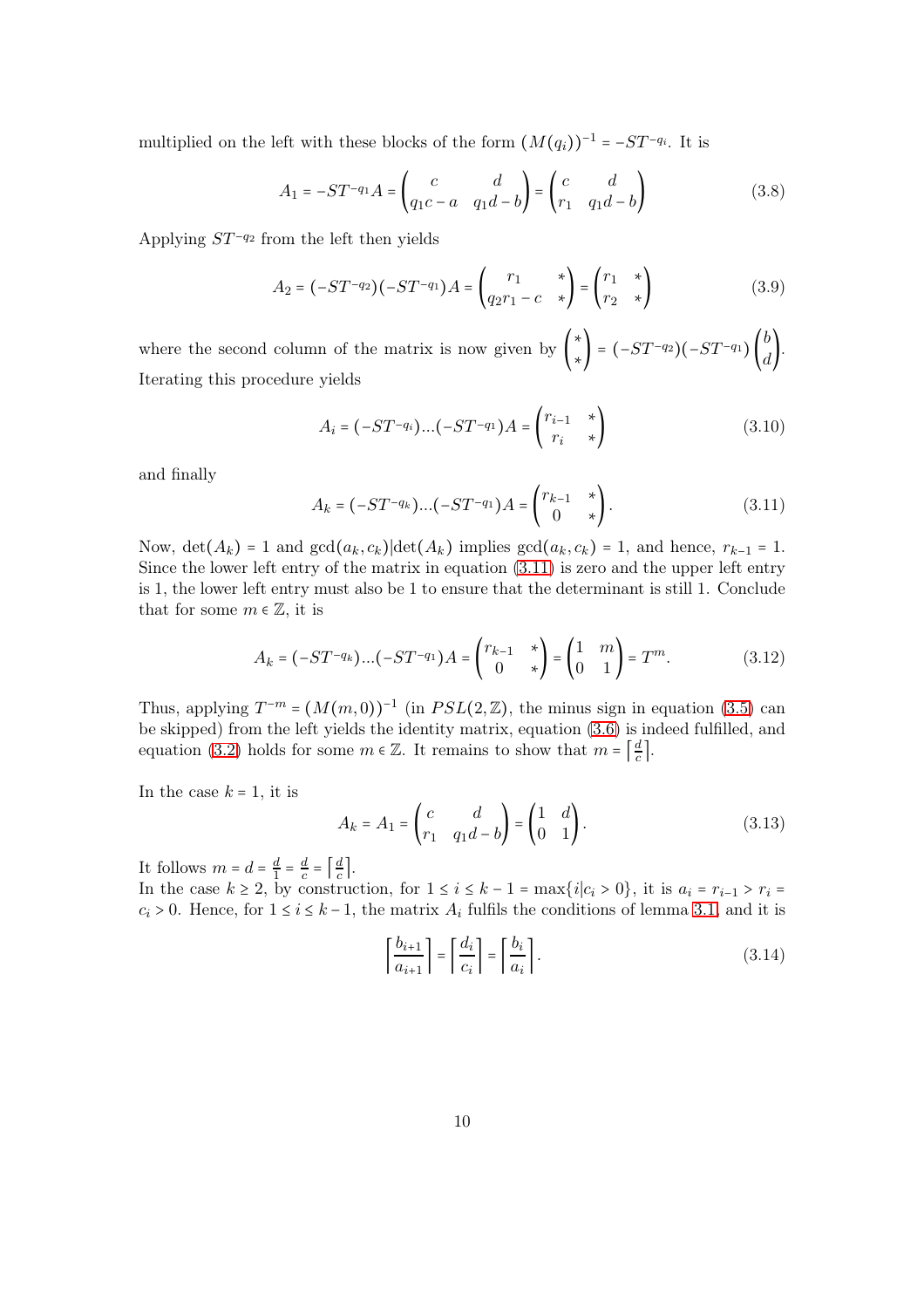By iteration, it follows

$$
m = \left\lceil \frac{m}{1} \right\rceil = \left\lceil \frac{b_k}{a_k} \right\rceil = \left\lceil \frac{d_{k-1}}{c_{k-1}} \right\rceil = \left\lceil \frac{b_{k-1}}{a_{k-1}} \right\rceil = \dots = \left\lceil \frac{d_1}{c_1} \right\rceil = \left\lceil \frac{b_1}{a_1} \right\rceil = \left\lceil \frac{d}{c} \right\rceil \tag{3.15}
$$

since, recalling equation [\(3.12\)](#page-9-1), it is  $A_k = (-ST^{-q_k})...(-ST^{-q_1})A = \begin{pmatrix} 1 & m \\ 0 & 1 \end{pmatrix}$ . Finally, if  $c = 0$ ,  $\det A = 1$  implies  $A = \pm \begin{pmatrix} 1 & m \\ 0 & 1 \end{pmatrix} = M(m, 0)$  in  $PSL(2, \mathbb{Z})$  for some  $m \in \mathbb{Z}$ , and it follows  $\frac{b}{a} = \frac{b}{d}$  $\frac{b}{d} = \frac{m}{1} = m.$ 

(II) *Uniqueness*: Suppose 
$$
A = M(q_1, ..., q_k, m, 0)
$$
 with  $q_2, ..., q_k \ge 2$  and set  
\n
$$
A_i = \begin{pmatrix} a_i & b_i \\ c_i & d_i \end{pmatrix} := \prod_{s=i}^k M(q_s) = M(q_i, ..., q_k)
$$
 for  $i \in \{1, ..., k\}$ . Then, it is\n
$$
A_k = \begin{pmatrix} q_k & -1 \\ 1 & 0 \end{pmatrix}
$$
\n(3.16)

and

$$
A_{i-1} = \begin{pmatrix} q_{i-1} & -1 \\ 1 & 0 \end{pmatrix} \begin{pmatrix} a_i & b_i \\ c_i & d_i \end{pmatrix} = \begin{pmatrix} q_{i-1}a_i - c_i & q_{i-1}b_i - d_i \\ a_i & b_i \end{pmatrix} = \begin{pmatrix} a_{i-1} & b_{i-1} \\ c_{i-1} & d_{i-1} \end{pmatrix}
$$
 for  $i \in \{2, ..., k\}$ . (3.17)

If  $k = 1$ , then  $A_k = A_1$ ,  $c_1 = 1 \neq 0$ , and  $\frac{a}{c} = a = q_k = [[q_1]]$  follows. Otherwise,  $k \geq 2$  and  $a_k = q_k > c_k = 1 > 0$ . Then, it follows  $[[q_{k-1}, q_k]] = q_{k-1} - \frac{1}{q_k}$  $\frac{1}{q_k} = \frac{q_{k-1}q_k - 1}{q_k}$  $\frac{1}{q_k} = \frac{a_{k-1}}{c_{k-1}}$  $\frac{a_{k-1}}{c_{k-1}}, c_{k-1} = a_k > 0,$ and if  $k > 2$ , also  $a_{k-1} = q_{k-1}a_k - c_k > c_{k-1} = a_k$  because it is  $q_{k-1} \ge 2$  and  $c_k < a_k$ . Now, iterate and deduce that for all  $i > 2$ , it follows inductively

$$
\left[\left[q_{i-1},\ldots,q_k\right]\right] = q_{i-1} - \frac{1}{\left[\left[q_i,\ldots,q_k\right]\right]} = q_{i-1} - \frac{c_i}{a_i} = \frac{q_{i-1}a_i - c_i}{a_i} = \frac{a_{i-1}}{c_{i-1}},\tag{3.18}
$$

and  $a_{i-1} > c_{i-1} > 0$ . Hence, especially  $\frac{a_2}{c_2} = [[q_2, ..., q_k]]$  and  $a_2 > c_2 > 0$ . Then, it follows also

$$
[[q_1, ..., q_k]] = q_1 - \frac{1}{[[q_2, ..., q_k]]} = q_1 - \frac{c_2}{a_2} = \frac{q_1 a_2 - c_2}{a_2} = \frac{a_1}{c_1}
$$
(3.19)

and  $c_1 = a_2 > 0$ , hence especially  $c_1 \neq 0$ .

Now, consider the matrix  $A_1 = M(q_1, ..., q_k) = \begin{pmatrix} a_1 & b_1 \\ c_1 & d_2 \end{pmatrix}$  $\begin{pmatrix} a_1 & b_1 \\ c_1 & d_1 \end{pmatrix}$  and multiply  $M(m, 0) = \begin{pmatrix} 1 & m \\ 0 & 1 \end{pmatrix}$  $0 \quad 1$ (in  $PSL(2,\mathbb{Z})$ ) from the right to obtain A. Since this multiplication does only affect the right column of the matrix, it is  $a = a_1, c = c_1$ , and hence follows  $c \neq 0$  and a  $\frac{a}{c} = \frac{a_1}{c_1}$  $\frac{a_1}{c_1} = [[q_1, ..., q_k]].$ 

So, there is only one possible choice for each of the values  $q_1, ..., q_k$ , i.e. they are uniquely determined. Consider now the matrices  $M(q_1, ..., q_k, m, 0)$  and  $M(q_1, ..., q_k, m', 0)$ . Since all of the matrices in the two products except  $M(m)$  resp.  $M(m')$  are the same, it follows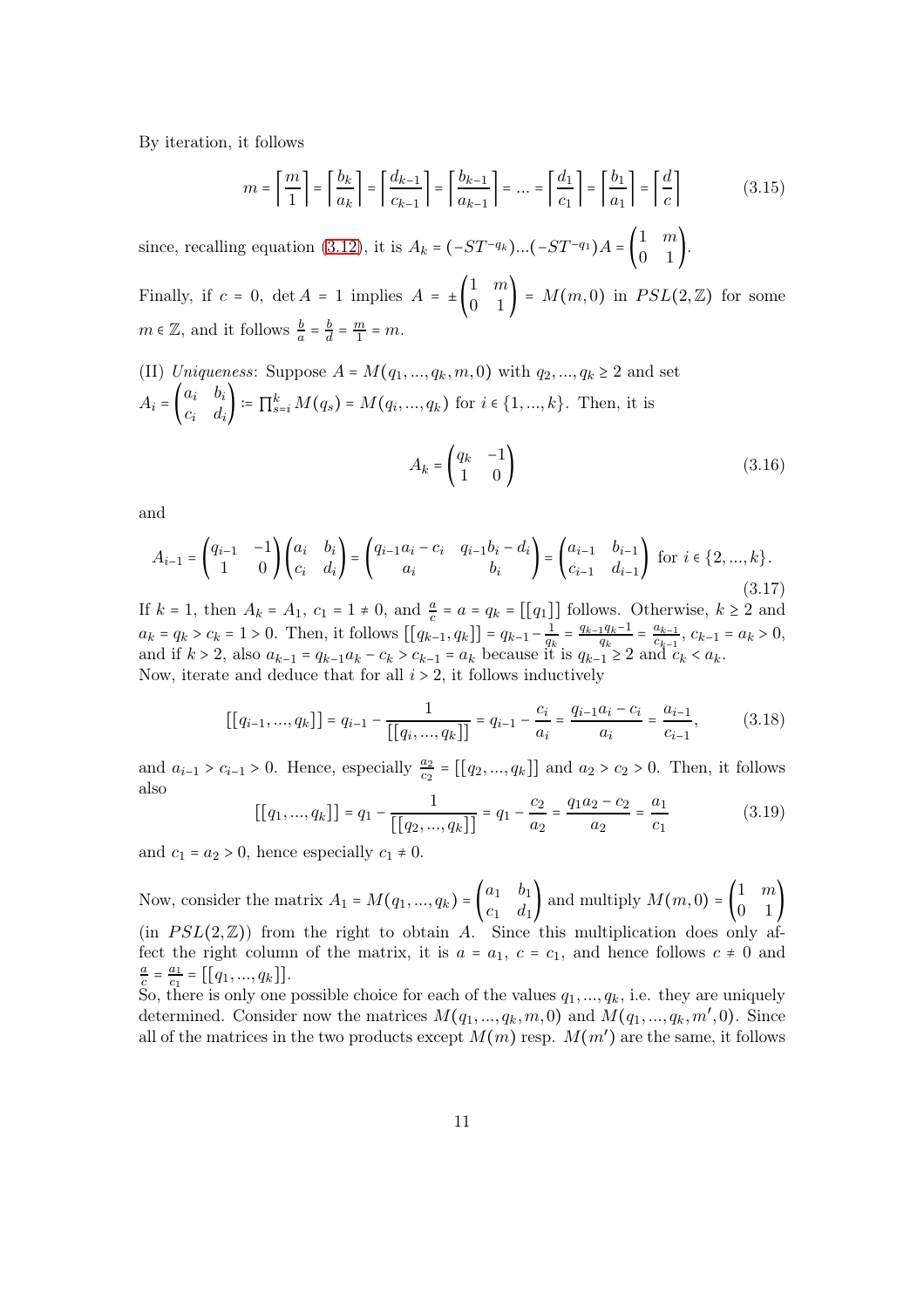also  $M(m) = M(m')$ , and hence  $m = m'$ . As shown above,  $M(q_1, ..., q_k, \lceil \frac{d}{c} \rceil)$  $\frac{a}{c} \mid, 0$ ) = A is a presentation of  $A$ , and hence this is the only possibility to fulfil the conditions above, i.e. it follows  $m = \left[\frac{d}{c}\right]$  $\frac{d}{c}$ .  $\Box$ 

#### <span id="page-11-0"></span>3.2 Examples and Corollaries

**3.3 Example.** Consider the matrix  $A = \begin{pmatrix} 17 & 12 \\ 7 & 5 \end{pmatrix}$ . Then, with  $q_1 = \begin{bmatrix} \frac{17}{7} & 12 \\ 7 & 7 \end{bmatrix}$ .  $\frac{17}{7}$  = 3, and then by iteration  $q_2 = 2$  and  $q_3 = 4$ , it is

$$
A_1 := -ST^{-3}A = \begin{pmatrix} 7 & 5 \\ 4 & 3 \end{pmatrix}
$$
  
\n
$$
A_2 := -ST^{-2}A_1 = \begin{pmatrix} 4 & 3 \\ 1 & 1 \end{pmatrix}
$$
  
\n
$$
A_3 := -ST^{-4}A_2 = \begin{pmatrix} 1 & 1 \\ 0 & 1 \end{pmatrix}.
$$
\n(3.20)

Hence,  $m = 1$  and  $\frac{17}{7} = [[3, 2, 4]],$  and therefore  $A = M(3, 2, 4, 1, 0) = M(3, 2, 3, -1)$  in  $PSL(2,\mathbb{Z})$  where the last equality follows by equation [\(2.5\)](#page-3-3).

**3.4 Example.** (a) Consider the matrix  $A = \begin{bmatrix} 1 & 0 \\ 0 & 0 \end{bmatrix}$ −60 13  $\begin{bmatrix} -60 & 13 \\ 23 & -5 \end{bmatrix}$ . It is  $\frac{-60}{23} = [[-2, 2, 3, 5]]$  and  $\left[\frac{-5}{23}\right]$  = 0. Hence,  $A = M(-2, 2, 3, 5, 0, 0) = M(-2, 2, 3, 5)$  in  $PSL(2, \mathbb{Z})$ . (b) Consider the matrix  $B = \begin{bmatrix} 1 & 0 \\ 0 & 0 \end{bmatrix}$  $\begin{pmatrix} -4 & -9 \\ 9 & 20 \end{pmatrix}$ . It is  $\frac{-4}{9} = [[0, 3, 2, 2, 2]]$  and  $\left[\frac{20}{9}\right]$  $\frac{20}{9}$  = 3. Hence,  $B = M(0, 3, 2, 2, 2, 3, 0)$  in  $PSL(2,$ 

**3.5 Remark.** In the case  $c = 0$ , one can also interpret  $a/c$  as infinitely large and interpret the empty negative continued fraction  $\lfloor \cdot \rfloor$  as an expression for it. Then, with  $k = 0$ , the length of [[]], equation [\(3.2\)](#page-8-1) is still valid.

Now, it is possible to deduce the following results which are also derived in [\[1\]](#page-38-0) (thm. 7.3 (ii) and cor. 7.5). Part (iii) is not a direct consequence of theorem [3.2,](#page-8-0) but follows from part (ii). The proof for part (iii) which is included in this text for the sake of completeness is essentially taken from [\[1\]](#page-38-0).

**3.6 Corollary.** • (i) Let  $A = \begin{pmatrix} a & b \\ c & d \end{pmatrix} \in PSL(2, \mathbb{Z})$ ,  $a, b, c, d > 0$  and  $a > b$ . Then  $A = M(q_1, ..., q_k, 1, 0) = M(q_1, ..., q_k, 2, 1, 1)$  with  $[[q_1, ..., q_k]] = a/c$ . • (ii) Let  $A = \begin{bmatrix} \end{bmatrix}$  $a - b$  $\begin{pmatrix} a & -b \\ c & -d \end{pmatrix}$   $\in PSL(2, \mathbb{Z})$  with  $a, b, c, d > 0$  and  $a > b$ . Then  $A =$  $M(q_1, ..., q_k)$  with  $\frac{a}{c} = [[q_1, ..., q_k]].$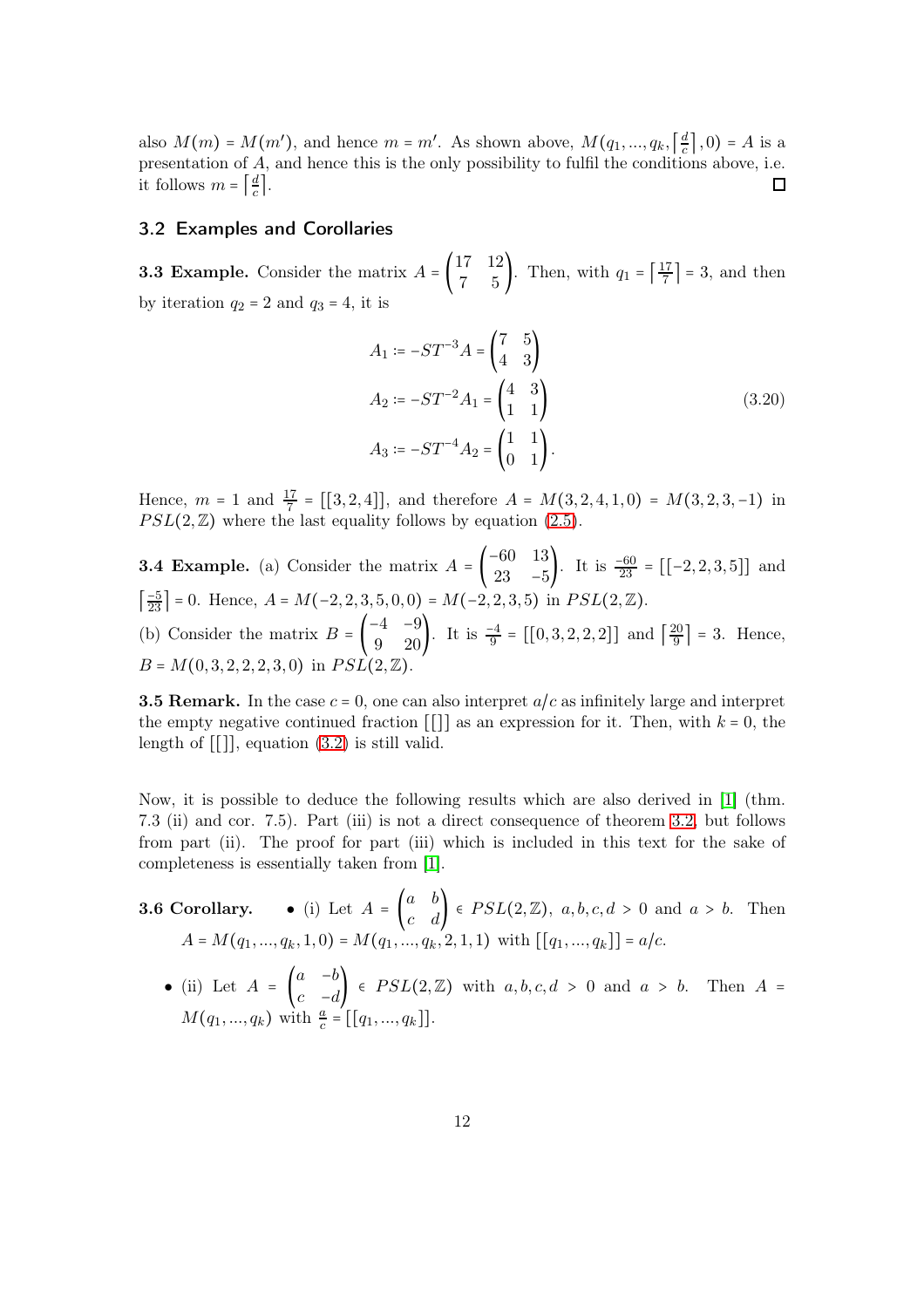- (iii) Let  $A = \begin{pmatrix} a & b \\ c & d \end{pmatrix} \in PSL(2, \mathbb{Z})$  with  $a, b, c, d > 0$  and  $a < b$ . Then  $A = M(p_1, ..., p_k, 0) = M(p_1, ..., p_{k-1}, p_k + 1, 1, 1)$  with  $\frac{b}{d} = [[p_1, ..., p_k]].$
- **Proof.** (i) Since  $a > b > 0$ , it follows  $a > 1$ , and hence lemma [3.1](#page-7-3) is applicable. Thus, one obtains  $\left[\frac{d}{c}\right]$  $\left\lfloor \frac{d}{c} \right\rfloor = \left\lceil \frac{b}{a} \right\rceil$  $\frac{b}{a}$  = 1 where the last equality is true because  $0 < b < a$ . Now, the statement follows with theorem [3.2.](#page-8-0)
	- (ii) Since  $a > b$ , it must be  $c > d$  to enable still det(A) = bc ad = 1. Hence,  $m = \frac{-d}{c}$  $\left| \frac{c}{c} \right| = 0$ , and by theorem [3.2](#page-8-0)

$$
A = M(q_1, ..., q_k, 0, 0) = M(q_1, ..., q_k)M(0, 0) = M(q_1, ..., q_k)
$$
 (3.21)

in  $PSL(2,\mathbb{Z})$  since  $(0,0)$  is a quiddity cycle what is equivalent to  $M(0,0) = \pm Id$ .

• (iii) For  $A$  as in the conditions, the matrix

$$
AS = \begin{pmatrix} a & b \\ c & d \end{pmatrix} \begin{pmatrix} 0 & -1 \\ 1 & 0 \end{pmatrix} = \begin{pmatrix} b & -a \\ d & -c \end{pmatrix}
$$
 (3.22)

fulfils the conditions of part (ii). It follows

$$
A = (AS)S^{-1} = M(p_1, ..., p_k)(-M(0))
$$
  
= M(p\_1, ..., p\_k, 0)  
= M(p\_1, ..., p\_{k-1}, p\_k + 1, 1, 1) (3.23)

in  $PSL(2,\mathbb{Z})$ .

 $\Box$ 

### <span id="page-12-0"></span>4 Uniqueness and Minimality of the Presentation

In the last section, an algorithm to find a presentation with continuant matrices  $M(c_1, \ldots, c_n)$  $c_{k+3}$ ) =  $M(q_1,...,q_k,m+1,1,1) = M(q_1,...,q_k,m,0)$  for any matrix  $A \in PSL(2,\mathbb{Z})$  was derived. In the first expression, all of the coefficients in the sequence are positive except maybe the first one and  $m+1$ . However, allowing also negative coefficients at all positions, one may find a shorter presentation as example [4.1](#page-13-1) shows. The goal of this section is now to create an algorithm to find the shortest possible presentation of an arbitrary matrix  $A \in PSL(2, \mathbb{Z})$ , i.e. a presentation  $A = M(c_1, ..., c_k)$  with k as small as possible. Furthermore, it is examined under which circumstances this minimal presentation is unique.

In the first subsection, it is shown that presentations including consecutive twos or -2's in their inner part cannot be minimal. In the second subsection, it becomes clear that any presentation of a matrix  $A \in PSL(2,\mathbb{Z})$  can be transformed into the unique one of section [3](#page-7-0) using only the transformations introduced previously. In the third subsection, it is dealt with subsequences of the form  $(\pm 2, \pm 3, ..., \pm 3, \pm 2)$ . In the fourth subsection,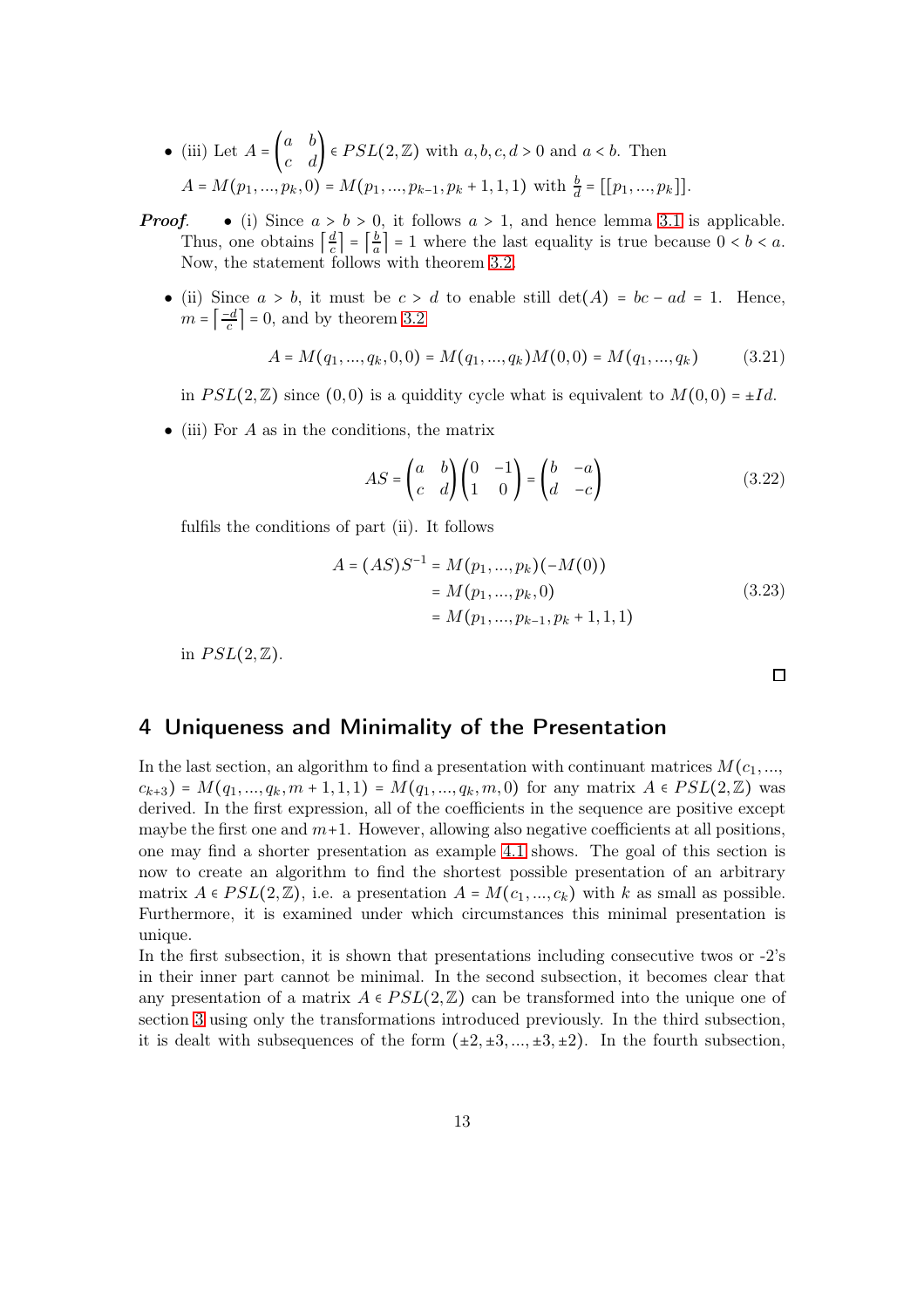finally the criteria for a presentation of a matrix  $A \in PSL(2,\mathbb{Z})$  to be minimal and for such a minimal presentation to be unique are stated and proven. It will turn out that the presentation becomes unique with the canonical choice that except perhaps as first or last coefficient,  $c_i = -2$  is disallowed.

In the whole section, eventual minus signs in front of matrices are skipped since the considered group is  $PSL(2,\mathbb{Z})$ .

#### <span id="page-13-0"></span>4.1 Subsequences of Consecutive Twos or -2's

<span id="page-13-1"></span>4.1 Example. Consider the matrix

$$
A = \begin{pmatrix} 38 & -17 \\ 9 & -4 \end{pmatrix} = M(5, 2, 2, 2, 3) = M(5, 2, 2, 2, 3, 0, 0) \in PSL(2, \mathbb{Z}).
$$

However, calculations show that also  $M(4, -4, 2) = A$ .

4.2 Lemma. For  $k \in \mathbb{N}_0$ , it is

$$
(M(2))^k = \begin{pmatrix} k+1 & -k \\ k & -(k-1) \end{pmatrix} \text{ and } (M(-2))^k = (-1)^k \begin{pmatrix} k+1 & k \\ -k & -(k-1) \end{pmatrix}.
$$
 (4.1)

In  $PSL(2, \mathbb{Z})$ , the factor  $(-1)^k$  in the second equation can also be skipped.

**Proof.** Induction over k. Clearly, for  $k = 0$ , the statement is true. Assume now that for  $k-1$ , it is already shown

$$
(M(2))^{k-1} = \begin{pmatrix} k & -(k-1) \\ k-1 & -(k-2) \end{pmatrix} \text{ and } (M(-2))^{k-1} = (-1)^{k-1} \begin{pmatrix} k & k-1 \\ -(k-1) & -(k-2) \end{pmatrix}.
$$
\n(4.2)

Then, it follows

$$
(M(2))^k = \begin{pmatrix} 2 & -1 \\ 1 & 0 \end{pmatrix} \begin{pmatrix} k & -(k-1) \\ k-1 & -(k-2) \end{pmatrix} = \begin{pmatrix} k+1 & -k \\ k & -(k-1) \end{pmatrix}
$$
(4.3)

and

$$
(M(-2))^{k} = (-1)^{k-1} \begin{pmatrix} -2 & -1 \ 1 & 0 \end{pmatrix} \begin{pmatrix} k & k-1 \ -(k-1) & -(k-2) \end{pmatrix} = (-1)^{k} \begin{pmatrix} k+1 & k \ -k & -(k-1) \end{pmatrix}.
$$
 (4.4)

4.3 Corollary. For  $k \in \mathbb{N}$ , the following identities hold:

<span id="page-13-3"></span>
$$
M(a)(M(2))^{k}M(b) = -M(a-1, -(k+1), b-1)
$$
\n(4.5)

<span id="page-13-4"></span>
$$
M(a)(M(-2))^{k}M(b) = (-1)^{k}M(a+1, k+1, b+1)
$$
\n(4.6)

<span id="page-13-2"></span>
$$
M(a, -k) = -M(a, -k, 0, 0) = M(a + 1)M(2)^{k-1}M(1, 0).
$$
 (4.7)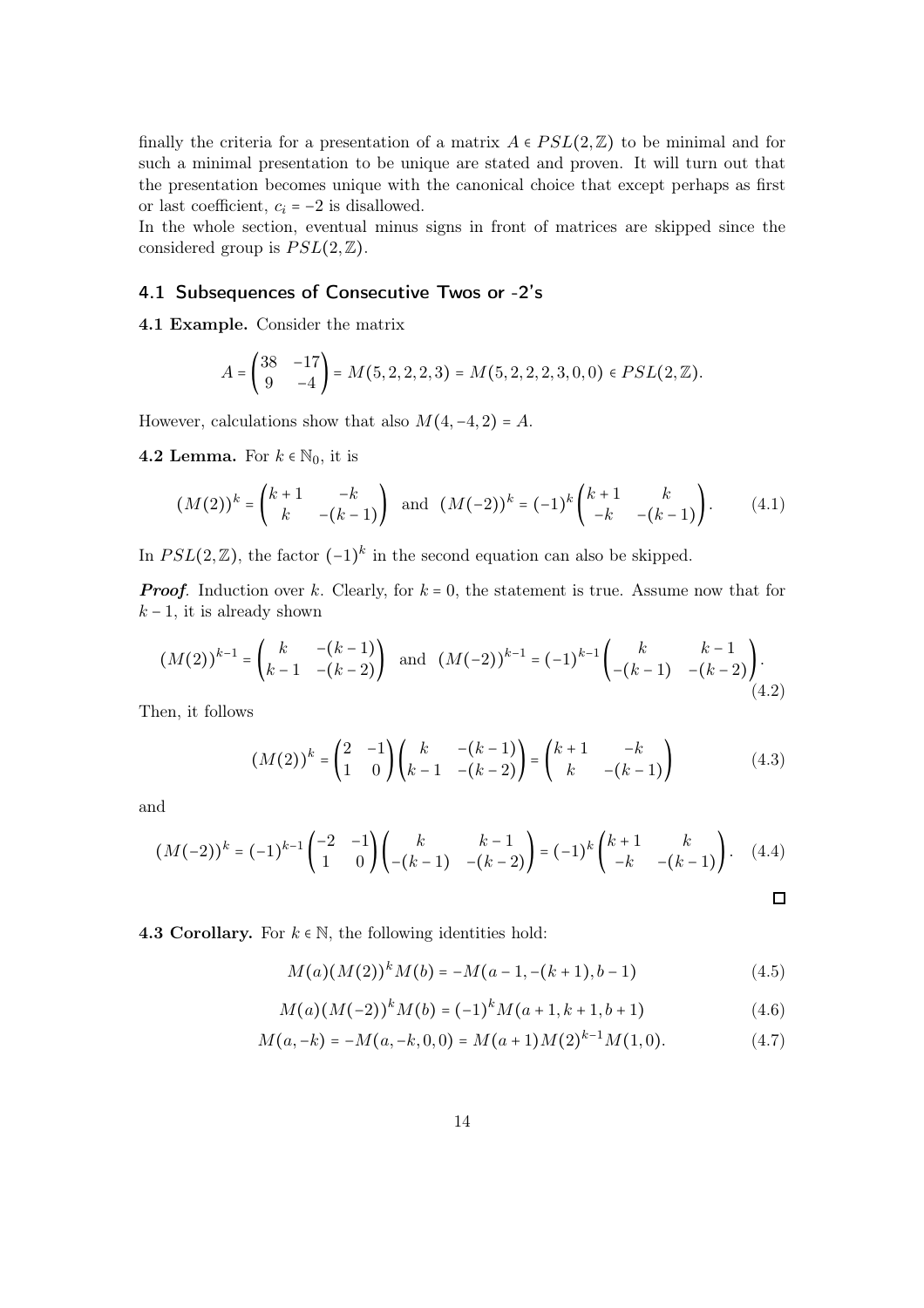Note again that in  $PSL(2,\mathbb{Z})$ , the signs can also be skipped, and that the first two equations also hold for  $k = 0$ . In this special case, they turn precisely into the equations  $(2.6)$  resp.  $(2.5)$ .

<span id="page-14-4"></span><span id="page-14-3"></span><span id="page-14-1"></span> $\Box$ 

**Proof.** Using the previous lemma, this is an easy calculation.

4.4 Another Type of Surgery Operations. Corollary [4.3](#page-13-2) allows to introduce a new type of surgery operations. Considering a Matrix  $A = M(c_1, ..., c_k) \in PSL(2, \mathbb{Z})$  where the sequence contains a coefficient  $-k = c_i \leq -1$ , the transformation

$$
c := (c_1, ..., c_{i-1}, -k, c_{i+1}, ..., c_n) \rightarrow (c_1, ..., c_{i-1} + 1, \underbrace{2, ..., 2}_{(k-1) \text{ times}}, c_{i+1} + 1, ..., c_n) =: \tilde{c} \quad (4.8)
$$

can be applied, and by equation [\(4.5\)](#page-13-3), it is also  $A = M(c) = M(\tilde{c})$ . For  $k \geq 3$ , this operation increases the number of entries of the sequence, and hence, its inverse operation can be seen as another surgery operation. For  $k = 2$ , the number of entries of the sequence remains the same, and for  $k = 1$ , the operation is nothing else than operation [\(2.10\)](#page-4-1). If c contains a subsequence  $(c_{i+1},...,c_{i+k}) = (-2,...,-2)$  with  $k \ge 0$ , use equation [\(4.6\)](#page-13-4) to deduce that it is also  $A = M(c) = M(\tilde{c})$  when transforming

$$
c := (c_1, ..., c_i, \underbrace{-2, ..., -2}_{k \text{ times}}, c_{i+k+1}, ..., c_n) \rightarrow (c_1, ..., c_i + 1, k + 1, c_{i+k+1} + 1, ..., c_n) =: \tilde{c}.\tag{4.9}
$$

For  $k = 0$ , this is precisely the inverse operation to [\(2.9\)](#page-4-2). For  $k = 1$ , the number of entries stays unchanged, and for  $k \geq 2$ , it is reduced. Hence, in this case, the transformation can also be viewed as a surgery operation. Furthermore, if  $-k = c_n \le -1$ , the transformation

$$
c := (c_1, ..., c_{n-1}, -k) \to (c_1, ..., c_{n-1} + 1, \underbrace{2, ..., 2}_{(k-1) \text{ times}}, 1, 0) =: \tilde{c}
$$
 (4.10)

can be applied, and by equation [\(4.7\)](#page-13-2),  $A = M(c) = M(\tilde{c})$  still holds. The inverse operation is also called a surgery operation since it reduces the number of entries of the sequence as well.

#### <span id="page-14-0"></span>4.2 Relation to the Unique Presentation from Section [3](#page-7-0)

<span id="page-14-2"></span>4.5 Theorem. Let  $A = M(c_1, ..., c_n) \in PSL(2, \mathbb{Z})$ . Then, with a finite number of the transformations described in lemma [2.7](#page-4-0) and [4.4](#page-14-1) and - if necessary - once adding  $(0,0)$ at the end, the sequence  $(c_1, ..., c_k)$  can be transformed into a sequence  $(q_1, ..., q_k, m, 0)$ such that  $q_i \geq 2$  for all  $i \in \{2, ..., k\}$  and  $A = M(q_1, ..., q_k, m, 0)$ .

**Proof.** 1) First, eliminate all entries  $c_i$  with  $|c_i| \leq 1$  that are not at the beginning or end of the sequence by applying transformations from lemma [2.7.](#page-4-0) Since  $n$  is finite and all these transformations reduce the length of the sequence, after a finite number of steps, one obtains a sequence where all entries  $c_i$  except perhaps the first and the last one fulfil  $|c_i|$  ≥ 2.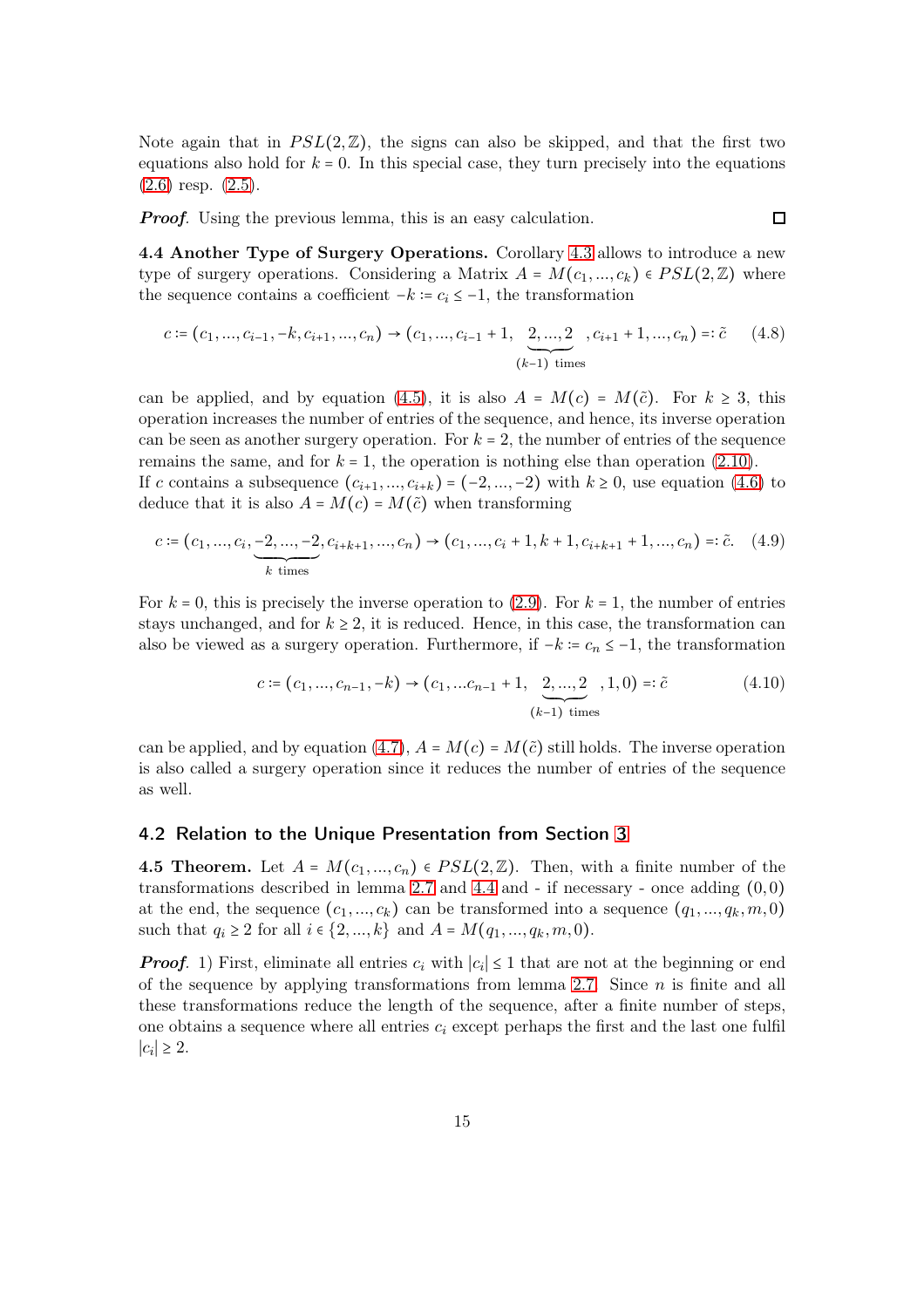2) The second step is eliminating all entries that are -2 except perhaps the first and the last entry of the sequence. To do this, apply transformations of type [\(4.9\)](#page-14-3) with suitable values of k. The transformations either do not change the length of the sequence (for  $k = 1$ ) or reduce it (for  $k > 1$ ), and each of the transformation reduces the number of negative entries in the sequence by  $k$ .

It is also impossible that such a transformation creates a new entry  $c_i$  with  $|c_i| < 2$  in the sequence except perhaps at the beginning or at the end if  $k$  is chosen maximal since if one of the neighbouring entries of the subsequence  $(-2, \ldots, -2)$  is also  $-2$ , this entry can also be included in the subsequence, the value for k can be increased by one, and there will appear no new −1 by increasing the neighbor entry by one. So, after a finite number of operations, for all entries  $c_i$  except perhaps the first and the last one, it is either  $c_i \leq -3$  or  $c_i > 2$ .

3) Now, replace all entries  $c_i$  with  $c_i \leq -3$  except perhaps the first and the last entry of the sequence by applying a transformation of type  $(4.8)$  with  $k = |c_i|$  with a subsequence of  $(k-1)$  twos. Since there has to be a 1 added to the two neighbor entries of  $c_i$ , if  $c_{i-1}$  = −3 or  $c_{i+1}$  = −3, applying this transformation produces a new entry −2, and one has to go back to step 2. However, each transformation of type [\(4.8\)](#page-14-4) also reduces the total number of negative entries by one, and hence, after a finite number of steps, all entries except perhaps the first and the last one are at least 2.

4) If the last entry is zero, the desired sequence  $(q_1, ..., q_k, m, 0)$  is already found. If the last entry is negative, apply transformation [\(4.10\)](#page-14-1) to obtain a sequence  $(q_1, ..., q_k, m, 0)$ fulfilling all conditions above. If the last entry is larger than one, append  $(0,0)$  to the sequence (which is possible since  $M(0,0) = -Id = Id$  in  $PSL(2,\mathbb{Z})$ ), and we are also done.

The most complicated case is when the last entry is one. Appending  $(0,0)$  is not possible since otherwise the entry that becomes the third last entry is one what is not allowed.

But it is possible to apply equation  $(4.5)$  with  $b = 1$ , and then the 1 at the end is decreased by one and is hence zero. If the sequence  $(c_1, ..., c_r, 2, ..., 2, 1)$  is not of the form  $(2, 2, \ldots, 2, 2, 1)$ , i.e. does not only consist of twos and the one at the end, choose for k the number of subsequent twos directly before the one at the end, and if there are none, k = 0. After transformation, the sequence turns into  $(c_1, ..., c_r - 1, -(k+1), 0)$ . Since  $c_r$ was the last entry larger than two of the initial sequence, it is  $c_r - 1 \geq 2$ , and hence, the resulting sequence  $(c_1, ..., c_r - 1, -(k + 1), 0)$  is the desired sequence  $(q_1, ..., q_k, m, 0)$ .

If the sequence is of the form  $(2, 2, ..., 2, 2, 1)$  and contains l twos, choose  $k = l - 1$ , and the first 2 is the a in equation [\(4.5\)](#page-13-3), and one obtains the sequence  $(1,m,0)$  with  $m = -l$ .

Since all the used transformations do not change the represented matrix (modulo a global sign), it follows  $A = M(q_1, ..., q_k, m, 0)$ .  $\Box$ 

<span id="page-15-0"></span>**4.6 Corollary.** Let  $A = \begin{pmatrix} a & b \\ c & d \end{pmatrix} \in PSL(2, \mathbb{Z})$ . Let furthermore M be the set of all operations of the types  $(2.9)-(2.11)$  $(2.9)-(2.11)$  $(2.9)-(2.11)$  and  $(4.8)-(4.10)$  $(4.8)-(4.10)$  $(4.8)-(4.10)$  and all operations that are inverse to one of those operations. Note that the operation to append  $(0,0)$  at the end of the cycle does not need to be included here separately since this can also be viewed as the inverse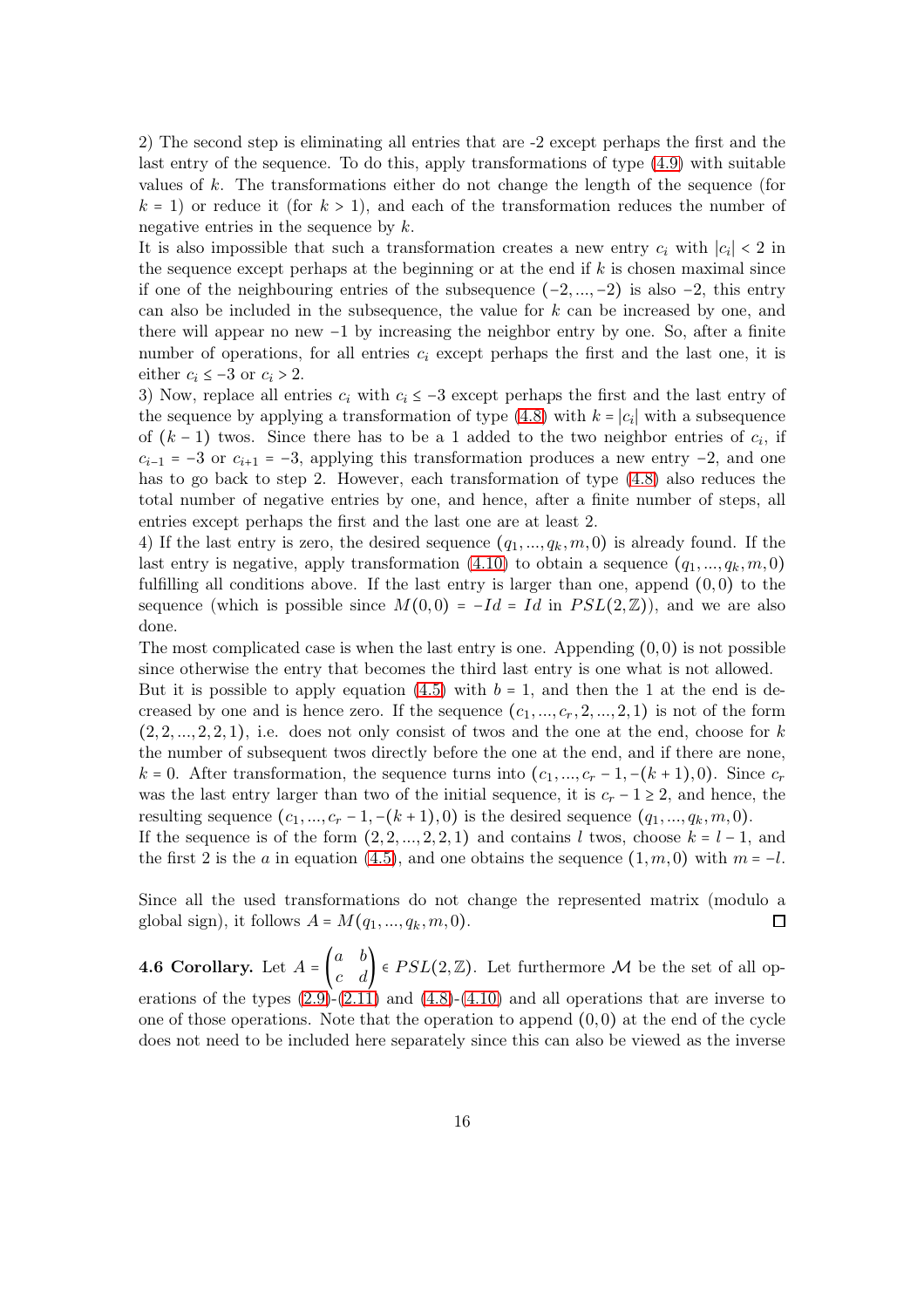operation to transformation [\(2.11\)](#page-4-0) with  $i = n - 1$  and  $c_n = 0$ . Also, the transformation [\(4.10\)](#page-14-1) is a special case of an inverse of the transformation [\(2.9\)](#page-4-2) executed after appending  $(0, 0).$ 

Then, for  $c \neq 0$ , there is a unique presentation of A of the form  $M(q_1, ..., q_k, m, 0)$  with  $q_2, ..., q_k \geq 2$ , and this presentation can be found by calculating  $(q_1, ..., q_k)$  via the equations  $[[q_1, ..., q_k]] = \frac{a}{c}$  $\frac{a}{c}$  and  $m = \left[\frac{d}{c}\right]$  $\frac{d}{c}$ , and, if  $c = 0$ , there is a unique presentation of A which is  $A = M(m, 0)$  with  $m = \frac{b}{a}$  $\left\lfloor \frac{b}{a} \right\rfloor = \left\lceil \frac{b}{d} \right\rceil$  $rac{b}{d}$ .

Furthermore, if  $M(c_1, ..., c_k) = M(d_1, ..., d_l)$  are two different presentations of A, it is possible to transform the sequence  $(c_1, ..., c_k)$  into the sequence  $(d_1, ..., d_l)$  with a finite number of transformations out of M.

**Proof.** By theorem [3.2,](#page-8-0) it follows that  $M(q_1, ..., q_k, m, 0)$  as above is indeed a presentation of A. For  $c \neq 0$ , the uniqueness of this presentation follows by theorem [3.2,](#page-8-0) and for  $c = 0$ , it is trivial since for  $m \neq m'$ , obviously it follows  $M(m, 0) \neq M(m', 0)$ .

For the second part of the statement, first transform the sequence  $(c_1, ..., c_k)$  into the unique sequence of the form  $(q_1, ..., q_k, m, 0)$  with  $q_2, ..., q_k \geq 2$  that represents the same matrix as described in the proof of theorem [4.5,](#page-14-2) and then continue by transforming  $(q_1, ..., q_k, m, 0)$  into  $(d_1, ..., d_l)$  by applying the inverse procedure.  $\Box$ 

#### <span id="page-16-0"></span>4.3 Subsequences of the Type  $(\pm 2, \pm 3, ..., \pm 3, \pm 2)$

#### 4.7 Lemma. It is

$$
M(a, 2, 3, ..., 3, 2, b) = M(a - 1, \underbrace{-3, ..., -3}_{(l+1) \text{ times}}, b - 1) \text{ and}
$$
  

$$
M(a, -2, \underbrace{-3, ..., -3}_{l \text{ times}}, -2, b) = M(a + 1, \underbrace{3, ..., 3}_{(l+1) \text{ times}}, b + 1)
$$
 (4.11)

or explicitly

$$
M(a,2)M(3)lM(2,b) = M(a-1)M(-3)l+1M(b-1) \text{ and}
$$
  

$$
M(a,-2)M(-3)lM(-2,b) = M(a+1)M(3)l+1M(b+1),
$$
 (4.12)

and hence, there are two more types of possible surgery operations, namely

<span id="page-16-1"></span>
$$
(a, 2, \underbrace{3, ..., 3}_{l \text{ times}}, 2, b) \rightarrow (a - 1, \underbrace{-3, ..., -3}_{(l+1) \text{ times}}, b - 1) \text{ and}
$$
  

$$
(a, -2, \underbrace{-3, ..., -3}_{l \text{ times}}, -2, b) \rightarrow (a + 1, \underbrace{3, ..., 3}_{(l+1) \text{ times}}, b + 1),
$$
  
(4.13)

letting the represented matrix of the sequence invariant and reducing the total number of entries by one.

**Proof.** To prove the first equation, apply iteratively equation [\(4.5\)](#page-13-3) l times with  $k = 1$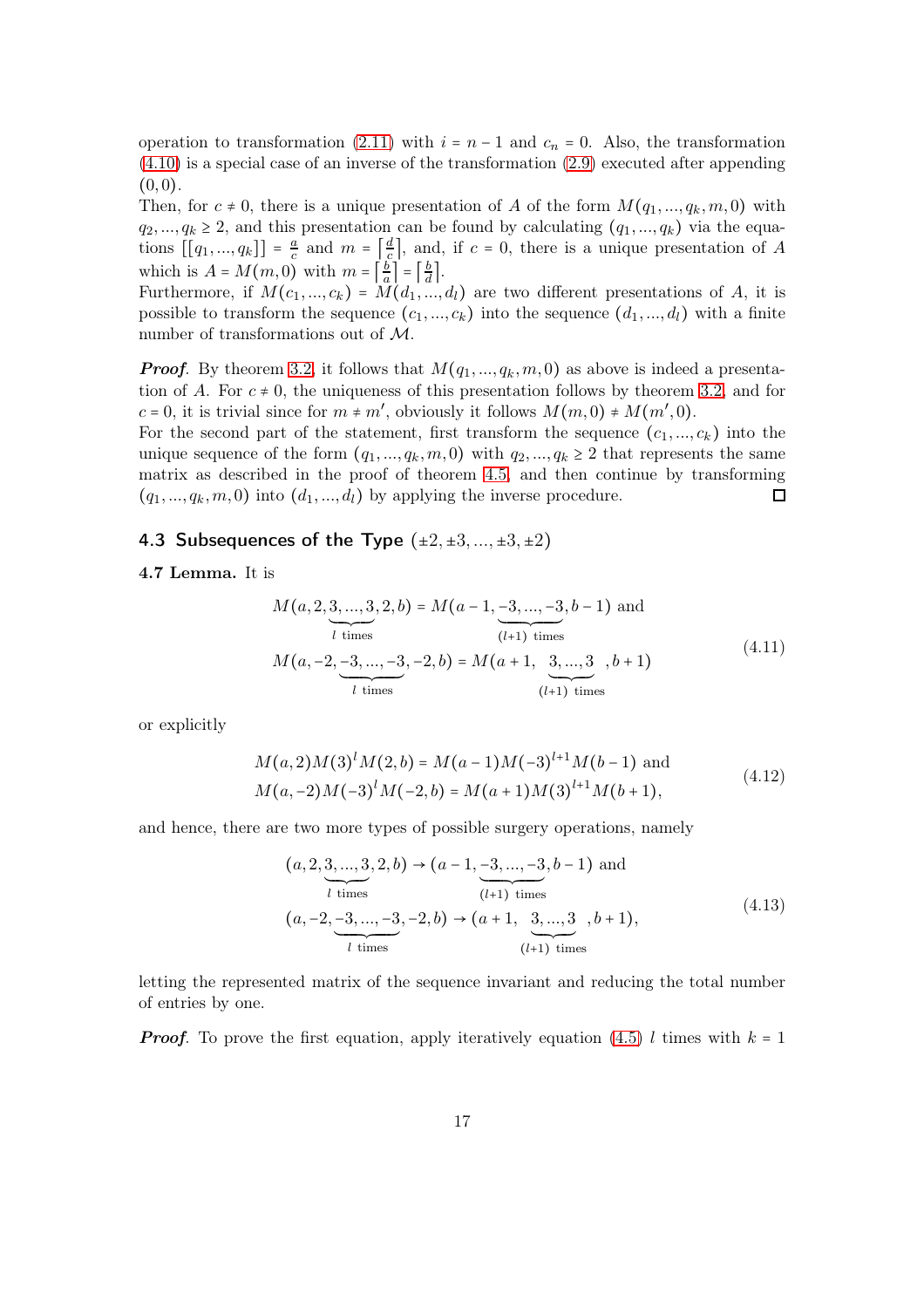and finally once with  $k = 2$  as follows:

$$
M(a)M(2)M(3)1M(2)M(b)
$$
  
=  $M(a-1)M(-2)M(2)M(3)^{l-1}M(2)M(b)$   
=  $M(a-1)M(-3)M(-2)M(2)M(3)^{l-2}M(2)M(b)$   
=  $M(a-1)M(-3)^{2}M(-2)M(2)M(3)^{l-3}M(2)M(b)$   
= ... =  $M(a-1)M(-3)^{l-1}M(-2)M(2)M(2)M(b)$   
=  $M(a-1)M(-3)^{l+1}M(b-1)$ .

The second equation follows analogously when applying equation [\(4.6\)](#page-13-4) instead of equation  $(4.5).$  $(4.5).$  $\Box$ 

#### <span id="page-17-0"></span>4.4 Criteria for Minimality and Uniqueness of the Presentation and Proof of the Statement

4.8 Minimality Criteria. Now, it is possible to state some criteria for a given presentation  $A = M(c_1, ..., c_n)$  to conclude whether it is possible to shorten it or not, i.e. whether it is minimal or not.

- If the subsequence  $(c_2, ..., c_{n-1})$  contains entries with absolute value smaller than two, the sequence cannot be minimal since then the number of entries can be reduced by applying one of the transformations [\(2.9\)](#page-4-2)-[\(2.11\)](#page-4-0).
- If the subsequence  $(c_2, ..., c_{n-1})$  contains consecutive entries that are all -2 or consecutive entries that are all two, the sequence is not minimal. In the former case, it is possible to reduce the number of entries by the transformation [\(4.9\)](#page-14-3). In the latter case, one can apply the inverse transformation to [\(4.8\)](#page-14-4) in order to reduce the number of entries.
- If the sequence  $(c_1, ..., c_n)$  contains a subsequence of the form  $(a, 2, 3, 3, ..., 3, 3, 2, b)$ or  $(a, -2, -3, -3, ..., -3, -3, -2, b)$ , it is not minimal since then the number of entries can be reduced by a transformation of type [\(4.13\)](#page-16-1).
- If none of the above is true, a further reduction of the sequence is not possible, i.e. the presentation is minimal. In this case, the transformations [\(2.9\)](#page-4-2)-[\(2.11\)](#page-4-0) and [\(4.13\)](#page-16-1) are not applicable, and transformations of type [\(4.9\)](#page-14-3) or inverse to [\(4.8\)](#page-14-4) only convert entries with value -2 into entries with value 2 and vice versa without creating a new subsequence of consecutive twos or consecutive -2's.

Especially, a subsequence of the form  $(a, 2, 4, 2, b)$  with  $a, b \neq 2$  can not be further reduced, although it is possible to reduce the entry in the middle from four down to two by changing the sign of the two 2's. But then, the new subsequence is  $(a-1,-2,2,-2,b-1)$ , and hence, there is no subsequence of consecutive twos or -2's. Further application of the inverse transformation to [\(4.8\)](#page-14-4) will only result in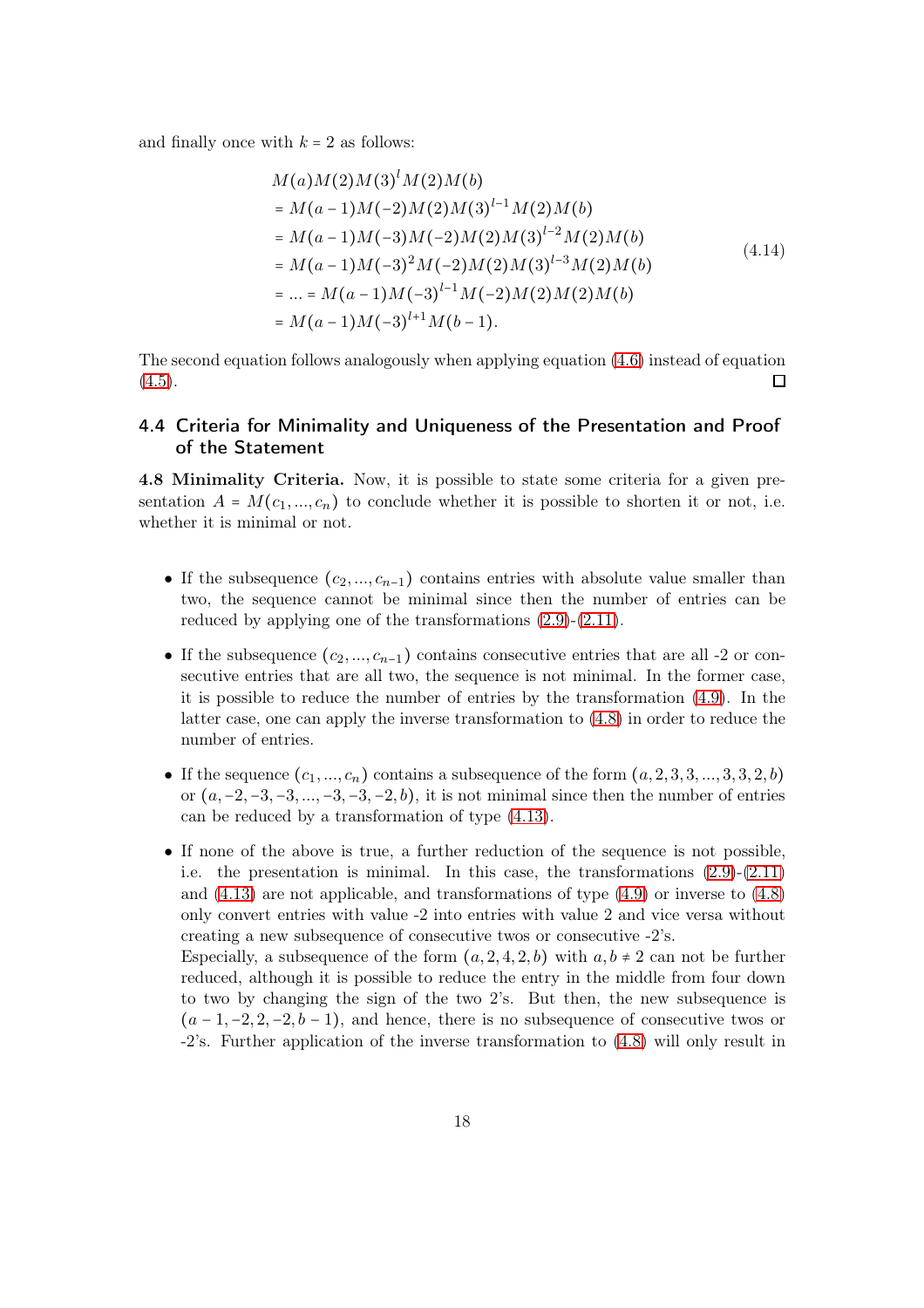$(a-1,-3,-2,-3,b-1)$ . The same argumentation holds for subsequences of the form  $a, -2, -4, -2, b$  with  $a, b ≠ -2$ .

• If a presentation is minimal, it is unique up to a choice for the signs of all entries with absolute value 2 except perhaps the first and the last entry of the sequence. This comes from the fact that for  $k = 2$  resp.  $k = 1$ , the transformations [\(4.8\)](#page-14-4) and [\(4.9\)](#page-14-3) do not change the number of entries but convert twos in -2's and vice versa. Since the transformations [\(2.9\)](#page-4-2)-[\(2.11\)](#page-4-0), the inverse transformation to [\(4.8\)](#page-14-4) for  $k > 2$ and the transformation [\(4.9\)](#page-14-3) for  $k > 1$  reduce the number of entries by at least one, this is the only possibility of choice.

Note that flipping the sign of such an entry also modifies the two neighbouring entries by one. As another consequence, it follows that a minimal presentation of  $M(c_1, ..., c_n)$  of A is unique if and only if all entries  $c_2, ..., c_{n-1}$  have an absolute value of at least 3.

• As already noted above, this presentation is not unique if the sequence contains entries with value 2 or -2 (except perhaps for the first or the last entry of the sequence) and both neighbouring entries (if existing) are different from the entry itself.

The following theorem shows that introducing the convention to choose positive sign for all these entries with absolute value two, the presentation becomes unique. Hence, every matrix  $A \in PSL(2, \mathbb{Z})$  has a unique minimal presentation  $A = M(c_1, ...,$  $c_k$ ) with  $c_2, ..., c_k \notin \{-2, -1, 0, 1\}$  where (without considering the first and the last entry of the sequence) no two consecutive entries can be two, and, between each pair of twos, there must be at least one entry that is not three. In the following theorem, the statement will be formalized and proven formally.

# <span id="page-18-0"></span>**4.9 Theorem.** Let  $A = \begin{pmatrix} a & b \\ c & d \end{pmatrix} \in PSL(2, \mathbb{Z})$ .

Then, there exists exactly one presentation of A that is minimal and does not contain a -2 as an entry except perhaps as first or last entry. In other words, if the presentation is denoted by  $A = M(c_1, ..., c_n)$ , for  $i \in \{2, ..., n-1\}$ , it is  $c_i \notin \{-2, -1, 0, 1\}$ .

**Proof.** To prove this statement, we start with the unique presentation of A as in corollary [4.6](#page-15-0) and show that there is an algorithm for replacing all subsequences that contradict minimality as mentioned above and that this algorithm must terminate at some point. For the uniqueness of this minimal presentation, it remains to show that the resulting minimal presentation of A does not depend on the order of the operations that are performed to reduce the number of entries.

For  $c = 0$ , it is  $A = M(m, 0)$  with  $m = \frac{b}{d}$  $rac{b}{d} = \frac{b}{a}$  $\frac{b}{a}$ . This presentation is the only one of length two that fulfils the conditions above and is minimal. For  $c \neq 0$ , the proof will be split into two parts: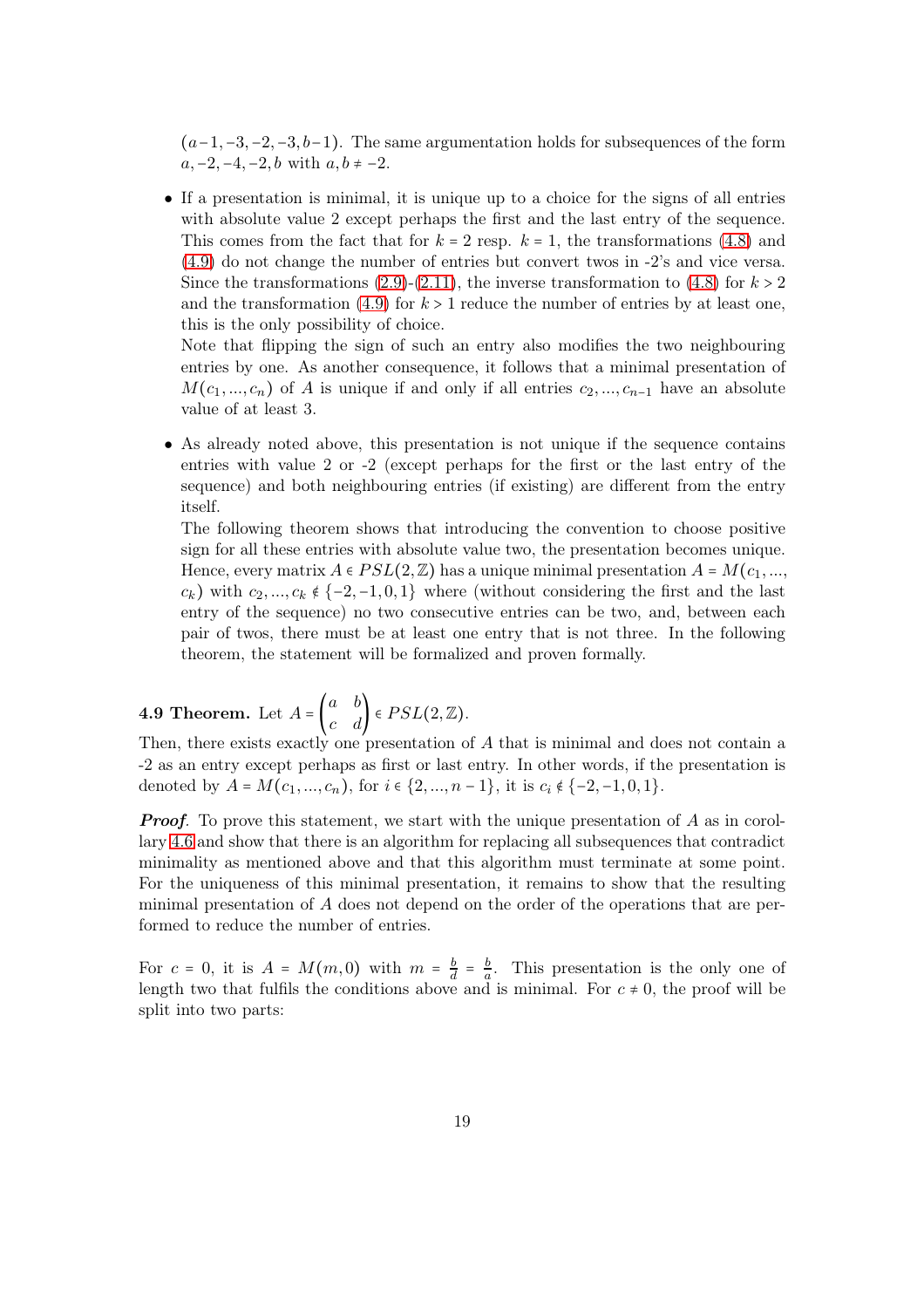(I) Existence: Consider the unique presentation

$$
A = \begin{pmatrix} a & b \\ c & d \end{pmatrix} = M(q_1, \dots, q_k, m, 0) \tag{4.15}
$$

with  $\frac{a}{c} = [[q_1, ..., q_k]]$  as in corollary [4.6](#page-15-0) and transform this presentation into one fulfilling the conditions above. First, consider m. If  $m = 0$ , remove  $(0, 0)$  at the end. If  $m = -1$ , perform a transformation of type [\(2.10\)](#page-4-1) to remove the -1. If  $m = -2$ , apply transformation [\(4.9\)](#page-14-3) with  $k = 1$  to switch the sign of m. If  $m = 1$ , perform the inverse transformation to  $(4.10)$  with the maximal value of k such that the entry before the consecutive twos is at least 3 (or  $q_1$ ) and is then still at least two after the transformation. Note that for  $q_k > 2$ , the number of consecutive twos before m is zero, and one has to choose  $k = 1$  in equation [\(4.10\)](#page-14-1), but the argumentation still holds.

Since  $q_2, ..., q_k \geq 2$ , now the only issue that can contradict minimality of the sequence is that the sequence may contain a subsequence of the form  $(a, 2, 3, ..., 3, 2, b)$  or of the form  $(a, 2, \ldots, 2, b)$  (note that a and b are not the entries of the matrix A here). To remove these subsequences, apply the following transformations:

<span id="page-19-0"></span>
$$
(a, \underbrace{2, ..., 2}_{k \text{ times}}, b) \to (a - 1, -(k + 1), b - 1) \text{ and } (4.16)
$$

<span id="page-19-1"></span>
$$
(a, 2, \underbrace{3, ..., 3}_{k \text{ times}}, 2, b) \rightarrow (a - 1, \underbrace{-3, ..., -3}_{(k+1) \text{ times}}, b - 1).
$$
\n
$$
(4.17)
$$

The initial sequence does not contain any entries in  $\{-2, -1, 0, 1\}$  as inner entries. Hence, after applying transformation  $(4.16)$  as often as necessary, this is still the case if k is always chosen maximal. If one first removes all subsequences of the form  $(a, 2, ..., 2, b)$ this way, there is no subsequence of consecutive twos left, and hence, if applying equation [\(4.17\)](#page-19-1), it is guaranteed that either  $a = c_1$  or  $a \neq 2$  and analogously  $b = c_n$  or  $b \neq 2$ , and hence, applying transformation  $(4.17)$  does also not create any inner entries with values in  $\{-2, -1, 0, 1\}$ .

Note that after replacing all subsequences of type  $(a, 2, 3, \ldots, 3, 2, b)$  via transformation [\(4.17\)](#page-19-1), there might be some newly created subsequences of consecutive twos (although only such of length two), and then one has to go back to step one and apply again transformation [\(4.16\)](#page-19-0). However, both of the named operations reduce the total number of entries, and at some point the process will end up in a sequence that is minimal. An example for a subsequence that makes it necessary to go back to step one again is  $(a, 2, 3, 3, 2, 3, 2, b)$ . After applying equation  $(4.17)$ , one has  $(a - 1, -3, -3, -3, 2, 2, b)$ , and hence, one more transformation  $(4.16)$  is needed to obtain  $(a-1,-3,-3,-4,-3,b-1)$ .

(II) Uniqueness: So far, it has been shown that if operations of type [\(4.16\)](#page-19-0) are always applied before operations of type [\(4.17\)](#page-19-1) if possible, the obtained sequence fulfils the conditions above. What is still to be shown is that the obtained sequence does not depend on the order of the transformations. If the two subsequences of the above types are sep-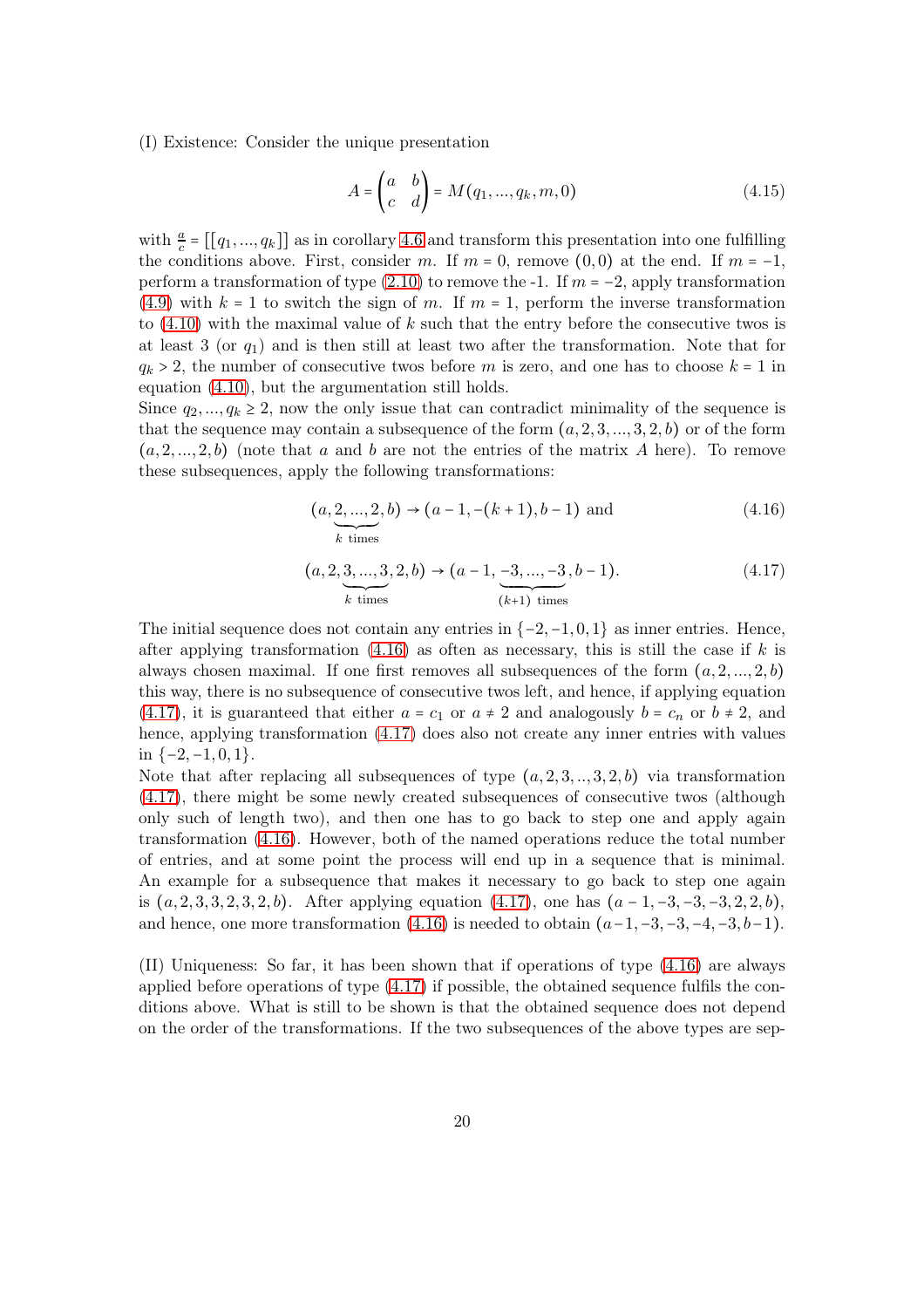arated by an entry that is at least four or the subsequences are not directly neighboring to each other, this is obvious. Hence, the four following cases have to be considered:

• Case (1): A subsequence of the type  $(a, 2, 3, ..., 3, 2, 3, ..., 3, 2, b)$ . Then, applying transformation [\(4.17\)](#page-19-1) twice yields

$$
(a, 2, \underbrace{3, \ldots, 3}_{k \text{ times}}, 2, \underbrace{3, 3, \ldots, 3}_{l \text{ times}}, 2, b)
$$
\n
$$
\rightarrow (a - 1, \underbrace{-3, \ldots, -3}_{(k+1) \text{ times}}, 2, \underbrace{3, \ldots, 3}_{(l-1) \text{ times}}, 2, b)
$$
\n
$$
(4.18)
$$
\n
$$
\rightarrow (a - 1, \underbrace{-3, \ldots, -3}_{k \text{ times}}, -4, \underbrace{-3, \ldots, -3}_{l \text{ times}}, b - 1).
$$

Since the action of [\(4.17\)](#page-19-1) is symmetric, replacing the second subsequence before the first one gives the same result as reverting the sequence, switching  $k$  and  $l$ , applying the same procedure as above and reverting back the result.

• Case (2): A subsequence of the type  $(a, 2, \ldots, 2, 3, 2, \ldots, 2, b)$ . Then, applying transformation [\(4.16\)](#page-19-0) twice yields

$$
(a, \underbrace{2, ..., 2}_{k \text{ times}}, 3, \underbrace{2, ..., 2}_{l \text{ times}}, b)
$$
  
\n
$$
\rightarrow (a - 1, -(k + 1), \underbrace{2, 2, ..., 2}_{(l+1) \text{ times}}, b)
$$
  
\n
$$
\rightarrow (a - 1, -(k + 2), -(l + 2), b - 1).
$$
 (4.19)

Again, due to the symmetry of  $(4.16)$ , reverting the sequence, switching k and l and reverting back the result, replacing the second subsequence first does not give a different result.

• Case (3): A subsequence of the type  $(a, 2, 3, \ldots, 3, 2, 2, \ldots, 2, b)$ . This is the most difficult case since there, if the subsequence containing the threes before is replaced first, there will be entries with value one or zero in some intermediate steps, and, the symmetry of the transformations [\(4.16\)](#page-19-0) and [\(4.17\)](#page-19-1) can also not be used. So,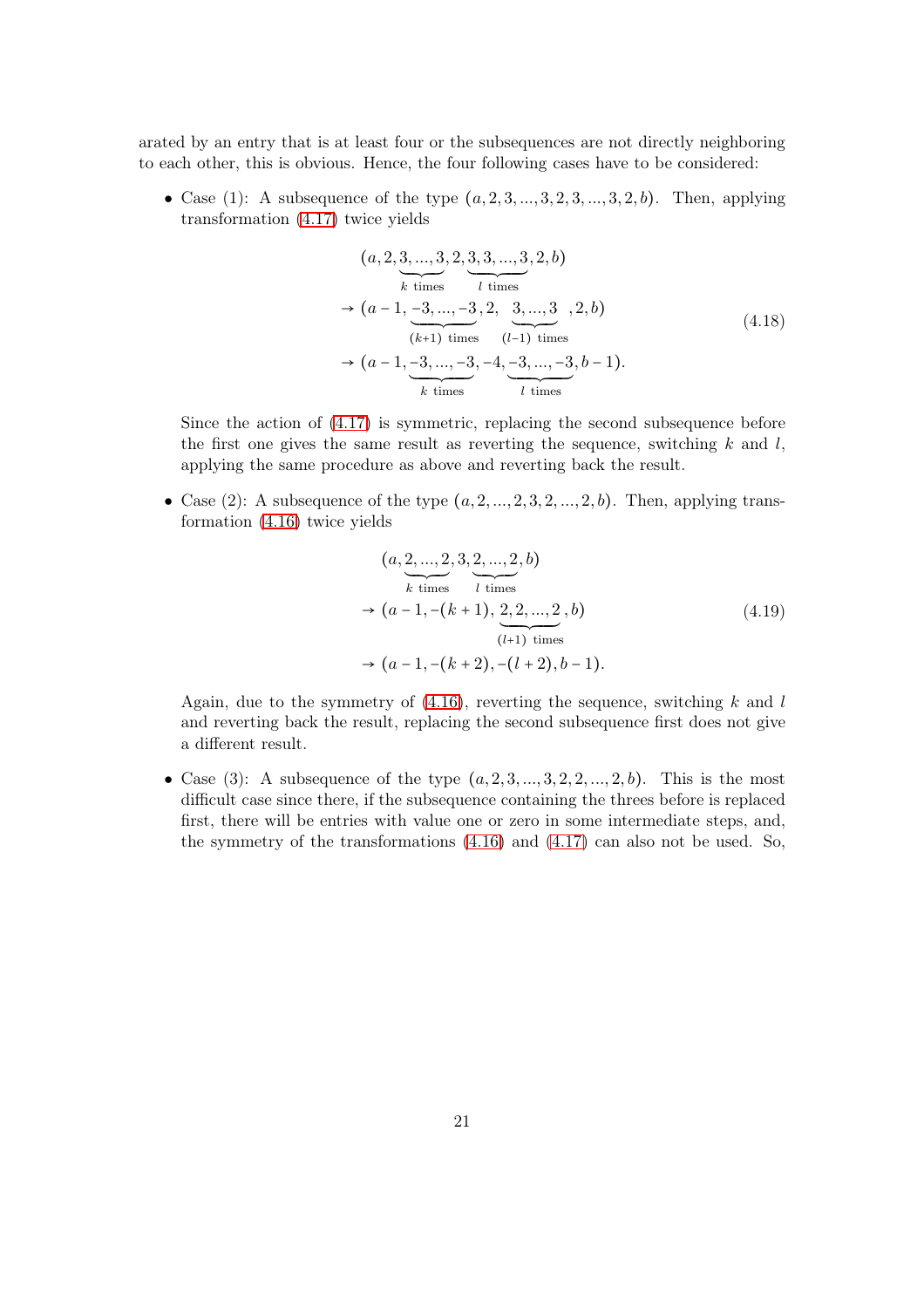first check what happens when starting with the subsequence containing the threes:

<span id="page-21-0"></span>
$$
(a, 2, \underbrace{3, ..., 3}_{k \text{ times}}, \underbrace{2, ..., 2}_{l \text{ times}}, b)
$$
  
\n
$$
\rightarrow (a - 1, \underbrace{-3, ..., -3}_{(k+1) \text{ times}}, 1, \underbrace{2, ..., 2}_{(l-2) \text{ times}}, b)
$$
  
\n
$$
\rightarrow (a - 1, \underbrace{-3, ..., -3}_{(k+1) \text{ times}}, 0, -(l-1), b-1)
$$
  
\n
$$
\rightarrow (a - 1, \underbrace{-3, ..., -3}_{k \text{ times}}, -(l+2), b-1)
$$
  
\n*k* times (4.20)

where the second step is applying [\(4.16\)](#page-19-0) and the third step removing the zero by application of  $(2.11)$ . If one elects to remove the one by transformation  $(2.9)$  instead of applying  $(4.16)$  as the second step, the part  $(-3, 1, 2, ..., 2, b)$  takes the form  $(-4, 1, 2, \ldots, 2, b)$  with one two less than before.

Now, one can either apply transformation [\(2.9\)](#page-4-2) iteratively to remove all ones until reaching b. Checking the number of twos, note that this corresponds to applying operation [\(2.9\)](#page-4-2)  $l-1$  times altogether, and since  $-3-(l-1)\cdot 1=-(l+2)$ , the result is the same. If one decides to stop applying operation  $(2.9)$  after k iterations and to apply operation [\(4.16\)](#page-19-0) instead, one has now  $l - k$  instead of l, but also  $-(3 + k)$ instead of the last −3, and hence, the result is still the same.

Considering the whole subsequence and, as in the existence part of the proof, starting with the transformation of the second part by applying [\(4.16\)](#page-19-0) first and then applying [\(4.17\)](#page-19-1), one gets

$$
(a, 2, \underbrace{3, ..., 3}_{k \text{ times}}, \underbrace{2, ..., 2}_{l \text{ times}}, b)
$$
  
\n
$$
\rightarrow (a, 2, \underbrace{3, ..., 3}_{(k-1) \text{ times}}, 2, -(l+1), b-1)
$$
  
\n
$$
\rightarrow (a-1, \underbrace{-3, ..., -3}_{k \text{ times}}, -(l+2), b-1)
$$
  
\n(4.21)

what is the same, hence also in this case the order of the operations does not matter.

• Case (4): A subsequence of the type  $(a, 2, ..., 2, 3, ..., 3, 2, b)$ . Due to the symmetry of all operations used in the previous case, reverting the sequence, applying the same argumentation and reverting back the result shows that also in that case it does not matter which operation is executed first.

Now, it remains to check that in the case  $m \in \{-1, 0, 1, 2\}$ , it also does not matter whether one fixes that problem directly at the beginning of the process or at some point later. Clearly, if  $q_k \geq 4$ , one sees easily that it does not matter when the disallowed entry is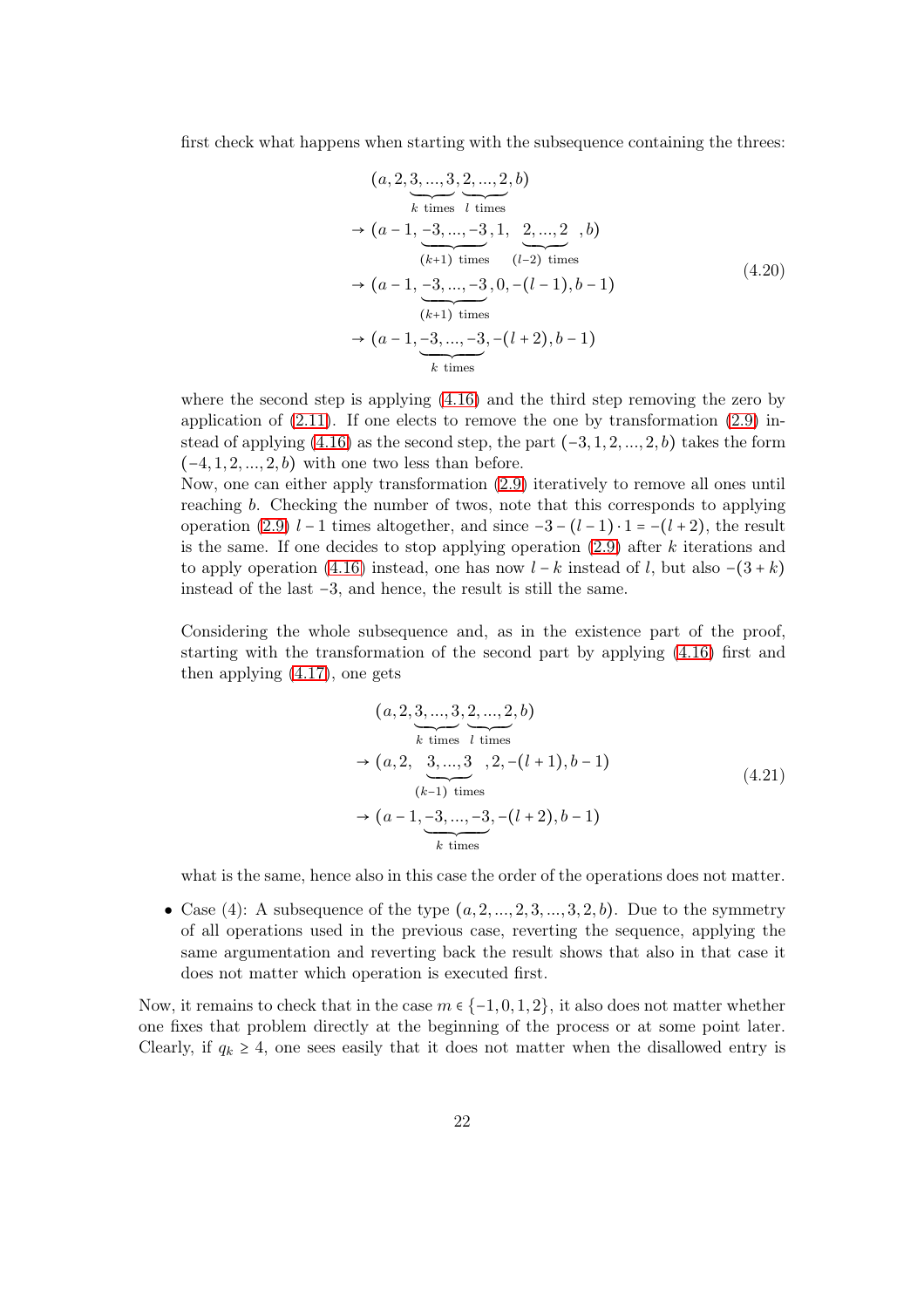removed. For  $q_k = 3$ , removing m may may decrease  $q_k$  down to two, and hence might enable a transformation of type  $(4.16)$  or  $(4.17)$  if  $m = 1$ . However, this transformation can then only be applied after removing the one and not before. Hence, the only relevant value for  $q_k$  one has to consider is  $q_k = 2$ . Therefore, consider the four cases  $m = -2$ ,  $m = -1$ ,  $m = 0$  and  $m = 1$ .

• Case (1):  $m = 1$ . If  $q_k = 2$ , it is possible that  $[[q_1, ..., q_k]]$  ends on  $(a, 2, 3, ..., 3, 2)$ or  $(a, 2, \ldots, 2)$ , and then there is a choice whether one wants to remove the one first or the named subsequence first.

(a) Case  $(1.1)$ :  $[[q_1, ..., q_k]]$  ends on  $(a, 2, 3, ..., 3, 2)$ . Then, the end of the sequence  $(q_1, ..., q_k, 1, 0)$  can be reduced the following two ways:

$$
(a, 2, \underbrace{3, \dots, 3}_{k \text{ times}}, 2, 1, 0) \rightarrow (a - 1, \underbrace{-3, \dots, -3}_{(k+1) \text{ times}}, 0, 0) \rightarrow (a - 1, \underbrace{-3, \dots, -3}_{(k+1) \text{ times}})
$$
(4.22)

or

$$
(a, 2, 3, ..., 3, 2, 1, 0) \rightarrow (a, 2, 3, ..., 3, 1, -1)
$$
  
\n
$$
\rightarrow (a, 2, 3, ..., 3, 2, -2) \rightarrow (a - 1, -3, ..., -3, -3)
$$
  
\n
$$
= (a - 1, -3, ..., -3).
$$
  
\n
$$
(k+1) times
$$
  
\n
$$
(k+1) times
$$
  
\n
$$
(k+1) times
$$
  
\n
$$
(k+1) times
$$
  
\n
$$
(k+2) times
$$
  
\n
$$
(4.23)
$$

We observe that the result is the same.

(b) Case  $(1.2)$ :  $[[q_1, ..., q_k]]$  ends on  $(a, 2, ..., 2)$ . Then, the end of the sequence  $(q_1, ..., q_k, 1, 0)$  can be reduced either by application of transformation [\(4.16\)](#page-19-0) yielding

$$
(a, \underbrace{2, \ldots, 2}_{k \text{ times}}, 1, 0) \rightarrow (a - 1, -(k + 1), 0, 0) \rightarrow (a - 1, -(k + 1))
$$
 (4.24)

or by iteratively removing the ones that are created when the last one is removed, and hence, the two on the position before is reduced to one. In each iteration step, the last value in the sequence is reduced by one, and in the last step,  $a$  is also reduced by one. Since one needs  $k+1$  iterations, the result is also  $(a-1,-(k+1))$ . If one decides to stop the iteration process at a certain point and apply transformation [\(4.16\)](#page-19-0) on the remaining subsequence of consecutive twos, the result is also the same for the same reasons as in the argumentation below equation [\(4.20\)](#page-21-0).

- Case (2):  $m = 0$ . Obviously, it does not matter at what time the subsequence  $(0,0)$ is removed without changing anything else.
- Case (3):  $m = -1$ . If  $q_k = 2$ , it is possible that  $[[q_1, ..., q_k]]$  ends on  $(a, 2, 3, ..., 3, 2)$ or  $(a, 2, \ldots, 2)$ , and then there is a choice whether one wants to remove the -1 first or the named subsequence first.

(a) Case (3.1):  $[[q_1, ..., q_k]]$  ends on  $(a, 2, 3, ..., 3, 2)$ . Then, if the end of the sequence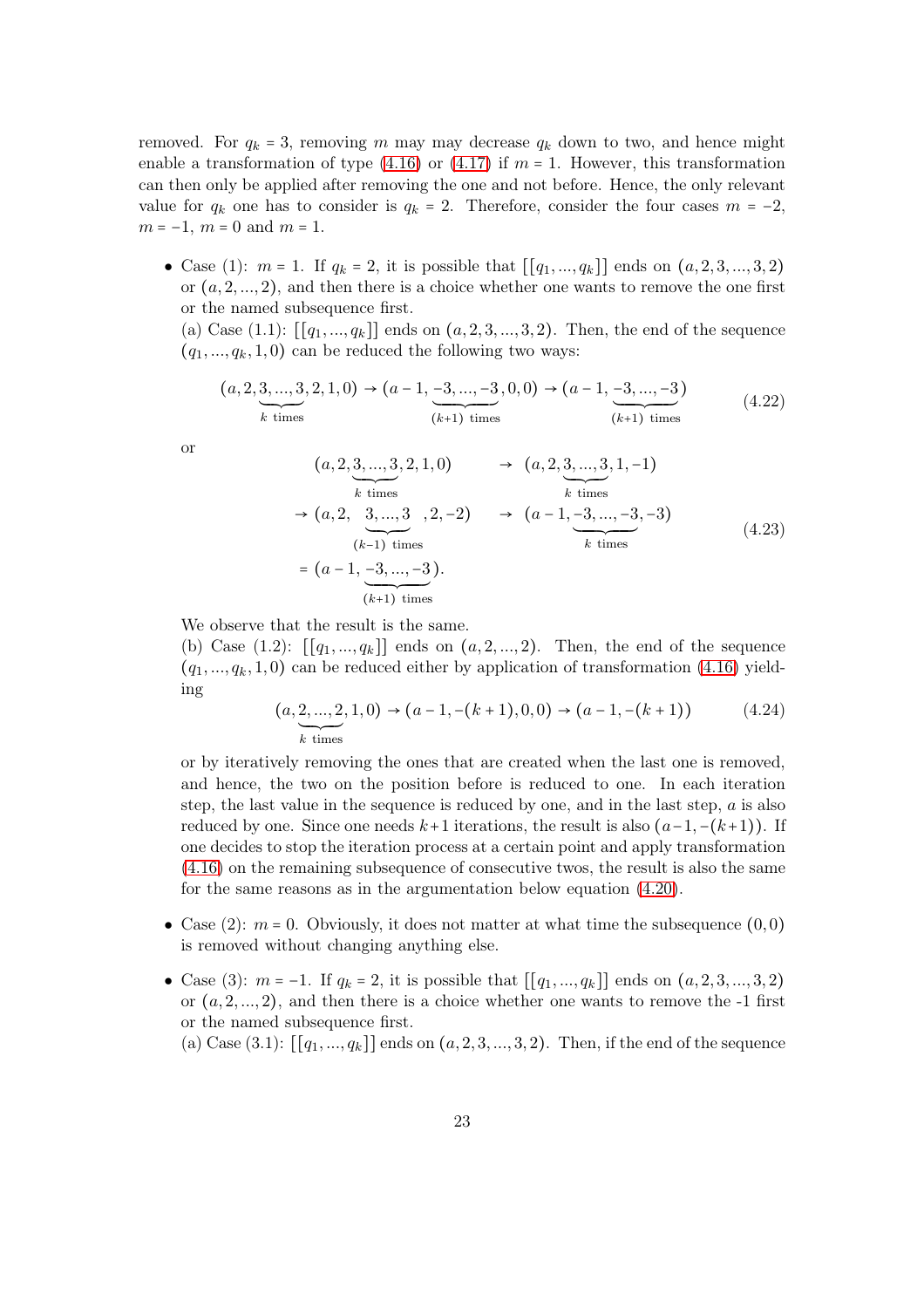$(q_1, ..., q_k, -1, 0)$  is reduced by applying transformation [\(4.17\)](#page-19-1) first, one gets

$$
(a, 2, 3, ..., 3, 2, -1, 0) \rightarrow (a - 1, -3, ..., -3, -2, 0)
$$
  
\n
$$
(a - 1, -3, ..., -3, -2, 2, 1) \rightarrow (a - 1, -3, ..., -3, -2, 2, 3, 1)
$$
  
\n
$$
(a - 1, -3, ..., -3, -2, 2, 3, 3, 1) \rightarrow (a - 1, -3, ..., -3, -2, 2, 3, 1)
$$
  
\n
$$
(a - 1, -3, ..., -3, -2, 2, 3, 3, 1) \rightarrow ...
$$
  
\n
$$
(a - 1, -2, 2, 3, ..., 3, 1) \rightarrow (a, 2, 3, ..., 3, 1)
$$
  
\n
$$
(a + 1) \text{ times}
$$
  
\n
$$
(a + 1) \text{ times}
$$
  
\n
$$
(a + 1) \text{ times}
$$
  
\n
$$
(a + 1) \text{ times}
$$
  
\n
$$
(a + 1) \text{ times}
$$
  
\n
$$
(a + 1) \text{ times}
$$
  
\n
$$
(a + 1) \text{ times}
$$
  
\n
$$
(a + 1) \text{ times}
$$
  
\n
$$
(a + 1) \text{ times}
$$
  
\n
$$
(a + 1) \text{ times}
$$
  
\n
$$
(a + 1) \text{ times}
$$
  
\n
$$
(a + 1) \text{ times}
$$
  
\n
$$
(a + 1) \text{ times}
$$
  
\n
$$
(a + 1) \text{ times}
$$
  
\n
$$
(a + 1) \text{ times}
$$
  
\n
$$
(a + 1) \text{ times}
$$
  
\n
$$
(a + 1) \text{ times}
$$
  
\n
$$
(a + 1) \text{ times}
$$
  
\n
$$
(a + 1) \text{ times}
$$
  
\n
$$
(a + 1) \text{ times}
$$
  
\n
$$
(a + 1) \text{ times}
$$
  
\n
$$
(a + 1) \text{ times}
$$
  
\n
$$
(a + 1) \text{ times}
$$
  
\n
$$
(a + 1) \text
$$

what is also the result when directly removing the -1. The reason one has to go through this whole calculation above and cannot just stop at some point is that otherwise the resulting sequence contains an entry with value -2 contradicting the conditions of the statement (the presentation is already minimal after the first step but does not conform with the canonical choice that all entries with absolute value two in the inner part of the sequence have positive sign).

(b) Case  $(3.2)$ :  $[[q_1, ..., q_k]]$  ends on  $(a, 2, ..., 2)$ . Then, the end of the sequence  $(q_1, ..., q_k, -1, 0)$  can be reduced the following two ways:

$$
(a, \underbrace{2, \dots, 2}_{k \text{ times}}, -1, 0) \rightarrow (a-1, -(k+1), -2, 0) \rightarrow (a-1, -k, 2, 1) \tag{4.26}
$$

or

$$
(a, \underbrace{2, \dots, 2}_{k \text{ times}}, -1, 0) \rightarrow (a, \underbrace{2, \dots, 2}_{(k-1) \text{ times}}, 3, 1) \rightarrow (a-1, -k, 2, 1). \tag{4.27}
$$

We observe that the result is the same.

• Case (4):  $m = -2$ . If  $q_k = 2$ , it is possible that  $[[q_1, ..., q_k]]$  ends on  $(a, 2, 3, ..., 3, 2)$ or  $(a, 2, \ldots, 2)$ .

(a) Case (4.1):  $[[q_1, ..., q_k]]$  ends on  $(a, 2, 3, ..., 3, 2)$ . Then, if the end of the sequence  $(q_1, ..., q_k, -1, 0)$  is reduced by application of transformation [\(4.17\)](#page-19-1) first, one obtains directly

$$
(a, 2, \underbrace{3, \dots, 3}_{k \text{ times}}, 2, -2, 0) \rightarrow (a - 1, \underbrace{-3, \dots, -3}_{(k+1) \text{ times}}, -3, 0) = (a - 1, \underbrace{-3, \dots, -3}_{(k+2) \text{ times}}, 0). \tag{4.28}
$$

Converting the -2 into a two first yields

$$
(a, 2, \underbrace{3, \ldots, 3}_{k \text{ times}}, 2, -2, 0) \rightarrow (a, 2, \underbrace{3, \ldots, 3, 3}_{(k+1) \text{ times}}, 2, 1) \rightarrow (a-1, \underbrace{-3, \ldots, -3}_{(k+2) \text{ times}}, 0)
$$
(4.29)

what is the same result.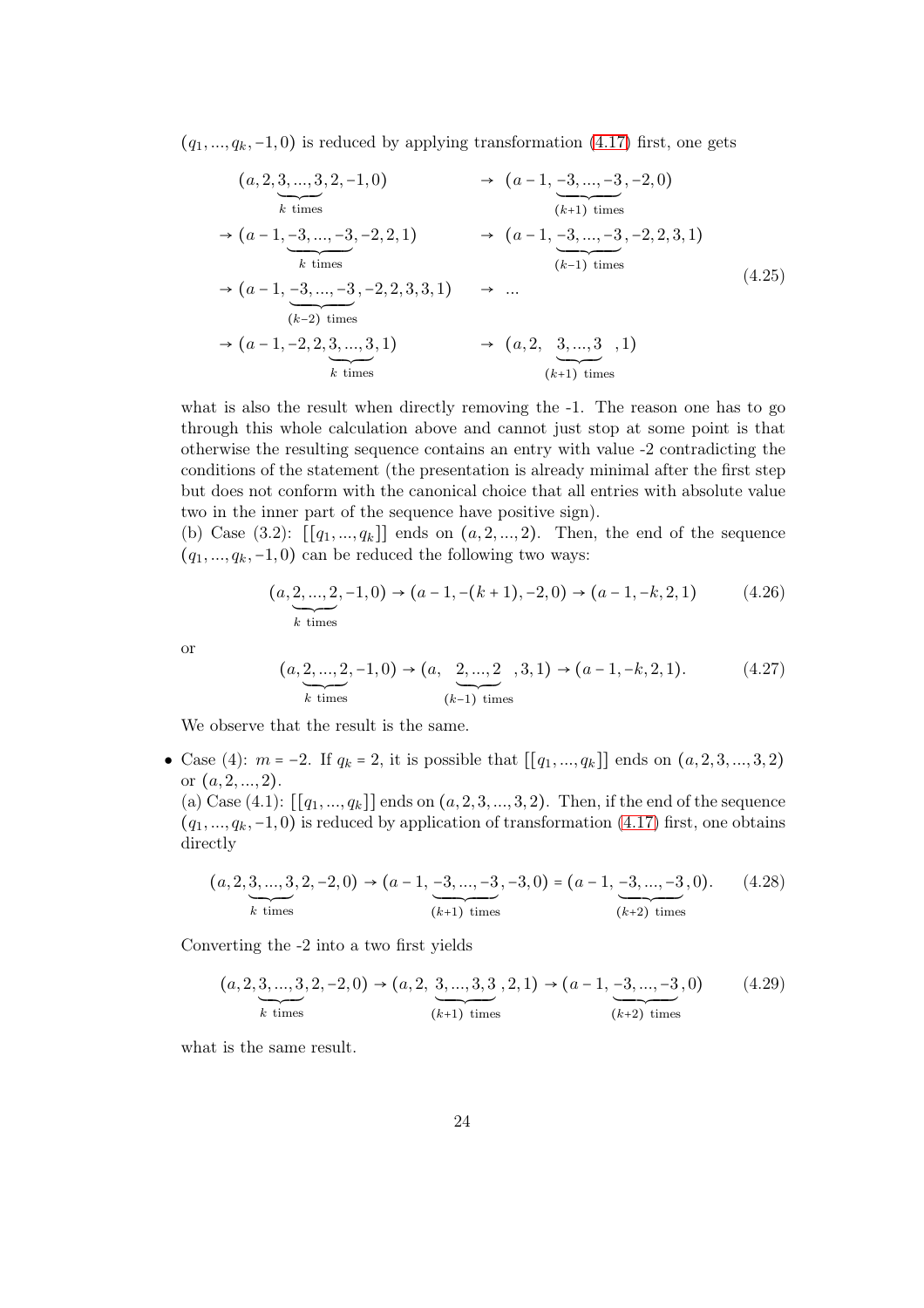(b) Case  $(4.2)$ :  $[[q_1, ..., q_k]]$  ends on  $(a, 2, ..., 2)$ . Then, if the end of the sequence  $(q_1, ..., q_k, -1, 0)$  is reduced by application of transformation [\(4.16\)](#page-19-0) first, one obtains directly

$$
(a, \underbrace{2, \dots, 2}_{k \text{ times}}, -2, 0) \rightarrow (a - 1, -(k + 1), -3, 0). \tag{4.30}
$$

Converting the -2 into a two first yields

$$
(a, \underbrace{2, ..., 2, 2}_{k \text{ times}}, -2, 0) \rightarrow (a, \underbrace{2, ..., 2}_{(k-1) \text{ times}}, 3, 2, 1)
$$
  
\n
$$
\rightarrow (a - 1, -k, 2, 2, 1) \rightarrow (a - 1, -(k+1), -3, 0),
$$
\n(4.31)

and again, the result is the same. Note that in this calculation, it does not depend on whether it is executed like above or the subsequence  $(2, 3, 2)$  is replaced by (−3,−3) first since this is the same situation as in case (4) of the previous part of the proof.

Now, the proof can be easily finished. It is already shown that there is only one reduction  $(d_1, ..., d_r)$  of the unique sequence  $(q_1, ..., q_k, m, 0)$  such that the result is a minimal presentation of A without a  $-2$  as an inner entry.

Suppose  $M(e_1, ..., e_s)$  is another minimal presentation of A fulfilling this property. Then, by theorem [4.5,](#page-14-2) it is possible to expand the sequence  $(e_1, ..., e_n)$  to  $(q_1, ..., q_k, m, 0)$  by replacing all negative entries using the corresponding operations. Inverting this process gives a method to get from  $(q_1, ..., q_k, m, 0)$  to  $(e_1, ..., e_n)$  with the operations considered above, and since this reduction process is unique, it follows  $(d_1, ..., d_r) = (e_1, ..., e_s)$ .  $\Box$ 

4.10 Example. (a) Consider the sequence  $(c_1, ..., c_n) = (3, 4, -5, -1, 2, -3)$ . Then, for

$$
A = M(3, 4, -5, -1, 2, -3) = \begin{pmatrix} 503 & 152 \\ 182 & 55 \end{pmatrix},
$$

one can compute  $\frac{503}{182} = [[3, 5, 2, 2, 2, 5, 2, 2]]$  and  $\left[\frac{55}{182}\right] = 1$ . Hence,  $A = M(3, 5, 2, 2, 2, 5, 2, 3)$  $2, 1, 0$ ) in  $PSL(2, \mathbb{Z})$ . To obtain a minimal presentation, first replace all subsequences of consecutive twos and obtain  $A = M(3, 4, -4, 3, -3, 0, 0)$ , and then one easily sees that  $A = M(3, 4, -4, 3, -3)$  is a minimal presentation.

Since all entries are at least 3 in terms of absolute values, this minimal presentation is unique. The minimal presentation  $M(3, 4, -4, 3, -3)$  is obtained from the given presentation  $M(3, 4, -5, -1, 2, -3)$  by removing the entry -1 via an operation of the form  $(2.10)$ .

(b) Consider the matrix 
$$
B = \begin{pmatrix} -144 & -55 \ 55 & 21 \end{pmatrix}
$$
. It is  $\frac{-144}{55} = [[-2, 2, 3, 3, 3, 2]]$  and  $\left[\frac{21}{55}\right] = 1$ .  
Hence,

 $B = M(-2, 2, 3, 3, 3, 2, 1, 0) = M(-3, -3, -3, -3, -3, 0, 0) = M(-3, -3, -3, -3, -3)$ 

where the last expression is minimal and unique since all entries are larger at least 3 in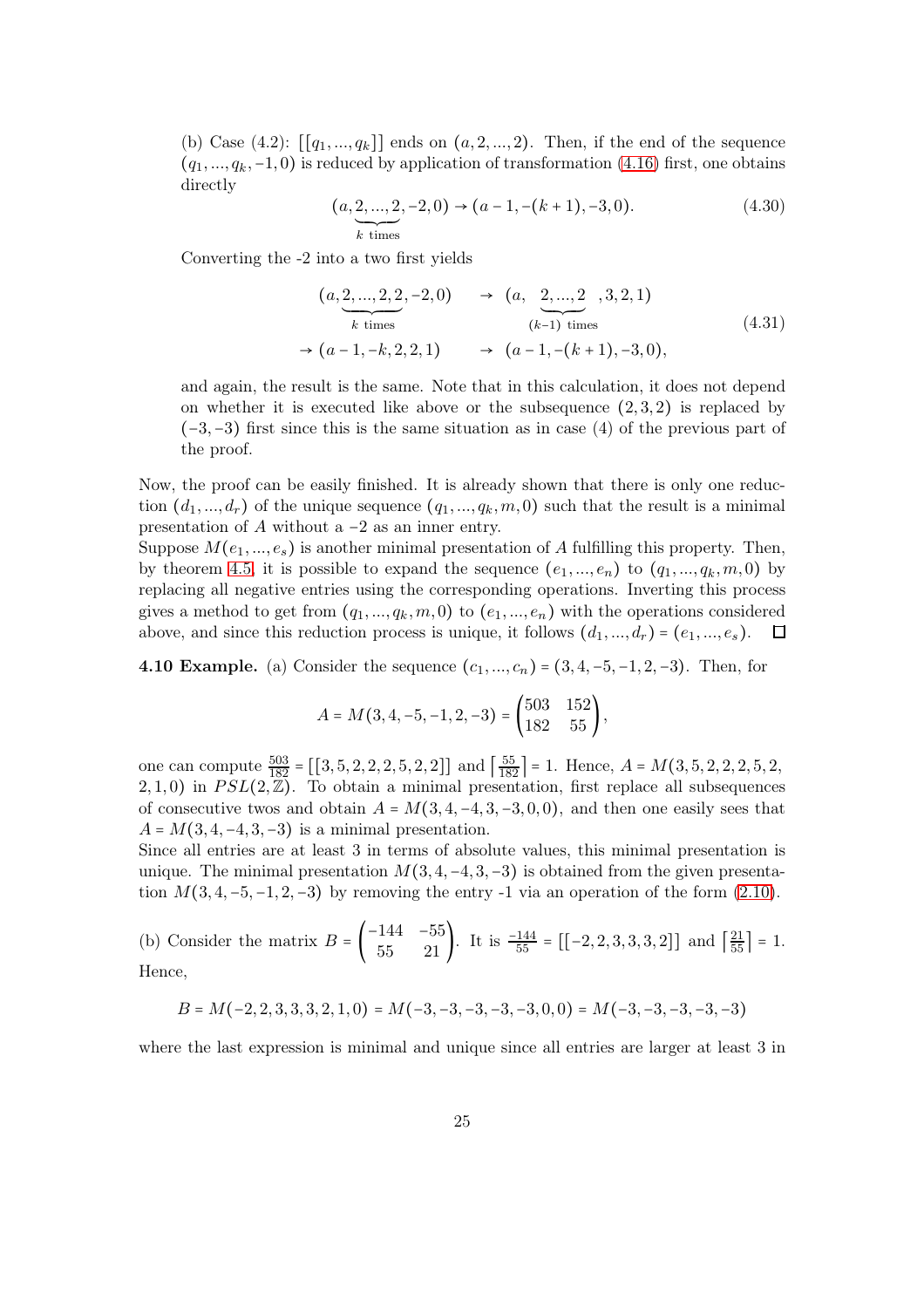terms of absolute values.

(c) Consider the matrix

$$
C=M(4,-2,-3,-2,2,2,3,2)=\begin{pmatrix} 591 & -374 \\ 128 & -81 \end{pmatrix}.
$$

Taking the given sequence, the subsequence  $(4, -2, -3, -2, 2)$  can be replaced by  $(5, 3, 3, 3)$ 3) applying transformation [\(4.13\)](#page-16-1) with  $l = 1$ , and appending (0,0) then results in the presentation  $C = M(5, 3, 3, 3, 2, 3, 2, 0, 0)$ , and one can deduce that  $\frac{591}{128} = [[5, 3, 3, 3, 2, 3, 2]]$ since this presentation is the unique one as in corollary [4.6.](#page-15-0)

To obtain a minimal presentation, omit the  $(0, 0)$  at the end. Now, there is still a subsequence of the form  $(2, 3, 2)$ , but since it is at the very end of the sequence, there is no further possibility of reduction. Hence,  $C = M(5, 3, 3, 3, 2, 3, 2)$  is a minimal presentation. Instead of omitting  $(0, 0)$ , it is also possible to transform the subsequence  $(3, 2, 3, 2, 0)$ into  $(2, -3, -3, -1)$  first, and then the resulting sequence is  $(5, 3, 3, 2, -3, -3, -1, 0)$ . Then, the -1 can be eliminated, and the sequence takes the form  $C = M(5, 3, 3, 2, -3, -2, 1)$ . This is another minimal presentation of C. Taking this one, the first one is obtained by applying  $(4.9)$  twice (first with respect to the  $-2$  what creates another  $-2$  on which it is applied the second time).

(d) Consider the matrix  $D = \begin{bmatrix} 1 & 0 \\ 0 & 1 \end{bmatrix}$ −145 52  $\begin{bmatrix} 115 & 02 \\ 382 & -137 \end{bmatrix}$ . The presentation as in corollary [4.6](#page-15-0) is  $D = M(0, 3, 3, 4, 5, 3, 0, 0)$ . If  $(0, 0)$  at the end is omitted, one already has a minimal presentation  $M(0, 3, 3, 4, 5, 3)$ . This minimal presentation is unique since except the first entry, all entries are at least 3 in terms of absolute values.

(e) Consider the matrix  $E = \begin{bmatrix} \end{bmatrix}$ 119 −44  $\begin{pmatrix} 115 & -17 \\ 46 & -17 \end{pmatrix}$ . The presentation as in corollary [4.6](#page-15-0) is  $E =$  $M(3, 3, 2, 4, 3, 0, 0)$ . If  $(0, 0)$  at the end is omitted, one already has a minimal presentation  $M(3, 3, 2, 4, 3)$ . This minimal presentation is not unique since it contains a two in the middle. Hence, transformation  $(4.16)$  with  $k = 1$  can be applied with respect to that two, and the result is  $M(3, 2, -2, 3, 3)$ , another minimal presentation of E.

# <span id="page-25-0"></span>5 Minimal Presentation of Conjugacy Classes

In this section, the statements made for the minimal presentation of a matrix in  $PSL(2,\mathbb{Z})$ are extended on conjugacy classes, i.e. some criteria are developped for a presentation of a matrix  $A \in PSL(2,\mathbb{Z})$  to be the shortest presentation of any matrix in the conjugacy class of A. In fact, it turns out that with some exceptions for special cases, the same rules as for single matrices apply with the difference that the exceptions for the beginning and end of the sequence  $(c_1, ..., c_k)$  fall away.

This is due to the fact that if a presentation of A is given, any cyclic permutation of the sequence of this presentation defines another matrix in the same conjugacy class. Entries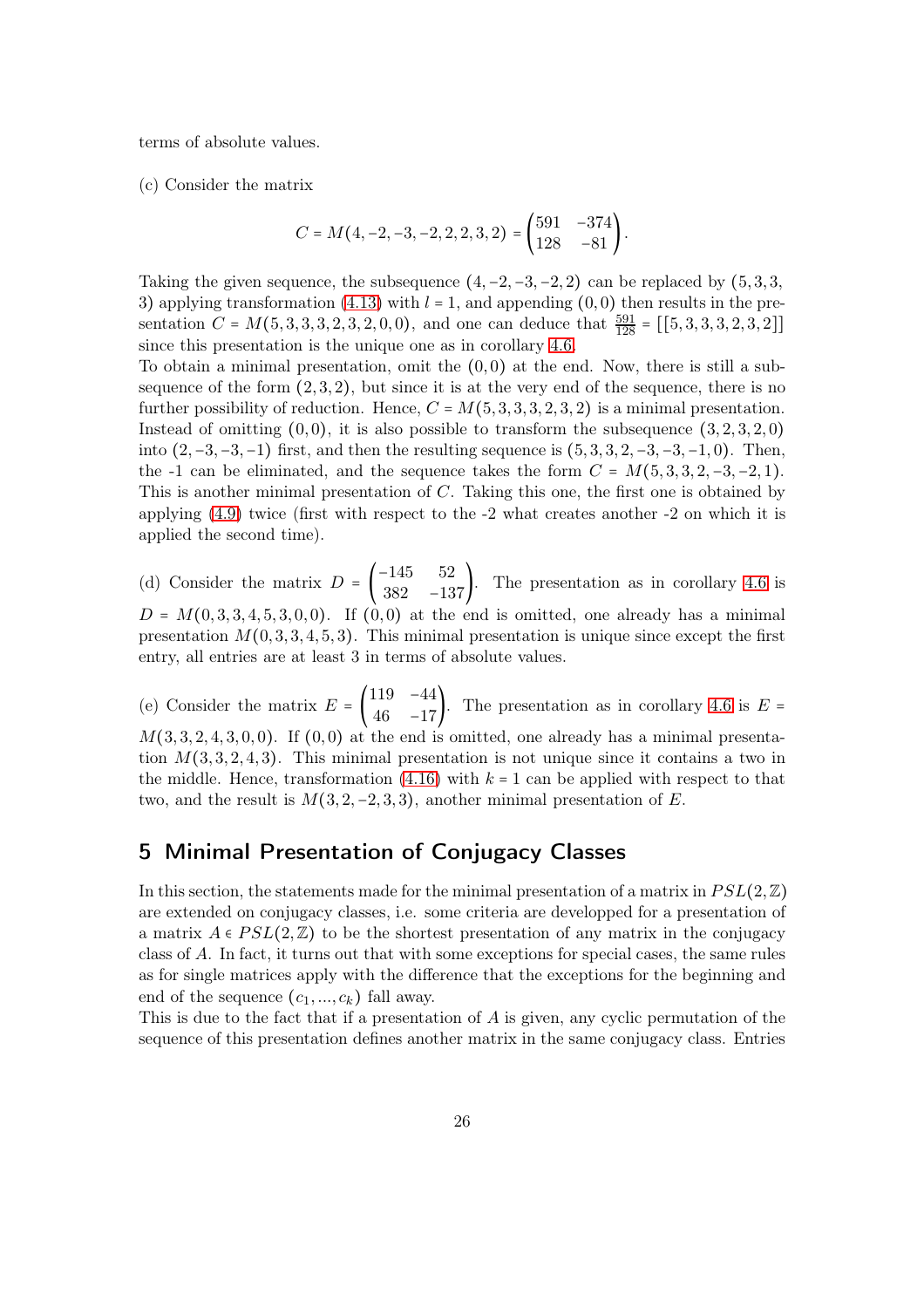that cannot be removed without conjugation can now be moved in the middle of the sequence by a suitable conjugation and then removed.

As long as the length of a minimal presentation of a conjugacy class is at least two, this minimal presentation becomes unique modulo cyclic permutation of the sequence if the value -2 is disallowed for all coefficients.

In the first subsection, proper and pure matrices and sequences are defined. In the second subsection, it is shown that cyclic permutations of a sequence representing a matrix A will represent another matrix in the same conjugacy class. The result of the third subsection is that non-proper matrices cannot have a presentation that is minimal for the whole conjugacy class if their minimal presentation has a length of at least three. In the fourth subsection, the converse is shown: Proper presentations are always minimal for the whole conjugacy class. The last subsection deals with the special case of presentations of length 2.

For more background information about this topic, see also section 2 of [\[11\]](#page-39-3) and section 5 of [\[12\]](#page-39-4). A similar investigation is performed in the sections 7.1 and 7.2 of [\[1\]](#page-38-0) for continuant matrices where all coefficients are positive. In chapter 2 of [\[11\]](#page-39-3), the minimal presentation for a given conjugacy class of a matrix A allowing only positive coefficients is derived for all matrices with a trace of absolute value larger than two.

In the whole section, eventual minus signs in front of matrices are skipped since the considered group is  $PSL(2,\mathbb{Z})$ .

#### <span id="page-26-0"></span>5.1 Proper and Pure Sequences and Matrices

#### <span id="page-26-1"></span>5.1 Definition.

- A sequence  $(c_1, ..., c_n)$  is called proper if it fulfils the following conditions:
	- 1) It does not contain entries with value -1, 0 or 1.
	- 2) It does not contain consecutive entries with value 2.
	- 3) It does not contain consecutive entries with value -2.
	- 4) It does not both start and end with 2 or both start and end with -2.

5) It does not contain subsequences of the form  $(2, 3, ..., 3, 2)$  or  $(-2, -3, ..., -3, -2)$ , and any cyclic permutation of the sequence does not contain such subsequences either. In other words, there is also no such subsequence if we consider the cyclic sequence that is generated when connecting the end of the sequence with its beginning.

6) It is not  $(c_1, ..., c_n) = (\pm 2, \pm 3, ..., \pm 3)$  or any cyclic permutation of  $(c_1, ..., c_n)$  is equal to  $(\pm 2, \pm 3, ..., \pm 3)$ .

- A presentation  $M(c_1, ..., c_n)$  is called proper if the sequence  $(c_1, ..., c_n)$  is proper.
- A matrix A is called proper if there exists a proper presentation  $A = M(c_1, ..., c_n)$ of A, i.e. if the minimal presentations of A are proper.
- A sequence  $(c_1, ..., c_n)$  is called pure if it is proper and it does not contain entries with value -2. A presentation  $M(c_1, ..., c_n)$  is called pure if the sequence  $(c_1, ..., c_n)$ is pure. A matrix A is called pure if it has a pure presentation.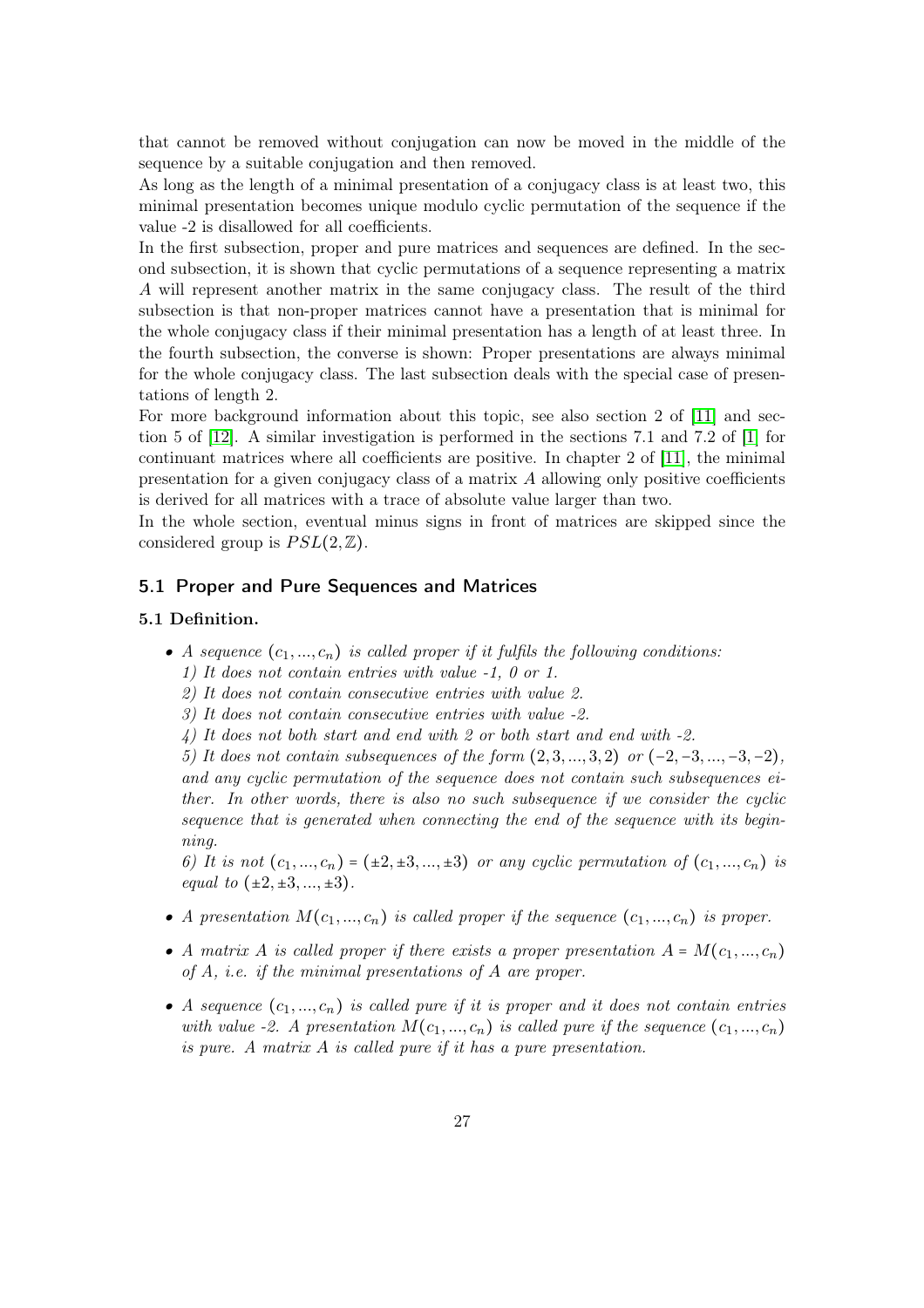**5.2 Example.** (a) The sequence  $(2, 3, 5, 2, 4, -6, -8, 2, -4)$  is proper and pure. (b) The sequence  $(2, 4, -4, -5, 2, 3, 3, 3)$  is not proper since  $(4, -4, -5, 2, 3, 3, 3, 2)$  is a cyclic permutation of it and contains  $(2, 3, 3, 3, 2)$  as a subsequence.

#### <span id="page-27-0"></span>5.2 Conjugation as a Cyclic Permutation of the Sequence

<span id="page-27-2"></span>**5.3 Lemma.** Let  $A = M(a_1, ..., a_n)$  be a presentation of  $A, B = M(a_n)$  and  $C = M(a_1)$ . Then  $M(a_n, a_1, ..., a_{n-1})$  is a presentation of  $BAB^{-1}$ , and  $M(a_2, ..., a_n, a_1)$  is a presentation of  $C^{-1}AC$ .

**Proof.** Since  $(a, 0, -a, 0)$  is a quiddity cycle for all integers a, i.e.  $M(a, 0, -a, 0) = Id$ in  $PSL(2, \mathbb{Z})$ , it is  $B^{-1} = M(0, -a_n, 0)$  and  $C^{-1} = M(0, -a_1, 0)$ . Conjugating with B, in  $PSL(2,\mathbb{Z})$  one obtains

$$
BAB^{-1}=M(a_n,a_1,...,a_n,0,-a_n,0)=M(a_n,a_1,...,a_{n-1},0,0)=M(a_n,a_1,...,a_{n-1})
$$
(5.1)

where for the second equality, equation [\(2.7\)](#page-3-1) and the fact that  $a_n - a_n = 0$  were used. Analogously, it is

$$
C^{-1}AC = M(0, -a_1, 0, a_1, ..., a_n, a_1) = M(0, 0, a_2, ..., a_n, a_1) = M(a_2, ..., a_n, a_1). \tag{5.2}
$$

**5.4 Corollary.** If  $A = M(a_1, ..., a_n) \in PSL(2, \mathbb{Z})$ , then all matrices  $M(a_{k+1}, ..., a_n, a_1, a_2)$  $..., a_k$ ) with  $0 \leq k < n$  are in the same conjugacy class as A. In other words, a cyclic permutation of the sequence of the entries of the presentation will give another matrix in the same conjugacy class.

**Proof.** Set  $B_i = M(a_i)$  for  $i \in \{k+1, ..., n\}$ . Then apply the previous lemma stepwise for  $B = B_n, ..., B_{k+1}$ . Then, with  $B = B_{k+1} \cdot ... \cdot B_n = M(a_{k+1}, ..., a_n)$ , one obtains

$$
BAB^{-1}=M(a_{k+1},...,a_n,a_1,...,a_n,0,-a_n,...,-a_{k+1},0)=M(a_{k+1},...,a_n,a_1,...,a_k). (5.3)
$$

 $\Box$ 

 $\Box$ 

#### <span id="page-27-1"></span>5.3 Finding Matrices with Shorter Presentations in the same Conjugacy Class

<span id="page-27-3"></span>5.5 Lemma. If a matrix  $\vec{A}$  is not proper and its minimal presentations have a length of at least 3, there exists another matrix in the conjugacy class of A that is proper and has a shorter minimal presentation, or that has a minimal presentation of length smaller than 3.

**Proof.** Consider a minimal presentation  $M(a_1,..., a_n)$  of A. Since the difference between the condition for minimality and the condition for propriety is basically that for minimality, there are some exceptions of the rules at the beginning or at the end of the sequence, it is possible to rotate the sequence by a conjugation as in lemma [5.3](#page-27-2) to obtain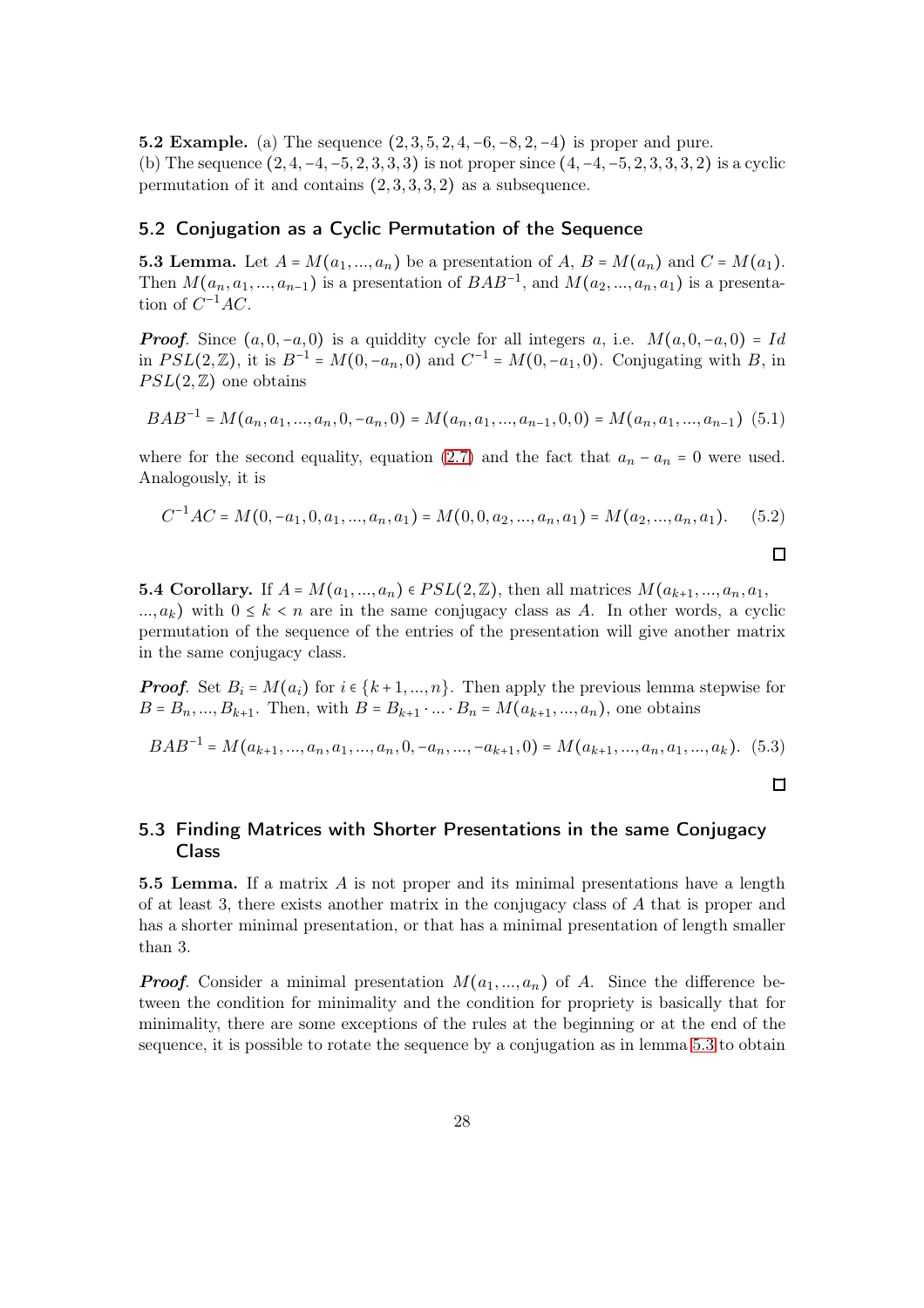a presentation that is not minimal. In some cases, it is also more convenient to flip the sign of an entry with absolute value 2 in order to find a matrix in the same conjugacy class with a shorter presentation. Concretely, there are the following possible cases for the minimal presentation of A:

• (1)  $A = M(a_1, ..., a_{n-1}, \pm 1)$  or  $A = M(\pm 1, a_2, ..., a_n)$ . Assume without loss of generality  $A = M(a_1, ..., a_{n-1}, \pm 1)$ . Otherwise, consider the matrix  $A' \coloneqq M(\pm 1)^{-1}AM(\pm 1)$  $M(a_2,..., a_n, \pm 1)$  which is in the same conjugacy class and of the named form. Conjugate A by  $C = M(a_1)^{-1}$  to obtain by application of equation [\(2.5\)](#page-3-3) resp. [\(2.6\)](#page-3-2)

$$
CAC^{-1} = M(a_2, ..., a_{n-1}, \pm 1, a_1) = M(a_2, ..., a_{n-1} \mp 1, a_1 \mp 1). \tag{5.4}
$$

• (2)  $A = M(a_1, ..., a_{n-1}, 0)$  or  $A = M(0, a_2, ..., a_n)$ . Assume without loss of generality  $A = M(a_1, ..., a_{n-1}, 0)$ . Otherwise, consider the matrix  $A' \coloneqq M(0)^{-1}AM(0)$  $M(a_2, ..., a_n, 0)$  which is in the same conjugacy class and of the named form. Conjugate A by  $C = M(a_1)^{-1}$  to obtain by application of equation [\(2.7\)](#page-3-1)

$$
CAC^{-1} = M(a_2, ..., a_{n-1}, 0, a_1) = M(a_2, ..., a_{n-1} + a_1).
$$
 (5.5)

• (3)  $A = M(a_1, ..., a_{n-2}, \pm 2, \pm 2), A = M(\pm 2, \pm 2, a_3, ..., a_n)$  or  $A = M(\pm 2, a_2, ..., a_{n-1},$  $\pm$  2). Assume without loss of generality  $A = M(a_1, ..., a_{n-2}, \pm 2, \pm 2)$ . Otherwise, rotate the presentation by a suitable conjugation into one of this form. Now, [\(4.5\)](#page-13-3) resp. [\(4.6\)](#page-13-4) can be applied with  $k = 1$ , and one obtains  $A = M(a_1, ..., a_{n-2} \pm 1, \pm 2, \pm 1)$ . Then, applying the same procedure as in case (1) with  $C = M(a_1)^{-1}$  yields

$$
CAC^{-1} = M(a_2, ..., a_{n-2} \mp 1, \mp 2, \pm 1, a_1) = M(a_2, ..., a_{n-2} \mp 1, \mp 3, a_1 \mp 1). \tag{5.6}
$$

• (4) If the presentation of A contains a subsequence  $(2, 3, ..., 3, 2)$ , assume that  $A = M(a_1, \ldots, a_m, 2, 3, \ldots, 3, 2)$   $(m \leq n-3)$ . Otherwise, transform the presentation by a suitable conjugation into one of this form. Now, iterative application of equation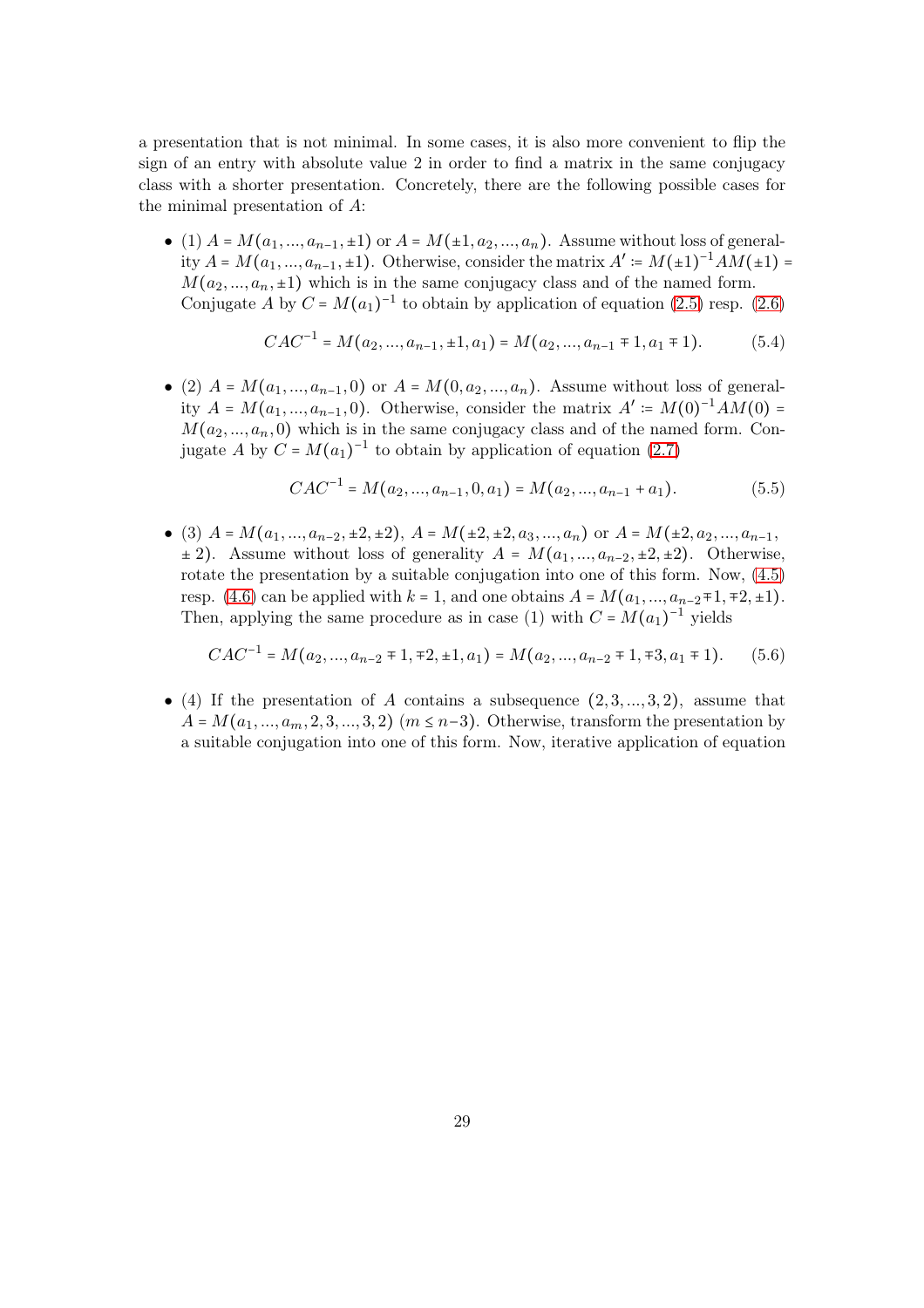$(4.5)$  with  $k = 1$  yields

<span id="page-29-0"></span>
$$
A = M(a_1, ..., a_m, 2, \underbrace{3, ..., 3}_{l \text{ times}}, 2)
$$
  
=  $M(a_1, ..., a_m - 1, -2, 2, \underbrace{3, ..., 3}_{(l-1) \text{ times}}, 2)$   
=  $M(a_1, ..., a_m, -1, -3, -2, 2, \underbrace{3, ..., 3}_{(l-2) \text{ times}}, 2)$   
= ... =  $M(a_1, ..., a_m - 1, -3, ..., -3, -2, 2, 3, 2)$   
=  $M(a_1, ..., a_m - 1, -3, ..., -3, -2, 2, 2)$   
=  $M(a_1, ..., a_m - 1, -3, ..., -3, -2, 2, 2)$   
=  $M(a_1, ..., a_m - 1, -3, ..., -3, -2, 1)$   
 $\underbrace{(l-1) \text{ times}}_{l \text{ times}}$   
=  $M(a_1, ..., a_m - 1, -3, ..., -3, -2, 1)$ 

where  $l = n-m-2$  and the length of the sequence has not changed yet. Once again, the situation is the same as in case (1), and A can be conjugated by  $C = M(a_1)^{-1}$ . Applying equation  $(2.5)$  with  $k = 1$  afterwards gives

$$
CAC^{-1} = M(a_2, ..., a_m - 1, \underbrace{-3, ..., -3}_{l \text{ times}}, -2, 1, a_1) = M(a_2, ..., a_m - 1, \underbrace{-3, ..., -3}_{(l+1) \text{ times}}, a_1 - 1).
$$
\n(5.8)

The case of a subsequence of the form  $(-2, -3, ..., -3, -2)$  can be treated analogously.

• (5)  $A = M(2, 3, \ldots, 3)$  (with m threes) or the minimal presentation of A is given by a cyclic permutation of this sequence. Then, as in the cases above, assume without loss of generality  $A = M(3, 2, 3, ..., 3)$ . An analogous calculation to the one in equation [\(5.7\)](#page-29-0) shows that it is also possible to write  $A = M(2, -3, ..., -3, -2, 2)$ (with  $(m-2)$  -3's) and then apply the same argumentation as in case 3. With  $C = M(2, -3)^{-1}$ , we finally conclude that

$$
CAC^{-1} = M\left(\underbrace{-3, \dots, -3}_{(m-2) \text{ times}}, -2, 2, 2, -3\right) = M\left(\underbrace{-3, \dots, -3}_{m \text{ times}}, -3, -3, -4\right). \tag{5.9}
$$

The case  $A = M(-2, -3, ..., -3)$  is analogous.

In all cases, either the resulting presentation is proper and shorter than the initial one, or it has a length smaller than three, or one of the reduction procedures can be applied again.

One has to be a little bit careful about the length  $n$  of the minimal presentation of  $A$ . In the first two cases, it is easy to notice that for  $n \geq 3$ , the procedure works. In the third case, for  $n \geq 4$ , this holds as well. For  $n = 3$ ,  $a_{n-2}$  and  $a_1$  are one and the same entry and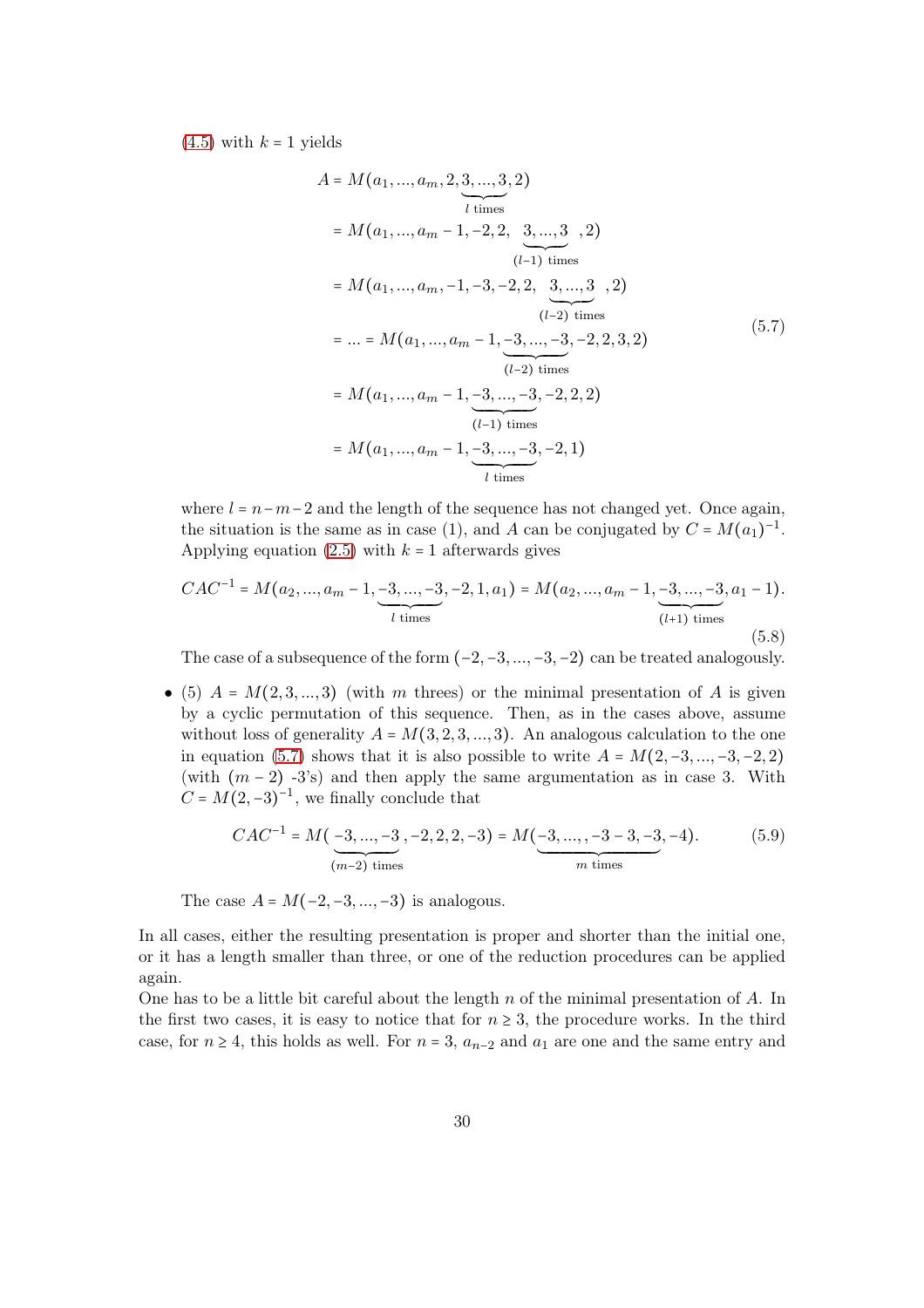there might be some trouble. However, the first part of the following lemma shows that a similar procedure still results in a matrix of the same conjugacy class with a shorter presentation and completes the proof.

In case (4), there is a similar situation for  $m = 1$ , since then  $a_m$  and  $a_1$  are one and the same entry. This is treated by the second part of the following lemma. For  $m \geq 2$ , the procedure clearly works, and for  $m = 0$ , there are no further complications since then it is  $A = M(2, 3, \ldots, 3, 2)$ , and the argumentation of case (3) is applicable.

The argumentation in case (5) holds clearly for all  $m \geq 3$ , and hence for all  $n \geq 4$ . For  $n = 3$  resp.  $m = 2$ , the following adaption is needed: The number of  $-3$ 's in the second expression of A is zero, and hence, it is  $A = M(2, -2, 2)$  and  $C = M(2, -2)^{-1}$  is needed instead of  $C = M(2, -3)^{-1}$ . Finally, one obtains  $CAC^{-1} = M(2, 2, -2) = M(1, -2, -3)$ . Another conjugation by  $C' = M(-3)$  gives  $M(-3, 1, -2) = M(-4, -3)$ .

**5.6 Lemma.** (i) Let  $A = M(a, \pm 2, \pm 2), A = M(\pm 2, a, \pm 2)$  or  $A = M(\pm 2, \pm 2, a)$ . Then, the matrix  $B = M($ ∓3,  $a \mp 2)$  is conjugate to A.

(ii) Let  $A = M(a, 2, 3, ..., 3)$  $\overline{\smash{\big)}\,l\,$  times , 2). Then, the matrix  $B = M(-3, ..., -3)$  $\overline{\overbrace{(l+1)}$  times  $(a-2)$  is conjugate to

A.

**Proof.** (i) Without loss of generality, assume  $A = M(a, \pm 2, \pm 2)$ . Otherwise conjugate with a suitable matrix D such that  $DAD^{-1} = M(a, \pm 2, \pm 2)$ . Now, application of equation [\(4.5\)](#page-13-3) resp. [\(4.6\)](#page-13-4) with  $k = 1$  gives also  $A = M(a \pm 1, \pm 2, \pm 1)$ . With  $C = M(a \pm 1)^{-1}$ , it follows

$$
CAC^{-1} = M(\mp 2, \pm 1, a \mp 1) = M(\mp 3, a \mp 2) = B.
$$
\n(5.10)

This completes the proof of the previous lemma for  $n = 3$  in case (3).

(ii) As in equation [\(5.7\)](#page-29-0), it is  $A = M(a-1,-3,...,-3)$  $\overline{\overbrace{l \text{ times}}$  $, -2, 1$ ). Conjugation with  $C =$ 

 $M(a-1)^{-1}$  yields

$$
CAC^{-1} = M\left(\underbrace{-3, \dots, -3}_{l \text{ times}}, -2, 1, a-1\right) = M\left(\underbrace{-3, \dots, -3}_{(l+1) \text{ times}}, a-2\right) = B. \tag{5.11}
$$

 $\Box$ 

This completes the proof of the previous lemma for  $m = 1$  in case (4).

**5.7 Example.** In all following examples, the given equations hold in  $PSL(2,\mathbb{Z})$ . Eventual minus signs in front of matrices may be dropped.

(a) Consider the matrix  $A = M(3, 3, -4, 0) = \begin{pmatrix} 8 & -35 \\ 3 & -13 \end{pmatrix}$  $\begin{bmatrix} 3 & -13 \end{bmatrix}$ . It is not proper since its minimal presentation ends on a zero. Conjugation with  $B = M(3)^{-1}$  gives

$$
BAB^{-1} = M(0, -3, 0, 3, 3, -4, 0, 3) = M(3, -1) = \begin{pmatrix} 4 & 3 \\ 1 & 1 \end{pmatrix}.
$$
 (5.12)

This matrix is still not proper but has a minimal presentation of length two, and hence, lemma [5.5](#page-27-3) is not applicable any more. However, in this case, lemma [5.12](#page-36-1) can be used to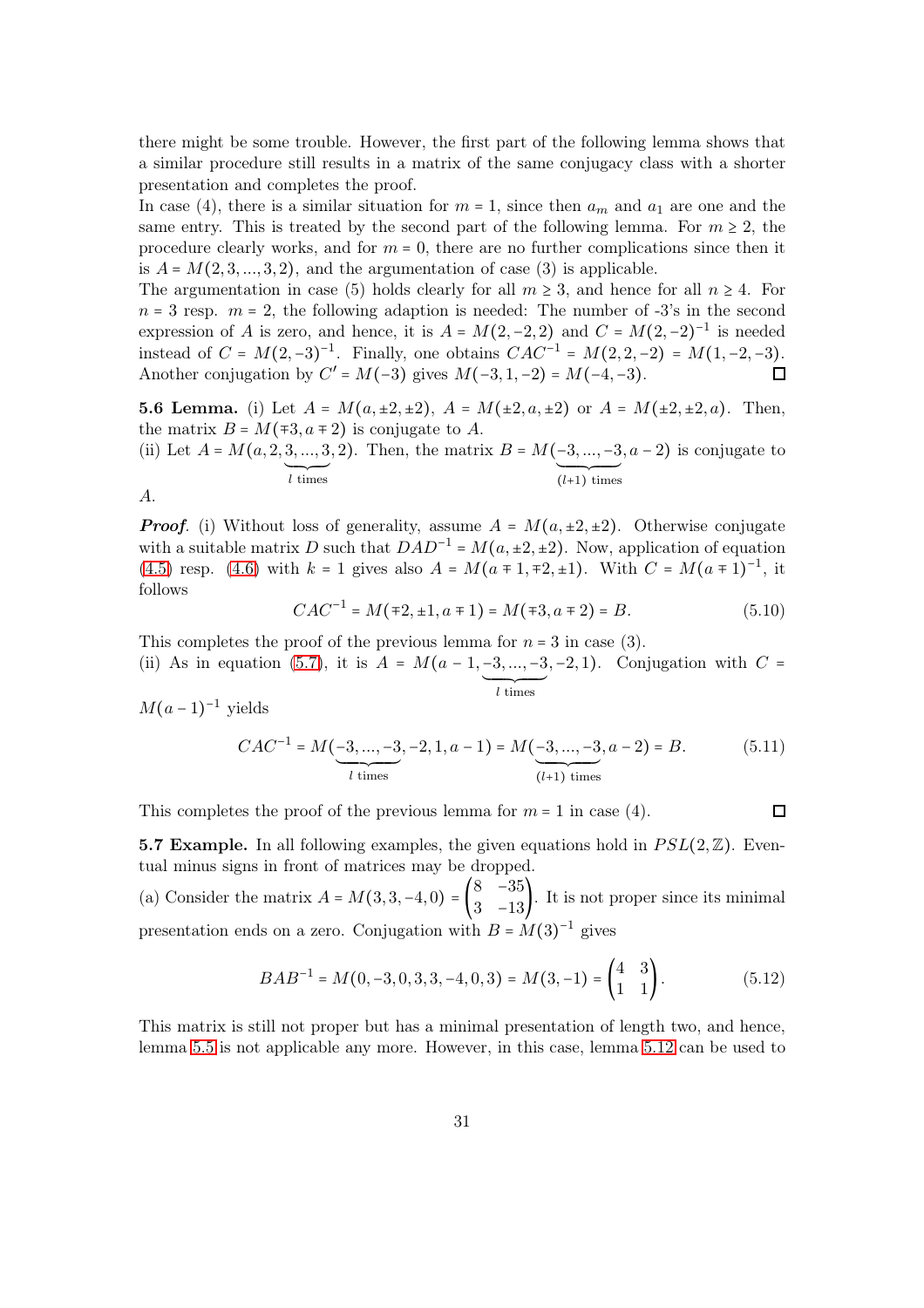conclude that  $M(5)$  is a matrix with an even shorter presentation in the same conjugacy class (see also example [5.14\)](#page-38-1).

(b) Consider the non-proper matrix  $A = M(1, -2, 5, -4, 2) = \begin{pmatrix} 150 & -67 \\ 103 & -46 \end{pmatrix}$  $103 -46$  and set  $B =$  $M(2)$ . Then

$$
D \coloneqq BAB^{-1} = M(2, 1, -2, 5, -4, 2, 0, -2, 0) = M(1, -3, 5, -4) = \begin{pmatrix} 88 & 21 \\ 67 & 16 \end{pmatrix} . \tag{5.13}
$$

One notes that this is a shorter presentation of a matrix in the same conjugacy class. However, since the first entry in this presentation is one,  $D$  is not proper as well, lemma [5.5](#page-27-3) can be applied again, and conjugation with  $C = M(-4)$  yields

$$
CDC^{-1} = M(-4, 1, -3, 5, -4, 0, 4, 0) = M(-5, -4, 5) = \begin{pmatrix} -100 & 19\\ 21 & -4 \end{pmatrix}.
$$
 (5.14)

This is a proper matrix given in a proper presentation in the same conjugacy class as A. Looking at definition [5.1,](#page-26-1) one notes that the matrix  $CDC^{-1}$  is even pure.

(c) Consider the non-proper matrix  $A = M(-2, 5, 5, 2, -2) = \begin{pmatrix} -243 & -95 \\ 110 & 43 \end{pmatrix}$  $110 \t 43$  and set  $B =$  $M(-2, 5)^{-1}$ . Then

$$
BAB^{-1} = M(0, -5, 2, 0, -2, 5, 5, 2, -2, -2, 5) = M(5, 3, 3, 6) = \begin{pmatrix} 208 & -37 \\ 45 & -8 \end{pmatrix}
$$
 (5.15)

is a proper (and pure) matrix in the same conjugacy class.

(d) Consider the non-proper matrix  $A = M(3, 2, -4, 3, -2, 5, 2, 3) = \begin{pmatrix} 4132 & -1687 \\ 1619 & -661 \end{pmatrix}$  $\begin{bmatrix} 1162 & 160 \\ 1619 & -661 \end{bmatrix}$  and set  $B = M(3, 2, -4)^{-1}$ . Then

$$
BAB^{-1} = M(0, 4, -2, -3, 0, 3, 2, -4, 3, -2, 5, 2, 3, 3, 2, -4)
$$
  
=  $M(3, -2, 4, -3, -3, -3, -5) = \begin{pmatrix} 3266 & 707 \\ 947 & 205 \end{pmatrix}$ . (5.16)

This presentation is proper but not pure. Hence,  $BAB^{-1}$  is a proper matrix in the conjugacy class of A with a minimal presentation of length 7. The obtained presentation can be easily transformed into the proper presentation  $M(4, 2, 5, -3, -3, -3, 5)$  by application of operation [\(4.6\)](#page-13-4) with  $k = 1$ .

(e) Consider the matrix  $A = M(3, 3, 2, 3, 3) =$ 80 −31  $\begin{pmatrix} 31 & -31 \\ 31 & -12 \end{pmatrix}$ . Conjugating with  $B_1 = M(3)^{-1}$ gives

$$
B_1AB_1^{-1} = M(0, -3, 0, 3, 3, 2, 3, 3, 3) = M(3, 2, 3, 3, 3) = M(2, -3, -3, -2, 2). \tag{5.17}
$$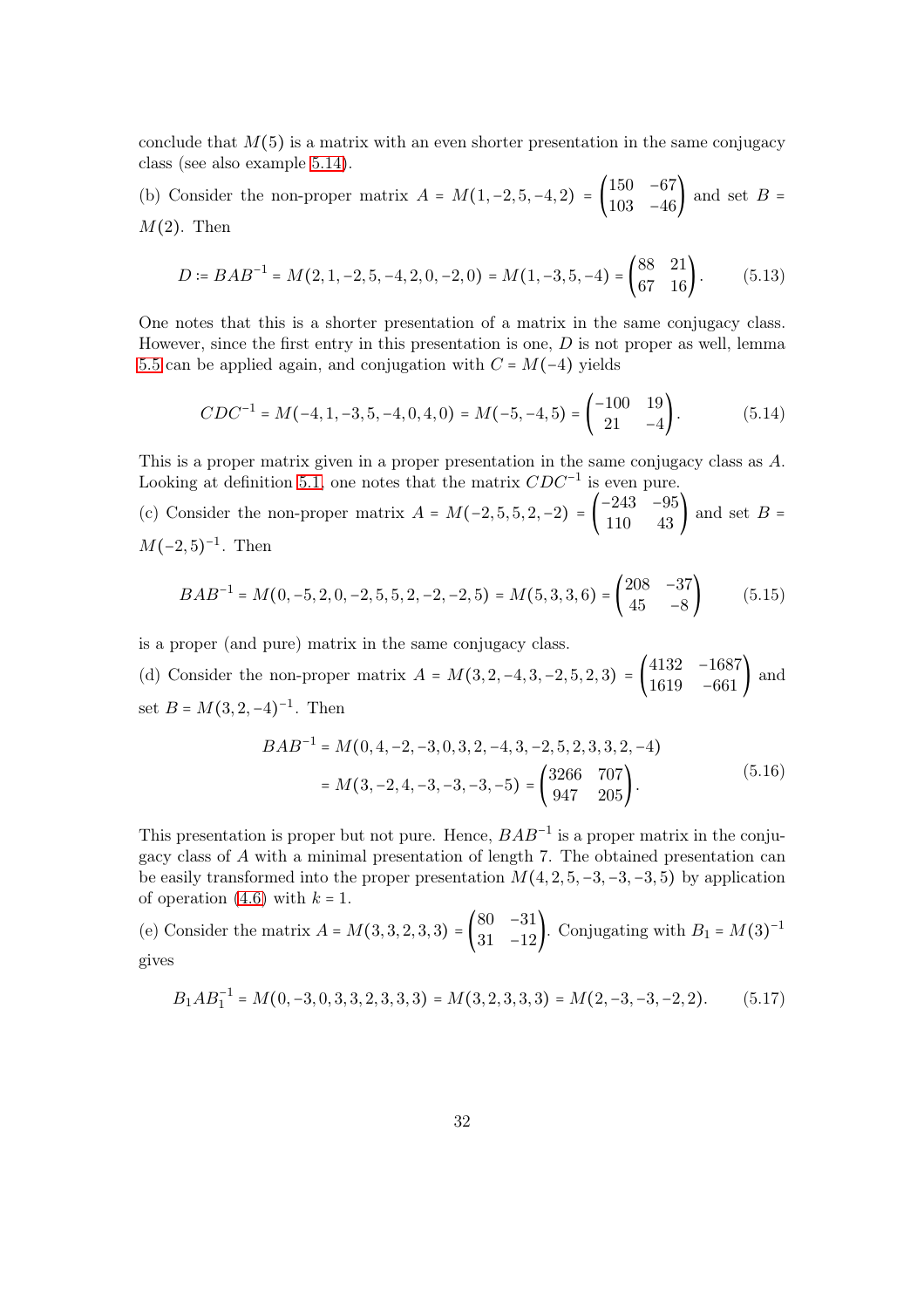Now, set  $B_2 = M(2, -3)^{-1}$  and obtain with  $B = B_2 B_1$ 

<span id="page-32-2"></span>
$$
BAB^{-1} = M(0, 3, -2, 0, 2, -3, -3, -2, 2, 2, -3) = M(-3, -3, -3, -4) = \begin{pmatrix} -76 & -21 \\ 29 & 8 \end{pmatrix} (5.18)
$$

what is a proper (and pure) presentation of a matrix in the conjugacy class of A.

#### <span id="page-32-0"></span>5.4 Minimality of Proper Presentations for their Whole Conjugacy Class

<span id="page-32-1"></span>**5.8 Lemma.** Let  $A \in PSL(2, \mathbb{Z})$  be a proper matrix,  $M(a_1, ..., a_n)$  a minimal (and hence proper) presentation of A of length  $n \geq 3$ . Furthermore, let  $B = M(c)$  for an arbitrary integer c.

Then, the matrix  $D = BAB^{-1}$  has no shorter minimal presentation than A. Furthermore, if the length of the minimal presentations is the same (i.e. the length of the minimal presentations of D is also n), the minimal presentations of D are also proper, and, if the minimal presentations of D are longer than n, reducing the presentations of D by further conjugation always leads to another proper presentation of length  $n$ .

**Proof.** Since  $(c, 0, -c, 0)$  is a quiddity cycle, one observes that

$$
D = M(c)M(a_1,...,a_n)M(c)^{-1} = M(c, a_1,...,a_n, 0, -c, 0) = M(c, a_1,...,a_{n-1}, a_n - c, 0).
$$
\n(5.19)

Now, there are the following cases:

• (1) 
$$
c = a_n - 1
$$
:  
\n
$$
D = M(c, a_1, ..., a_n - c, 0) = M(a_n - 1, a_1, ..., a_{n-1}, 1, 0) = M(a_n - 1, a_1, ..., a_{n-1} - 1, -1).
$$
\n(5.20)

If  $a_{n-1} \neq 2$ , this presentation of D is minimal and has length  $n + 1$ . To get rid of the -1 at the end, a conjugation as in case (1) of lemma [5.5](#page-27-3) with  $C = M(a_n - 1)^{-1}$ is needed, and

$$
CDC^{-1} = M(a_1, ..., a_{n-1} - 1, -1, a_n - 1) = M(a_1, ..., a_n) = A.
$$
 (5.21)

If  $a_{n-1} = 2$ , it is

$$
D = M(a_n - 1, a_1, ..., a_{n-1} - 1, -1)
$$
  
=  $M(a_n - 1, a_1, ..., a_{n-2}, 1, -1)$   
=  $M(a_n - 1, a_1, ..., a_{n-2} - 1, -2)$ . (5.22)

Recall that  $(a_1, ..., a_n)$  is proper and  $a_{n-1} = 2$ . Hence, it follows  $a_{n-2} \neq 2$ ,  $a_n \neq 2$ and either  $a_n \neq 3$  or  $a_1 \neq 2$  since otherwise, there is a contradiction to point 4) or 5) of definition [5.1.](#page-26-1) Therefore, this presentation of  $D$  is minimal and proper and has length n.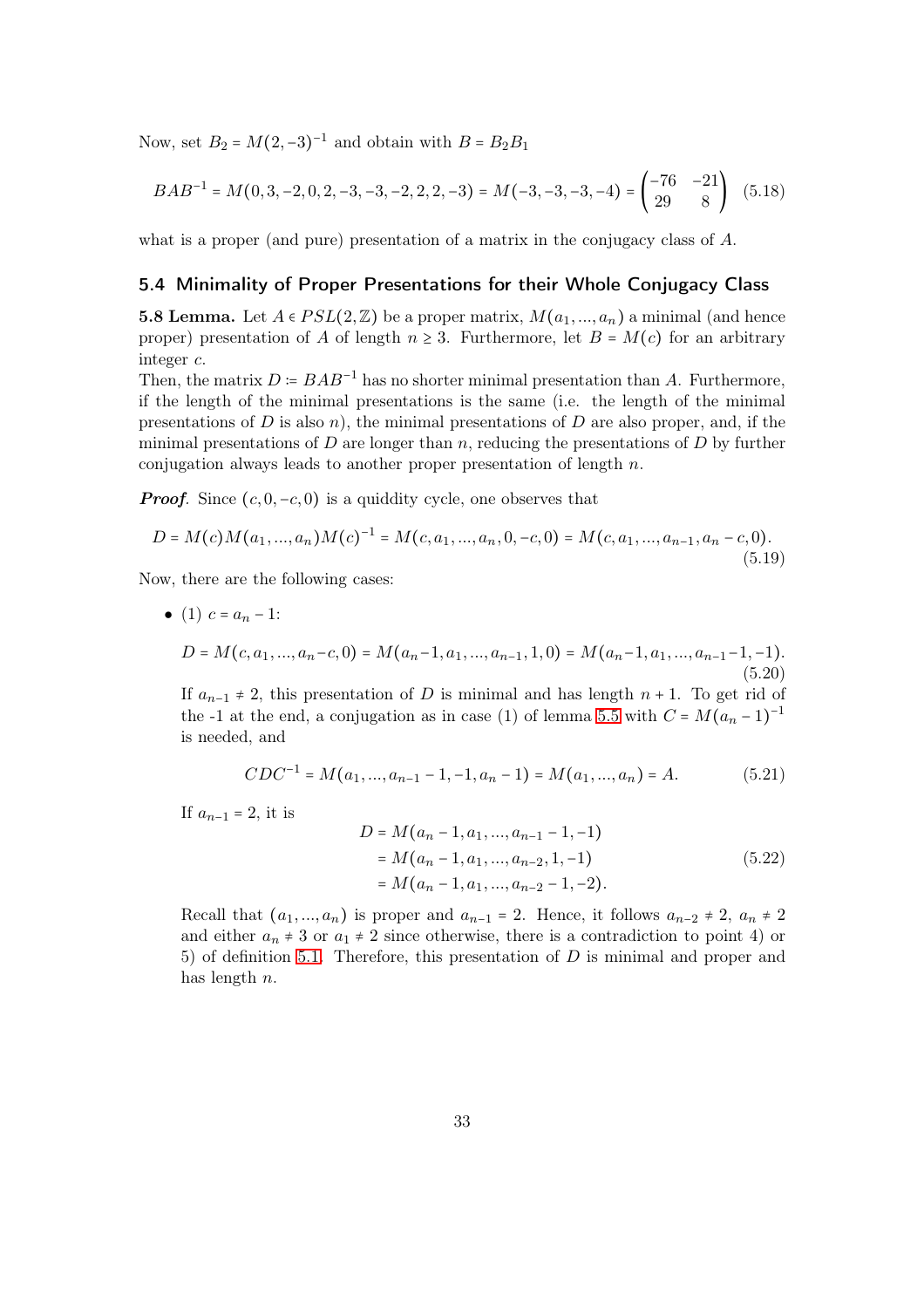• (2)  $c = a_n + 1$ :

$$
D = M(c, a_1, ..., a_n - c, 0) = M(a_n + 1, a_1, ..., a_{n-1}, -1, 0) = M(a_n + 1, a_1, ..., a_{n-1} + 1, 1).
$$
\n(5.23)

If  $a_{n-1} \neq -2$ , this presentation of D is minimal and has length  $n + 1$ . To get rid of the 1 at the end, a conjugation as in case (1) of lemma [5.5](#page-27-3) with  $C = M(a_n + 1)^{-1}$ is needed, and

$$
CDC^{-1} = M(a_1, ..., a_{n-1} + 1, 1, a_n + 1) = M(a_1, ..., a_n) = A.
$$
 (5.24)

If  $a_{n-1} = -2$ , it is

$$
D = M(a_n + 1, a_1, ..., a_{n-1} + 1, 1)
$$
  
=  $M(a_n + 1, a_1, ..., a_{n-2}, -1, 1)$   
=  $M(a_n + 1, a_1, ..., a_{n-2} + 1, 2)$ . (5.25)

Recall that  $(a_1, ..., a_n)$  is proper and  $a_{n-1} = -2$ . Hence, it follows  $a_{n-2} \neq -2$ ,  $a_n \neq -2$ and either  $a_n \neq -3$  or  $a_1 \neq -2$  since otherwise, there is a contradiction to point 4) or 5) of definition [5.1.](#page-26-1) Therefore, this presentation of  $D$  is minimal and proper and has length  $n$ .

• (3)  $c = a_n - 2$ :

$$
D = M(c, a_1, ..., a_n - c, 0) = M(a_n - 2, a_1, ..., a_{n-1}, 2, 0).
$$
 (5.26)

If  $a_{n-1} \neq 2$ , this presentation of D is minimal and has length  $n + 2$ . To get rid of the 0 at the end, a conjugation as in case (2) of lemma [5.5](#page-27-3) with  $C = M(a_n - 2)^{-1}$ is needed, and

$$
CDC^{-1} = M(a_1, ..., a_{n-1}, 2, 0, a_n - 2) = M(a_1, ..., a_n) = A.
$$
 (5.27)

If  $a_{n-1} = 2$ , it is

$$
D = M(a_n - 2, a_1, ..., a_{n-2}, 2, 2, 0) = M(a_n - 2, a_1, ..., a_{n-2} - 1, -3, -1)
$$
 (5.28)

Recall that  $(a_1, ..., a_n)$  is proper and  $a_{n-1} = 2$ . Hence, it follows  $a_{n-2} \neq 2$  and either  $a_{n-2} \neq 3$  or  $a_{n-3} \neq 2$  since otherwise, there is a contradiction to point 4) or 5) of definition [5.1.](#page-26-1) Therefore, this presentation of D is minimal and has length  $n + 1$ . To get rid of the -1 at the end, a conjugation as in case (1) of lemma [5.5](#page-27-3) with  $C = M(a_n - 2)^{-1}$  is needed, and

$$
CDC^{-1} = M(a_1, ..., a_{n-2} - 1, -3, -1, a_n - 2)
$$
  
=  $M(a_1, ..., a_{n-2} - 1, -2, a_n - 1)$   
=  $M(a_1, ..., a_{n-2}, 2, a_n) = M(a_1, ..., a_n) = A.$  (5.29)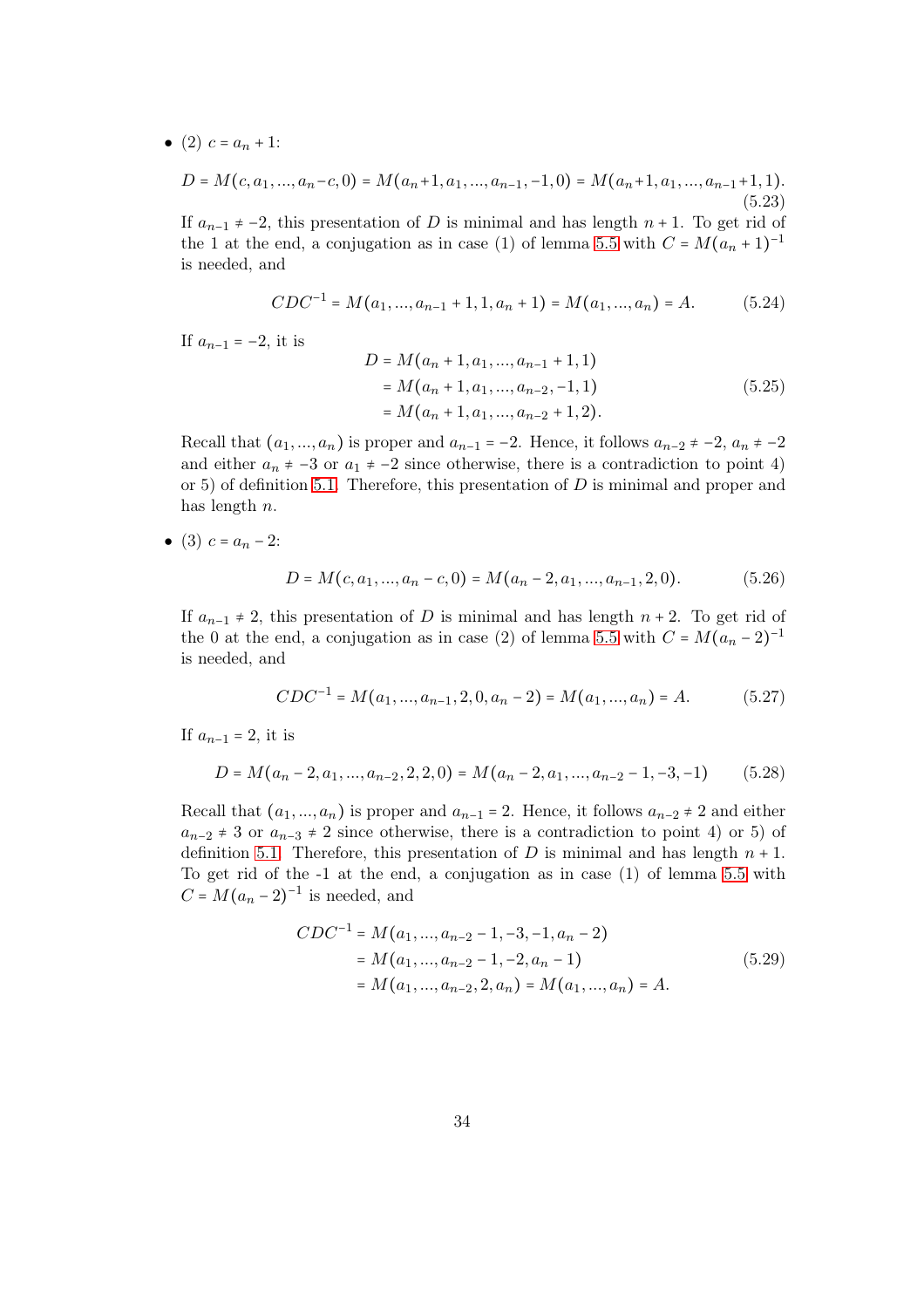• (4)  $c = a_n + 2$ :

$$
D = M(c, a_1, ..., a_n - c, 0) = M(a_n + 2, a_1, ..., a_{n-1}, -2, 0).
$$
 (5.30)

If  $a_{n-1} \neq -2$ , this presentation of D is minimal and has length  $n + 2$ . To get rid of the 0 at the end, a conjugation as in case (2) of lemma [5.5](#page-27-3) with  $C = M(a_n + 2)^{-1}$ is needed, and

$$
CDC^{-1} = M(a_1, ..., a_{n-1}, -2, 0, a_n + 2) = M(a_1, ..., a_n) = A.
$$
 (5.31)

If  $a_{n-1} = -2$ , it is

$$
D = M(a_n + 2, a_1, ..., a_{n-2}, -2, -2, 0) = M(a_n + 2, a_1, ..., a_{n-2} + 1, 3, 1)
$$
 (5.32)

Recall that  $(a_1, ..., a_n)$  is proper and  $a_{n-1} = -2$ . Hence, it follows  $a_{n-2} \neq -2$  and either  $a_{n-2} \neq -3$  or  $a_{n-3} \neq -2$  since otherwise, there is a contradiction to point 4) or 5) of definition [5.1.](#page-26-1) Therefore, this presentation of  $D$  is minimal and has length  $n+1$ . To get rid of the 1 at the end, a conjugation as in case (1) of lemma [5.5](#page-27-3) with  $C = M(a_n + 2)^{-1}$  is needed, and

$$
CDC^{-1} = M(a_1, ..., a_{n-2} + 1, 3, 1, a_n + 2)
$$
  
= M(a\_1, ..., a\_{n-2} + 1, 2, a\_n + 1)  
= M(a\_1, ..., a\_{n-2}, -2, a\_n) = M(a\_1, ..., a\_n) = A. (5.33)

• (5)  $|c - a_n| > 2$ : Then  $M(c, a_1, ..., a_n - c, 0)$  is a minimal presentation of D and has length  $n + 2$ . To get rid of the 0 at the end, a conjugation as in case (2) of lemma [5.5](#page-27-3) with  $C = M(c)^{-1}$  is needed, and

$$
CDC^{-1} = M(a_1, ..., a_n - c, 0, c) = M(a_1, ..., a_n) = A.
$$
\n(5.34)

• (6)  $c = a_n$ : This is precisely the case of lemma [5.3,](#page-27-2) and it is

$$
D = M(c, a_1, ..., a_n - c, 0) = M(a_n, a_1, ..., 0, 0) = M(a_n, a_1, ..., a_{n-1}).
$$
 (5.35)

This presentation of  $D$  is of length  $n$ , and its sequence is a cyclic permutation of  $(a_1, ..., a_n)$ . Since the latter was proper, the resulting presentation of D is proper as well.

<span id="page-34-0"></span>5.9 Corollary. If a matrix A is proper and its minimal presentations have at least length 3, its minimal presentations are also minimal for the conjugacy class of  $A$ , i.e., it is not possible to transform  $A$  by conjugation into a matrix with a shorter minimal presentation.

**Proof.** Suppose  $A = M(a_1, ..., a_n)$  is a proper presentation of A and let  $B \in PSL(2, \mathbb{Z})$ 

 $\Box$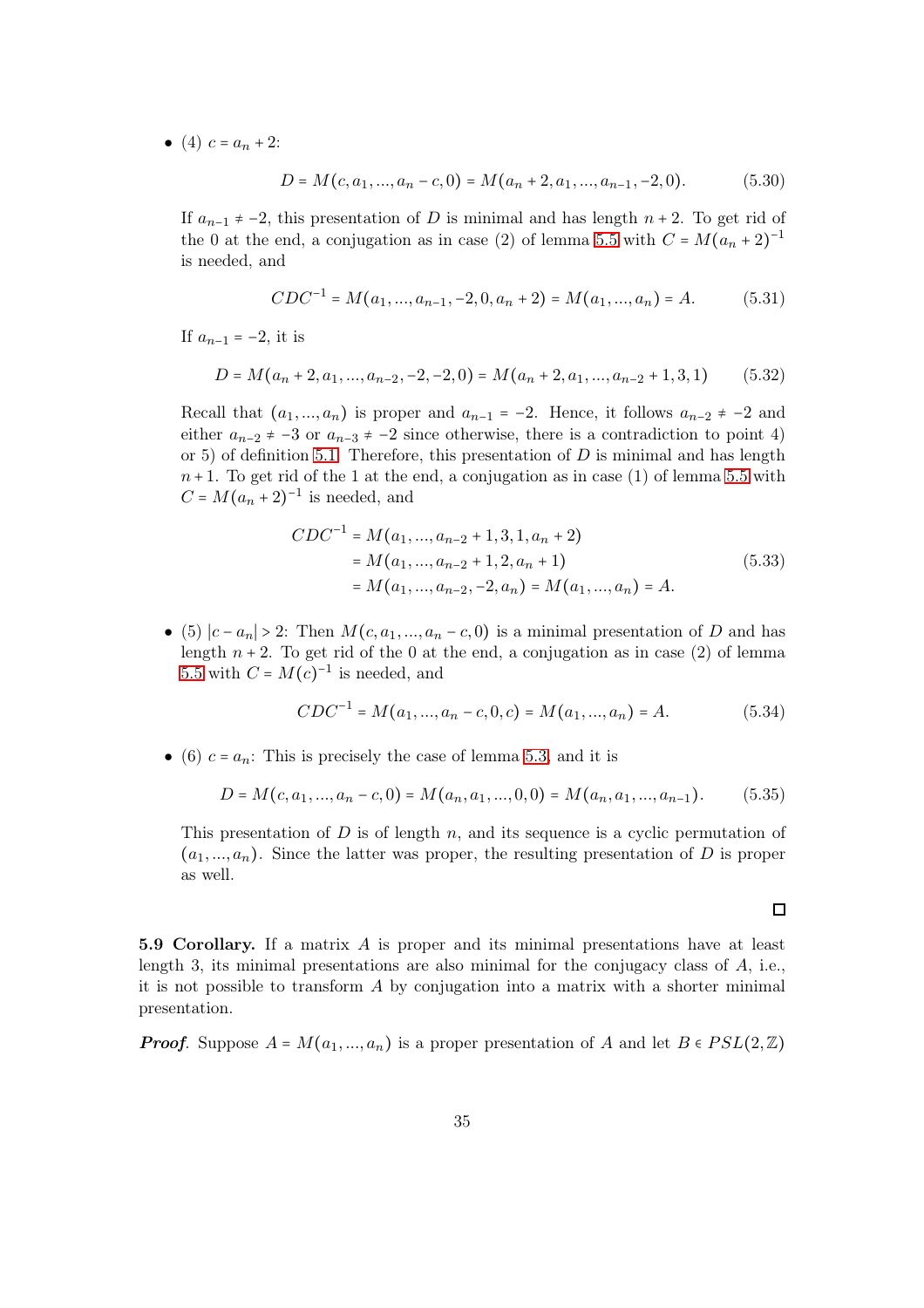arbitrary. Let furthermore  $M(b_n, ..., b_1)$  be a presentation of B. Then, it is

$$
BAB^{-1} = M(b_n) \cdot \ldots \cdot M(b_1)AM(b_1)^{-1} \cdot \ldots \cdot M(b_n)^{-1}.
$$
 (5.36)

Define furthermore for  $i \in \{1, ..., n\}$ 

$$
A_i \coloneqq M(b_i) \cdot \ldots \cdot M(b_1) A M(b_1)^{-1} \cdot \ldots \cdot M(b_i)^{-1}.
$$
 (5.37)

Using the previous lemma, one can now deduce iteratively that all matrices  $A_i$  have no shorter minimal presentation than A for  $i \leq n$ . Since  $A_n = BAB^{-1}$ , this is also valid for  $BAB^{-1}$ . Since  $B \in PSL(2, \mathbb{Z})$  was arbitrary, the statement of this corollary follows.  $\Box$ 

**5.10 Theorem.** Let  $A \in PSL(2, \mathbb{Z})$  and  $M(a_1, ..., a_n)$  with  $n \geq 3$  be a minimal presentation of A. Then, the following is true:

(i) If A is proper and  $M(a_1, ..., a_n)$  is a pure presentation of A,  $M(a_1, ..., a_n)$  and its cyclic permutations are all pure minimal presentations of matrices in the conjugacy class of A, and  $M(a_1, ..., a_n)$  is unique as a pure presentation of A.

(ii) If A is proper and  $M(a_1,..., a_n)$  is not a pure presentation of A, it is possible to construct a pure minimal presentation of a matrix in the conjugacy class of A out of the given presentation, and the length of this pure minimal presentation is also  $n$ .

(iii) If A is not proper, it is either possible to construct a pure matrix  $B$  in the same conjugacy class taking the given minimal presentation of  $A$  or to find a matrix  $B$  in the conjugacy class of A with a presentation of length at most 2.

**Proof.** (i) If  $M(a_1,..., a_n)$  is pure, all its cyclic permutations are also pure. Looking at the proof of lemma [5.8,](#page-32-1) it is clear that taking a pure presentation  $M(a_1, ..., a_n)$  and conjugating by  $M(c)$  with  $c \in \mathbb{Z}$ , the result is a pure presentation if and only if  $c = a_n$ , and then, it is a cyclic permutation of the initial presentation. Applying the same argumentation as in corollary [5.9](#page-34-0) and case (6) of lemma [5.8,](#page-32-1) one can deduce that the pure presentations of matrices in the conjugacy class of A are exactly the presentations of the form  $M(\tilde{a}_1, ..., \tilde{a}_n)$  where  $(\tilde{a}_1, ..., \tilde{a}_n)$  is a cyclic permutation of  $(a_1, ..., a_n)$ .

The existence of two different pure presentations of the same matrix  $A$  is impossible since it would contradict theorem [4.9.](#page-18-0)

(ii) Since  $M(a_1,..., a_n)$  is minimal and A is proper, it follows that  $M(a_1,..., a_n)$  is proper. If it is not pure, equation [\(4.6\)](#page-13-4) with  $k = 1$  can be applied for all entries with value -2 except perhaps the first and the last entry. If one of these entries is also -2, it is possible to move this entry away from its position by conjugation with  $M(-2)^{-1}$  resp.  $M(-2)$ and afterwards applying equation [\(4.6\)](#page-13-4). Then, the resulting presentation is pure by construction.

(iii) Rotate the sequence  $(a_1, ..., a_n)$  by conjugation and apply the equations [\(4.5\)](#page-13-3), [\(4.6\)](#page-13-4) and [\(2.5\)](#page-3-3)-[\(2.7\)](#page-3-1) in a suitable way such that all contradictions to propriety are removed to obtain a proper presentation. The concrete procedures in the different cases are given in the proof of lemma [5.5.](#page-27-3) Then, if the resulting presentation has still length 3 or more, use part (ii) to transform this proper presentation into a pure one if necessary. Otherwise, the result is a presentation of the desired matrix B with length at most 2.  $\Box$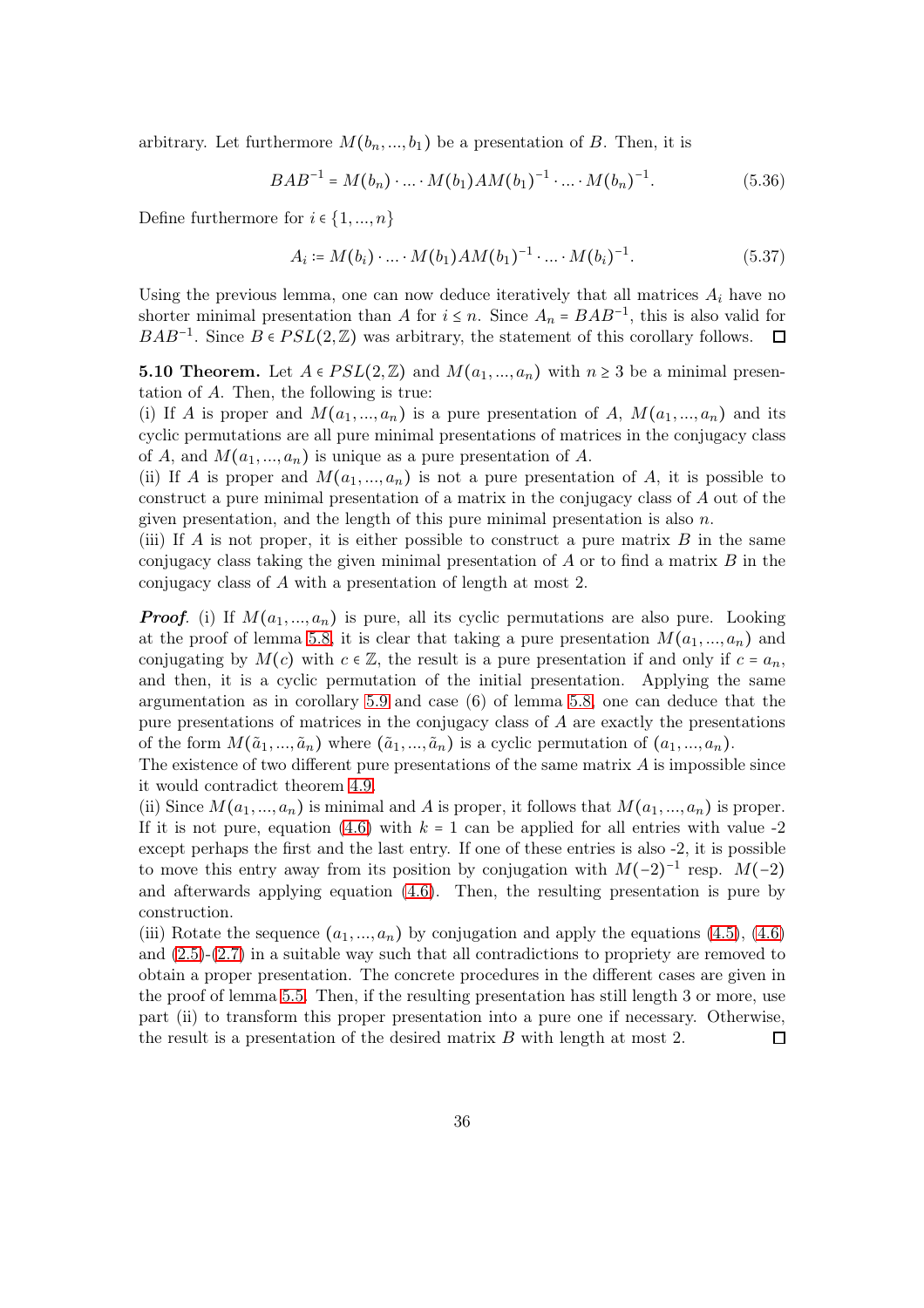**5.11 Example.** In all following calculations, the given equations hold in  $PSL(2,\mathbb{Z})$ . Eventual minus signs in front of matrices may be dropped.

Let  $A = \begin{bmatrix} \end{bmatrix}$  $\begin{bmatrix} 47 & -224 \\ 17 & -81 \end{bmatrix}$  ∈  $PSL(2, \mathbb{Z})$ . It is  $47/17 = [[3, 5, 2, 2, 2]]$  and  $[-81/17] = -4$ . Hence, according to corollary [4.6,](#page-15-0) it is  $A = M(3, 5, 2, 2, 2, -4, 0)$ , and application of equation [\(4.5\)](#page-13-3) gives the minimal presentation  $A = M(3, 4, -4, -5, 0)$ . Since this presentation ends on a zero, A is not proper, and hence also not pure. Applying lemma [5.5,](#page-27-3) one can conclude that the proper matrix

$$
B = M(4, -4, -5, 0, 3) = M(4, -4, -2) = \begin{pmatrix} 30 & 17 \\ 7 & 4 \end{pmatrix}
$$
 (5.38)

belongs to the same conjugacy class.

Since this minimal presentation of  $B$  ends on  $-2$ , it is not pure, and since this entry contradicting pureness is at the end, it cannot be transformed into a two without further conjugation. Hence, the matrix  $B$  itself has no pure presentation. Therefore,  $B$  is not pure. However, setting  $C = M(4)^{-1}$ , it is

$$
P_1 \coloneqq CBC^{-1} = M(0, -4, 0, 4, -4, -2, 4) = M(-4, -2, 4) = M(-3, 2, 5) = \begin{pmatrix} -32 & 7\\ 9 & -2 \end{pmatrix},\tag{5.39}
$$

and the given presentation of  $P_1$  is pure. Hence,  $P_1$  is a pure matrix in the conjugacy class of A. The other pure matrices in this conjugation class are  $P_2 = M(2, 5, -3) = \begin{pmatrix} 29 & 9 \\ 16 & 5 \end{pmatrix}$ 16 5) and  $P_3 = M(5, -3, 2) = \begin{pmatrix} 37 & -16 \\ 7 & -3 \end{pmatrix}$  $\begin{pmatrix} 7 & -3 \end{pmatrix}$ .

#### <span id="page-36-0"></span>5.5 Minimal Presentations of Length Two

<span id="page-36-1"></span>**5.12 Lemma.** Let  $A = M(a_1, a_2)$  be a matrix given in its minimal presentation of length  $n = 2$ . Then, the following statements are true:

- (i) The matrix  $M(a_2, a_1)$  is in the same conjugacy class as A.
- (ii) For  $a \in \mathbb{Z}$ , the matrices  $M(a+2,2), M(2,a+2), M(-2,a)$  and  $M(a,-2)$  are in the same conjugacy class.
- (iii) For  $a_1 = \pm 1$  or  $a_2 = \pm 1$ , the matrix A is in the same conjugacy class as  $M(a_2 \mp 2)$ resp.  $M(a_1 \mp 2)$ .
- (iv) For  $|a_1|, |a_2| > 2$ , for  $|a_1| > 2, a_2 = 0$  or  $|a_2| > 2, a_1 = 0$  and for  $a_1 = a_2 = 0$ , the presentation  $M(a_1, a_2)$  is minimal for the conjugacy class of A and unique as a minimal presentation up to switching the two entries. Furthermore, if  $|a_1| = 2$  or  $|a_2| = 2$ , the presentation is unique up to switching the two entries and the choice resulting from part (ii).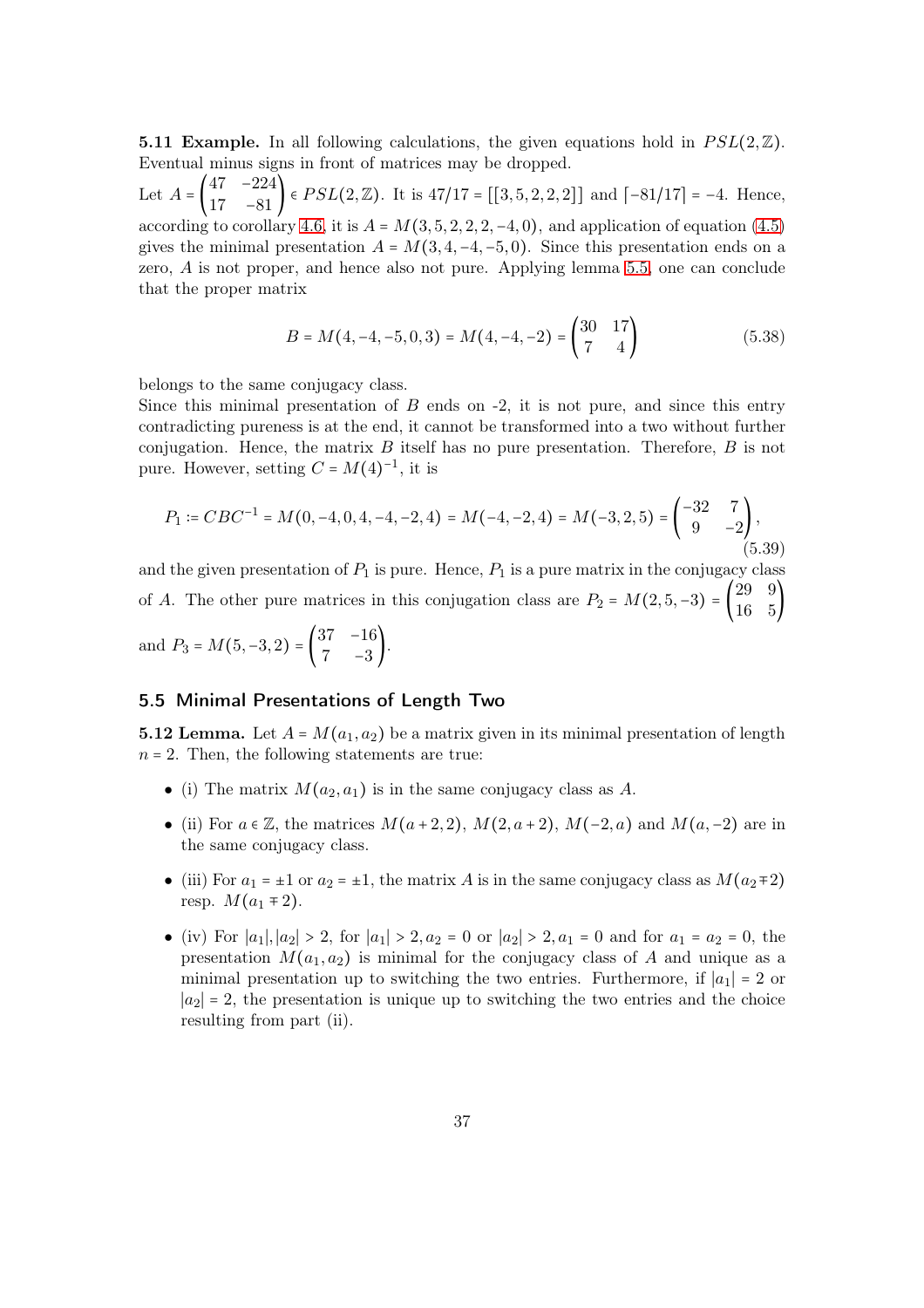#### Proof.

(i) Set  $B = M(a_2)$ . Then it follows

$$
BAB^{-1} = M(a_2, a_1, a_2, 0, -a_2, 0) = M(a_2, a_1, 0, 0) = M(a_2, a_1). \tag{5.40}
$$

(ii) Set  $B = M(1)$ . Then, with  $a_1 = a + 2$  and  $a_2 = 2$ , it follows

$$
BAB^{-1} = M(1, a+2, 2, 0, -1, 0) = M(1, a+2, 1, 0) = M(1, a+1, -1). \tag{5.41}
$$

Conjugating with  $C = M(-1)$  now yields

$$
(CB)A(CB)^{-1} = M(-1, 1, a+1) = M(-2, a)
$$
\n(5.42)

And with part (i) follows that  $M(a,-2)$  and  $M(2,a+2)$  belong to the same conjugacy class, too.

(iii) Due to the symmetry of the problem (see part (i)), one may assume  $a_1 = \pm 1$ . Set furthermore  $a_2 = a$  and  $B = M(0)$ . Then it follows

$$
BAB^{-1} = M(0, \pm 1, a, 0) = M(\mp 1, a \mp 1, 0). \tag{5.43}
$$

Now, conjugating with  $C = M(\pm 1)^{-1}$ , one obtains

$$
(CB)A(CB)^{-1} = M(a \mp 1, 0, \mp 1) = M(a \mp 2). \tag{5.44}
$$

(iv) Set  $B = M(c)$  for  $c \in \mathbb{Z}$  and consider

$$
BAB^{-1} = M(c, a_1, a_2, 0, -c, 0) = M(c, a_1, a_2 - c, 0). \tag{5.45}
$$

For  $c = 0$ ,  $c = a_2$  or  $c \notin \{\pm 1, a_2 \pm 1\}$ , it is clear that any combination of rotation by conjugation and operations of the types  $(2.5)-(2.7)$  $(2.5)-(2.7)$  directly gives  $M(a_1, a_2)$  or  $M(a_2, a_1)$ . For  $c = \pm 1$  or  $c = a_2 \pm 1$ , it may be possible to create a presentation of the kind  $M(a_1 -$ 1,  $a_2 - 1, -1$ ) or  $M(a_1 + 1, a_2 + 1, 1)$ . But then, if  $a_1, a_2 \neq \pm 2$ , the next step also gives  $M(a_1, a_2)$  or  $M(a_2, a_1)$ . For  $a_1 = \pm 2$  or  $a_2 = \pm 2$ , this gives precisely the proof of part (ii).  $\Box$ 

**5.13 Corollary.** A presentation  $M(a_1, a_2)$  of a matrix  $A \in PSL(2, \mathbb{Z})$  of length two is minimal if and only if it contains no entry with an absolute value of one. It is unique up to switching the two entries if it does not contain an entry with an absolute value of two. It becomes unique up to switching the two entries if entries with value −2 are disallowed.

**5.14 Example.** In all following calculations, the given equations hold in  $PSL(2, \mathbb{Z})$ . Eventual minus signs in front of matrices may be dropped.

(a) Recall the matrix  $M(3, -1) = \begin{pmatrix} 4 & 3 \\ 1 & 1 \end{pmatrix}$  in example [5.7](#page-32-2) (a). In the following, denote  $A = M(3, -1)$ . With lemma [5.12,](#page-36-1) one can now give the conjugation that transforms this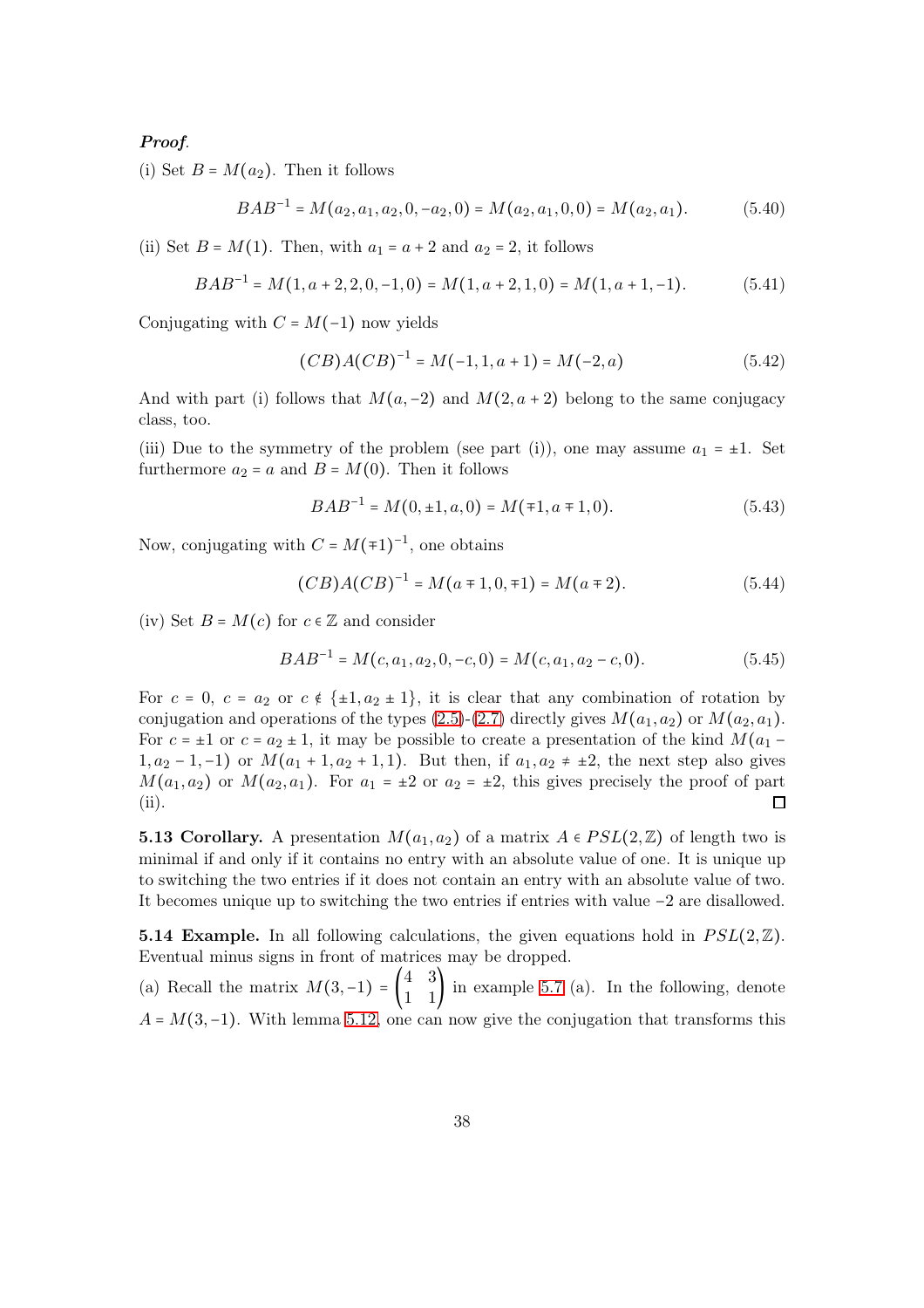matrix into  $M(5)$ . With  $B = M(1,0)$ , it follows

<span id="page-38-1"></span>
$$
BAB^{-1} = M(1,0,3,-1,0,0,-1,0) = M(4,-1,-1,0) = M(5) = \begin{pmatrix} 5 & -1 \\ 1 & 0 \end{pmatrix}.
$$
 (5.46)

(b) Consider the matrix  $B_1 = M(-4, -2) = \begin{pmatrix} -7 & -4 \\ 2 & 1 \end{pmatrix}$  $\begin{pmatrix} 1 \\ 2 \end{pmatrix}$ . Applying part (ii) of lemma [5.12,](#page-36-1) it follows that  $B_2 = M(-2, 2) = \begin{pmatrix} -5 & 2 \\ 2 & -5 \end{pmatrix}$  $\begin{bmatrix} 0 & 2 \\ 2 & -1 \end{bmatrix}$  belongs to the same conjugacy class. Since in this case, part (ii) of the lemma is applicable once more, the matrix  $B_3 = M(2, 4) =$  $7 -2$  $\begin{pmatrix} 4 & -1 \end{pmatrix}$ must also belong to this conjugacy class.

(c) Applying part (ii) of the lemma on the matrix  $C_1 = M(7, 2) = \begin{bmatrix} 1 & 0 \\ 0 & 1 \end{bmatrix}$ 13 −7  $\begin{pmatrix} 2 & -1 \end{pmatrix}$ , it follows that the matrix  $C_2 = M(5, -2) = \begin{pmatrix} 11 & 5 \\ 2 & 1 \end{pmatrix}$  belongs to the same conjugacy class.

(d) Part (iv) of the lemma guarantees that for  $D_1 = M(5, -3) = \begin{pmatrix} 16 & 5 \\ 3 & 1 \end{pmatrix}$ , the only other matrix in this conjugacy class with a minimal presentation of length two is  $D_2$  =  $M(-3, 5) = \begin{pmatrix} -16 & 3 \\ 5 & -1 \end{pmatrix}$  $\begin{pmatrix} 1 & 0 \\ 5 & -1 \end{pmatrix}$ .

#### <span id="page-38-0"></span>References

- [1] Sophie Morier-Génoud and Valentin Ovsienko. Farey Boat: Continued Fractions and Traingulations, Modular Group and Polygon Dissections. Jahresbericht der Deutschen Mathematiker-Vereinigung, 121(2):91–136, 2019.
- <span id="page-38-2"></span>[2] Valentin Ovsienko. Partitions of unity in  $SL(2,\mathbb{Z})$ , negative continued fractions, and dissections of polygons. Research in the Mathematical Sciences,  $5(2/21)$ , 2018.
- <span id="page-38-4"></span><span id="page-38-3"></span>[3] Christian H.A. Streib. Quiddity cycles: Continuant matrices, partitions of unity and triangulations of polygons, 2020.
- [4] Michael Cuntz and Thorsten Holm. Frieze patterns over integers and other subsets of the complex numbers. Journal of Combinatorial Algebra, 3(2):153–188, 2019.
- <span id="page-38-5"></span>[5] Kenneth H. Rosen. Elementary Number Theory and Its Applications. Pearson/Addison-Wesley, Boston, 1984.
- <span id="page-38-6"></span>[6] John H. Conway and Harold S. M. Coxeter. Triangulated polygons and frieze patterns. Mathematical Gazette, 57(400):175–183, 1973.
- <span id="page-38-7"></span>[7] Titu Andreescu and Dorin Andrica. Quadratic Diophantine Equations. Developments in Mathematics, 40. Springer, New York, 2015.